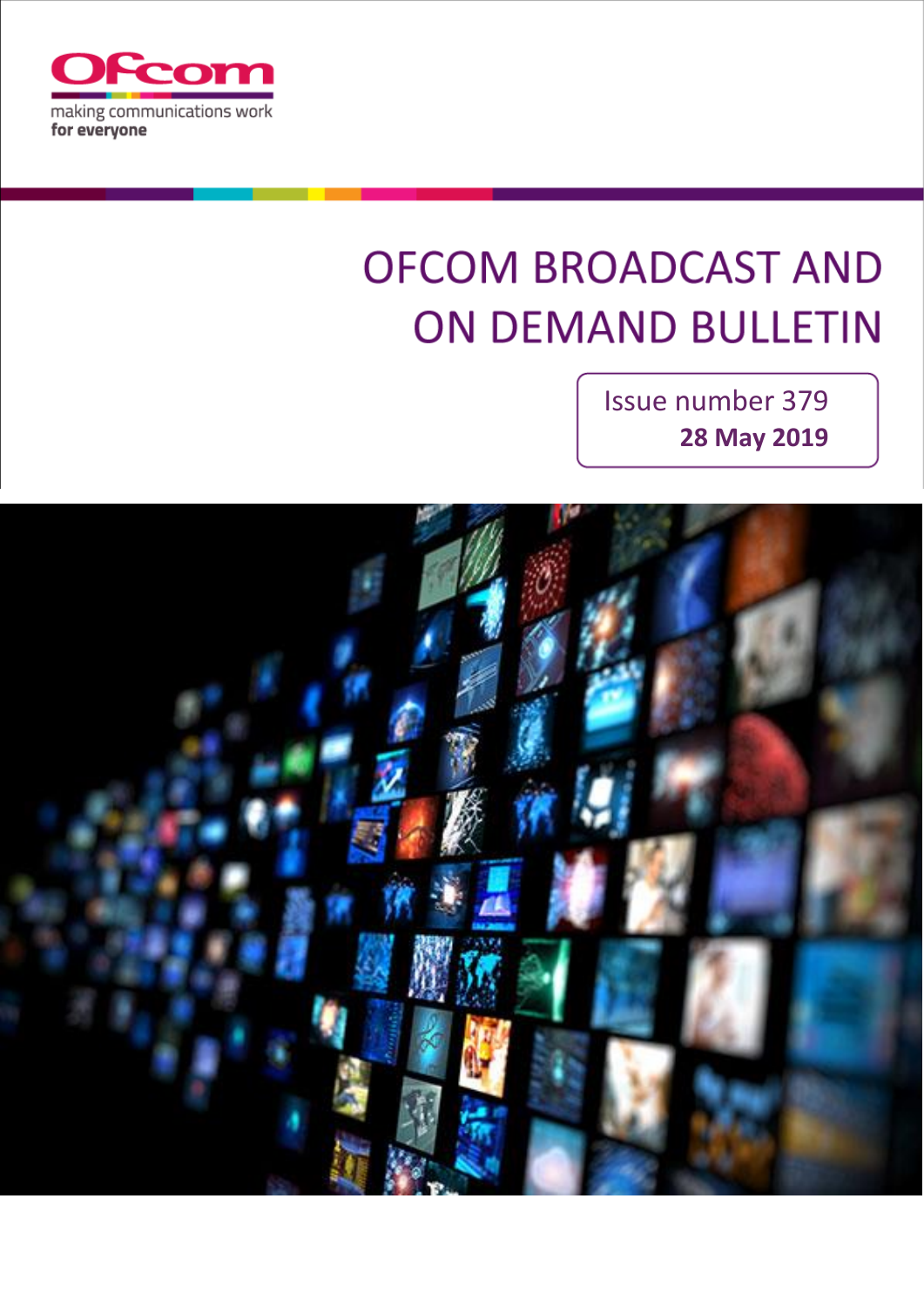Issue 379 of Ofcom's Broadcast and On Demand Bulletin 28 May 2019

# **Contents**

| Introduction                                                                                                                                                                                | 3  |
|---------------------------------------------------------------------------------------------------------------------------------------------------------------------------------------------|----|
| <b>Broadcast Standards cases</b>                                                                                                                                                            |    |
| In Breach                                                                                                                                                                                   |    |
| <b>Morning Mix</b><br>Secklow Sounds, 17 January 2019, 07:30; 23 January 2019, 07:55;<br>and 26 February 2019, 08:10                                                                        | 6  |
| HUD<br>AXN SPiN (Romania), 1 February 2019, 17:35                                                                                                                                           | 9  |
| Resolved                                                                                                                                                                                    |    |
| <b>Good Morning Britain</b><br>ITV, 22 March 2019, 08:15                                                                                                                                    | 12 |
| <b>Broadcast Licence Conditions cases</b>                                                                                                                                                   |    |
| In Breach                                                                                                                                                                                   |    |
| Broadcast licensees' late and non-payment of licence fees<br>Various licensees                                                                                                              | 14 |
| Provision of information and<br>Providing a service in accordance with 'Key Commitments'<br>Chorley FM, 28, 29 and 30 January 2019                                                          | 17 |
| Compliance procedures (retention of recordings) and<br>Providing a service in accordance with 'Key Commitments'<br>CSR, Canterbury Youth and Student Media Limited, 24 to 30 September 2018 | 20 |
| Providing a service in accordance with 'Key Commitments'<br>Bradford Asian Radio Limited Company, 7, 8 and 9 January 2019                                                                   | 24 |
| Compliance procedures (retention of recordings)<br>Bradford Asian Radio Limited Company, 17 to 19 December 2018                                                                             | 27 |
| <b>Tables of cases</b>                                                                                                                                                                      |    |
| <b>Investigations Not in Breach</b>                                                                                                                                                         | 29 |
| Complaints assessed, not investigated                                                                                                                                                       | 30 |
| Complaints outside of remit                                                                                                                                                                 | 38 |

BBC First 39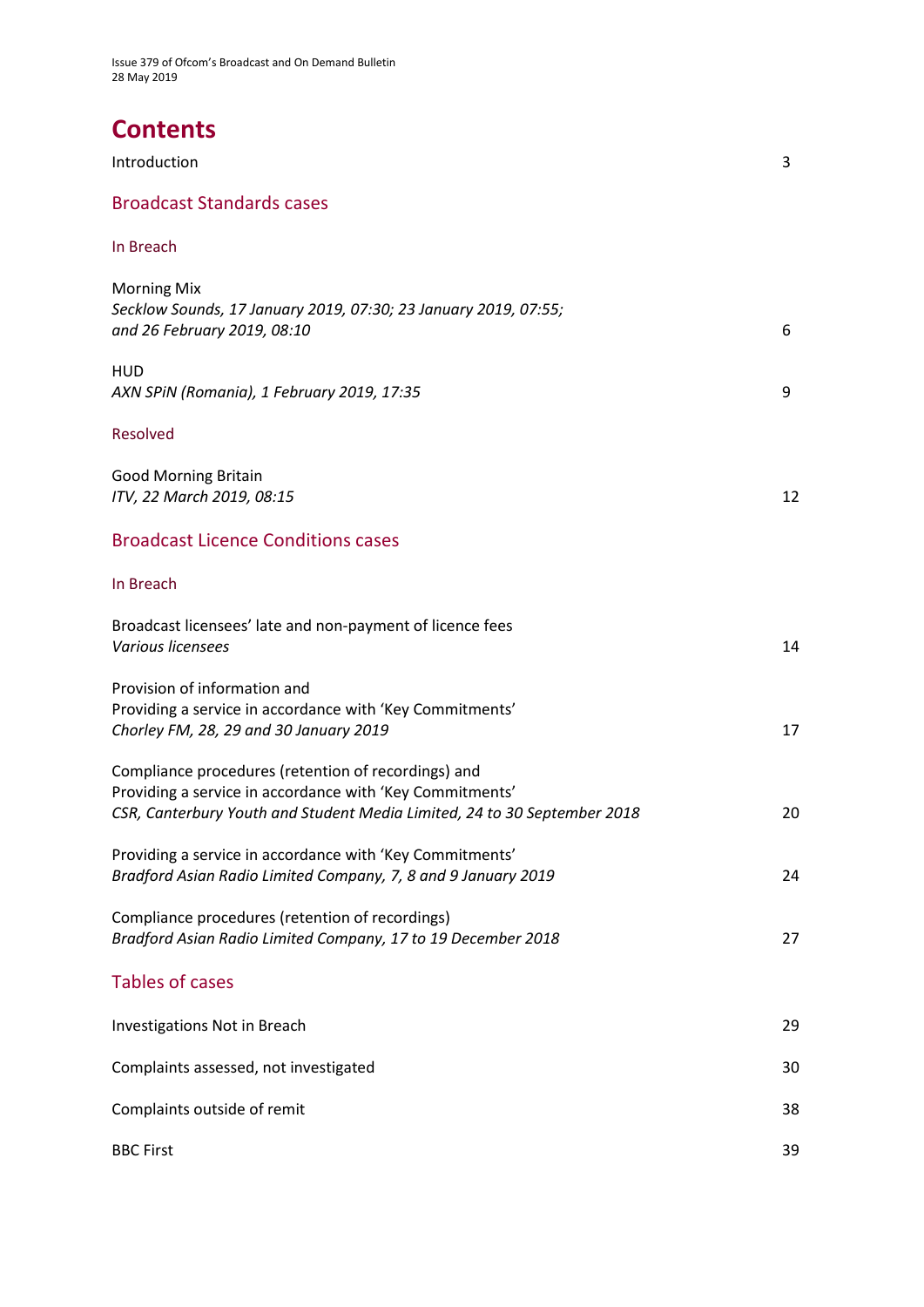Issue 379 of Ofcom's Broadcast and On Demand Bulletin 28 May 2019

#### Investigations List

4 1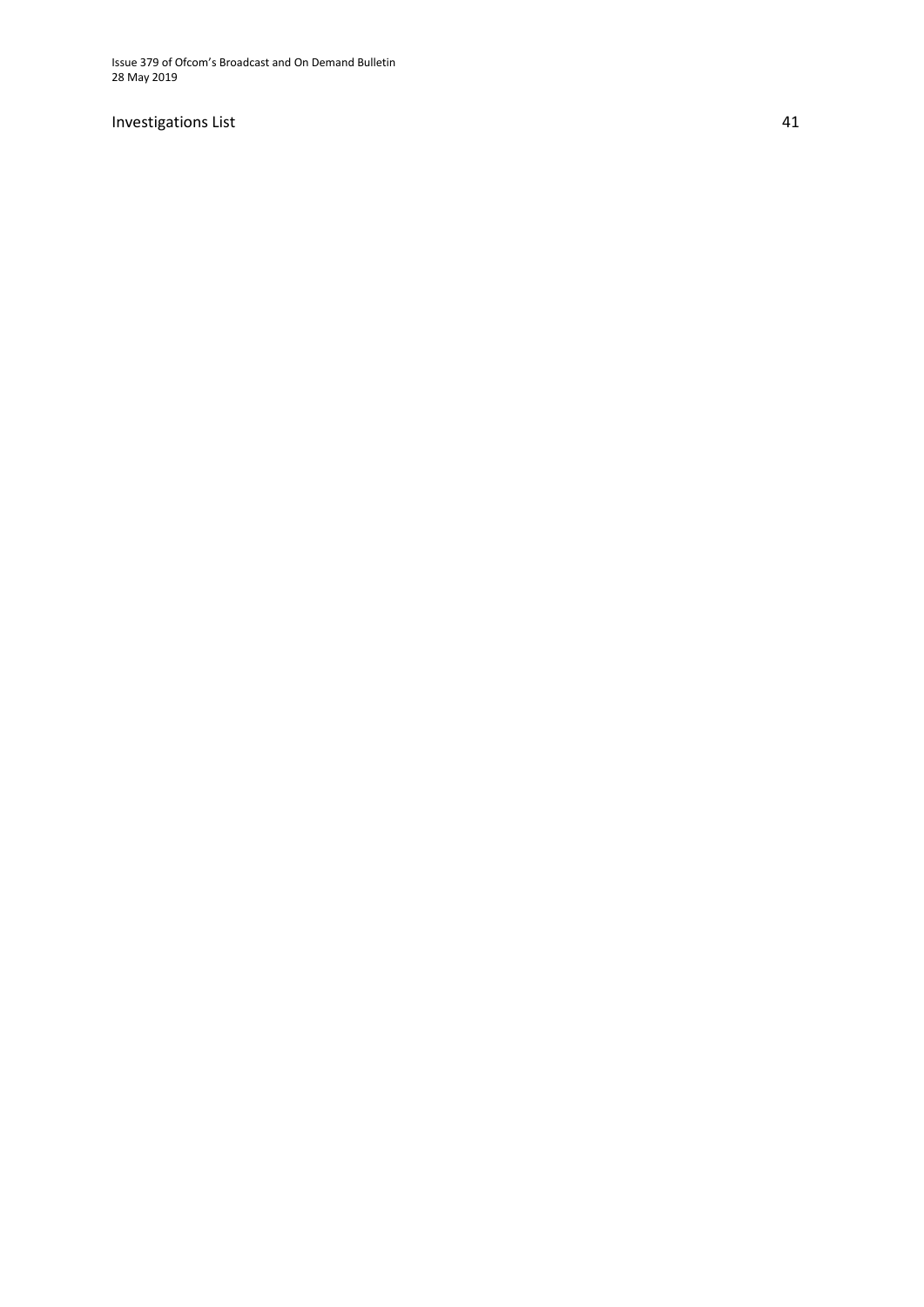# **Introduction**

Under the Communications Act 2003 ("the Act"), Ofcom has a duty to set standards for broadcast content to secure the standards objectives<sup>1</sup>. Ofcom also has a duty to ensure that On Demand Programme Services ("ODPS") comply with certain standards requirements set out in the  $Act^2$ .

Ofcom reflects these requirements in its codes and rules. The Broadcast and On Demand Bulletin reports on the outcome of Ofcom's investigations into alleged breaches of its codes and rules, as well as conditions with which broadcasters licensed by Ofcom are required to comply. The codes and rules include:

- a) [Ofcom's Broadcasting Code](http://stakeholders.ofcom.org.uk/broadcasting/broadcast-codes/broadcast-code/) ("the Code") for content broadcast on television and radio services licensed by Ofcom, and for content on the BBC's licence fee funded television, radio and on demand services.
- b) the [Code on the Scheduling of Television Advertising](https://www.ofcom.org.uk/__data/assets/pdf_file/0014/32162/costa-april-2016.pdf) ("COSTA"), containing rules on how much advertising and teleshopping may be scheduled on commercial television, how many breaks are allowed and when they may be taken.
- c) certain sections of th[e BCAP Code: the UK Code of Broadcast Advertising,](https://www.asa.org.uk/codes-and-rulings/advertising-codes/broadcast-code.html) for which Ofcom retains regulatory responsibility for television and radio services. These include:
	- the prohibition on 'political' advertising;
	- 'participation TV' advertising, e.g. long-form advertising predicated on premium rate telephone services – notably chat (including 'adult' chat), 'psychic' readings and dedicated quiz TV (Call TV quiz services); and
	- gambling, dating and 'message board' material where these are broadcast as advertising<sup>3</sup>.
- d) other conditions with which Ofcom licensed services must comply, such as requirements to pay fees and submit information required for Ofcom to carry out its statutory duties. Further information can be found on Ofcom's website for [television](http://licensing.ofcom.org.uk/tv-broadcast-licences/) and [radio](http://licensing.ofcom.org.uk/radio-broadcast-licensing/) licences.
- e) Ofcom's [Statutory Rules and Non-Binding Guidance for Providers of On-Demand](http://stakeholders.ofcom.org.uk/binaries/broadcast/on-demand/rules-guidance/rules_and_guidance.pdf)  [Programme Services](http://stakeholders.ofcom.org.uk/binaries/broadcast/on-demand/rules-guidance/rules_and_guidance.pdf) for editorial content on ODPS (apart from BBC ODPS). Ofcom considers sanctions for advertising content on ODPS referred to it by the Advertising Standards Authority ("ASA"), the co-regulator of ODPS for advertising, or may do so as a concurrent regulator.

[Other codes and requirements](http://stakeholders.ofcom.org.uk/broadcasting/broadcast-codes/) may also apply to broadcasters, depending on their circumstances. These include the requirements in the BBC Agreement, the Code on Television Access Services (which sets out how much subtitling, signing and audio description relevant licensees must provide), the Code on Electronic Programme Guides, the Code on Listed Events, and the Cross Promotion Code.

**.** 

<sup>&</sup>lt;sup>1</sup> The relevant legislation is set out in detail in Annex 1 of the Code.

<sup>&</sup>lt;sup>2</sup> The relevant legislation can be found at Part 4A of the Act.

<sup>&</sup>lt;sup>3</sup> BCAP and ASA continue to regulate conventional teleshopping content and spot advertising for these types of services where it is permitted. Ofcom remains responsible for statutory sanctions in all advertising cases.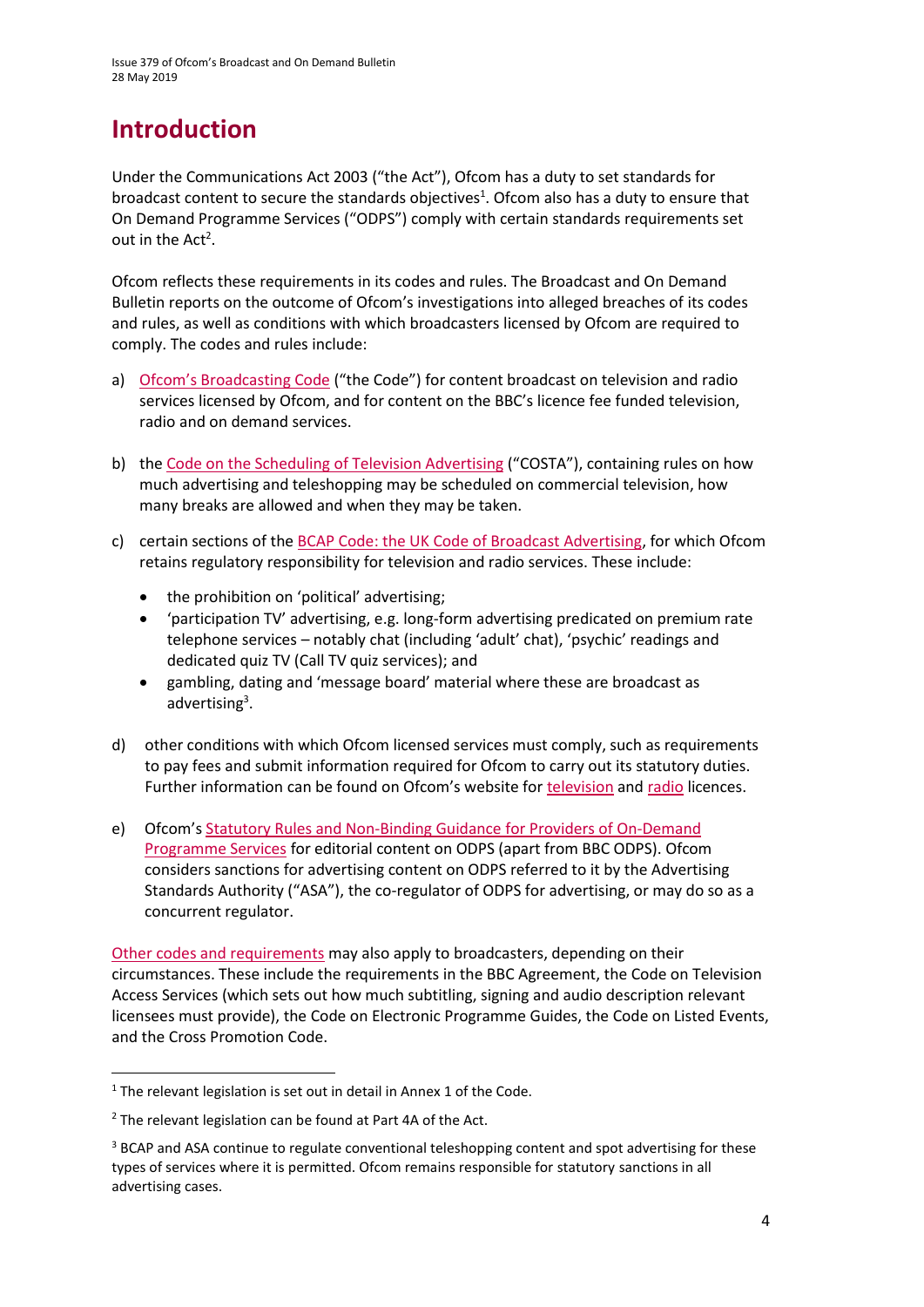**It is Ofcom's policy to describe fully television, radio and on demand content. Some of the language and descriptions used in Ofcom's Broadcast and On Demand Bulletin may therefore cause offence.**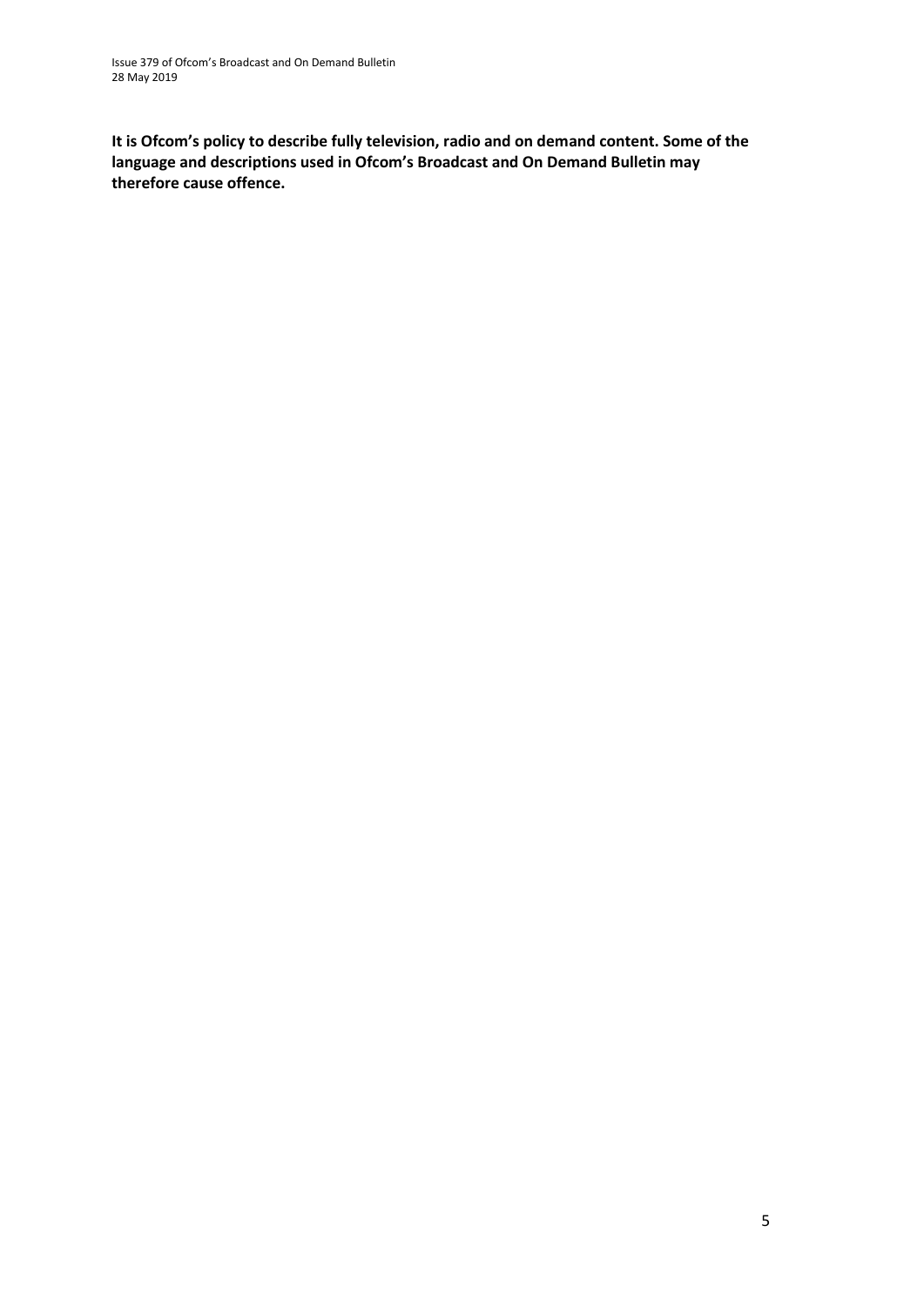# **Broadcast Standards cases**

### In Breach

**Morning Mix**

### *Secklow Sounds, 17 January 2019, 07:30; 23 January 2019, 07:55; and 26 February 2019, 08:10*

#### **Introduction**

Secklow Sounds is a community radio station broadcasting a range of music and speechbased output to people living and working in and around Milton Keynes. The licence for the service is held by the Secklow Sounds Community Interest Company ("SSCIC" or "the Licensee").

Ofcom received complaints about the broadcast of offensive language in three music tracks:

- *Boulevard of Broken Dreams* by Green Day, broadcast at 07:30 on 17 January 2019, which included the lyric *"Read between the lines, what's fucked up and every thing's all right";*
- *Killing Me Softly* by Fugees, broadcast at 07:55 on 23 January 2019, which included the line: *"…the family of niggers are going to rat on you"*; and
- *Minority* by Green Day, broadcast at 08:10 on 26 February 2019, which included the word *"fuck"* in the lyric *"A free for all, fuck 'em all"*, which was repeated twice.

We considered that this material raised potential issues under Rules 1.14, 1.16 and 2.3 of the Code:

- Rule 1.14: "The most offensive language must not be broadcast…when children are particularly likely to be listening...".
- Rule 1.16: "Offensive language must not be broadcast…when children are particularly likely to be listening ...unless it is justified by the context…".
- Rule 2.3 "In applying generally accepted standards broadcasters must ensure that material which may cause offence is justified by the context…".

We asked the Licensee for its comments on how the material complied with these rules.

#### **Response**

SSCIC apologised for the broadcast of the songs.

It explained that the songs were included in pre-recorded segments and that, had they been broadcast during live shows, an apology would have been given immediately as is the station's standard practice.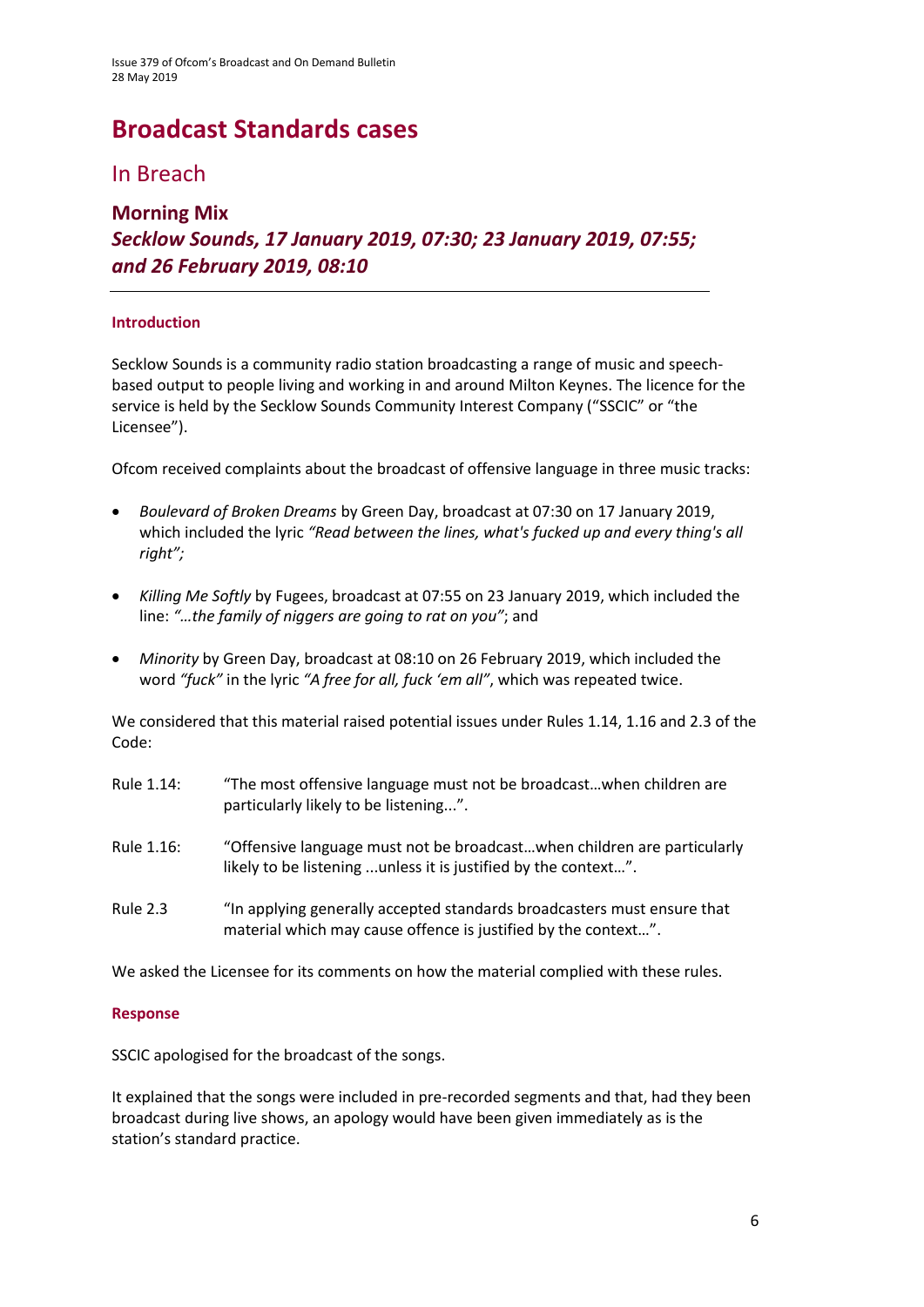The Licensee added that it did not condone the broadcasting of offensive language at any time and therefore it said it was particularly regrettable that these instances occurred early in the day.

SSCIC assured Ofcom that the three tracks had subsequently been removed from its playlist library. It said that station staff were reviewing all the music in the library and would remove any problematic content immediately. It also offered to apologise personally to the complainant and issue a general on-air apology in the same timeslot.

#### **Decision**

Reflecting our duties under th[e Communications Act 2003,](http://www.legislation.gov.uk/ukpga/2003/21/section/319) Section One of the Code requires that people under eighteen are protected from unsuitable material in programmes.

#### Rule 1.14

Rule 1.14 of the Code states that the most offensive language must not be broadcast when children are particularly likely to be listening.

Ofcom's 2016 [research on offensive language](https://www.ofcom.org.uk/__data/assets/pdf_file/0022/91624/OfcomOffensiveLanguage.pdf) clearly indicates that the word "fuck" and variations of it are considered by audiences to be among the most offensive language.

The Code states that the times "when children are particularly likely to be listening" to radio are "the school run and breakfast time, but might include other times". Ofcom's guidance on [offensive language in radio](https://www.ofcom.org.uk/__data/assets/pdf_file/0014/40541/offensive-language.pdf) states that:

"broadcasters should have particular regard to broadcasting content at the following times: between 06:00 and 09:00 and 15:00 and 19:00 Monday to Friday during termtime…".

In this case, the words *"fuck"* and *"fucked"* were broadcast at times when children were particularly likely to be listening (during the school run and breakfast time).

We took into account the steps the Licensee said it was taking to improve its compliance. However, Ofcom's view is that the broadcasts were in breach of Rule 1.14.

#### Rule 1.16

Rule 1.16 of the Code states that offensive language must not be broadcast when children are particularly likely to be listening unless it is justified by the context.

In this case, the word *"niggers"* was broadcast during the *Morning Mix* programme. We took into account Ofcom's research on offensive language which indicated that audience members considered the word "nigger" to be strong language, which is generally unacceptable pre-watershed on television (or in this case, on radio, when children are particularly likely to be listening).

We went on to consider whether the inclusion of this offensive language was justified by the context. The Code makes clear that context includes factors such as: the editorial content of the programme; the service on which the content was broadcast; the time of broadcast; the likely expectations of the audience; and any warning given to the audience.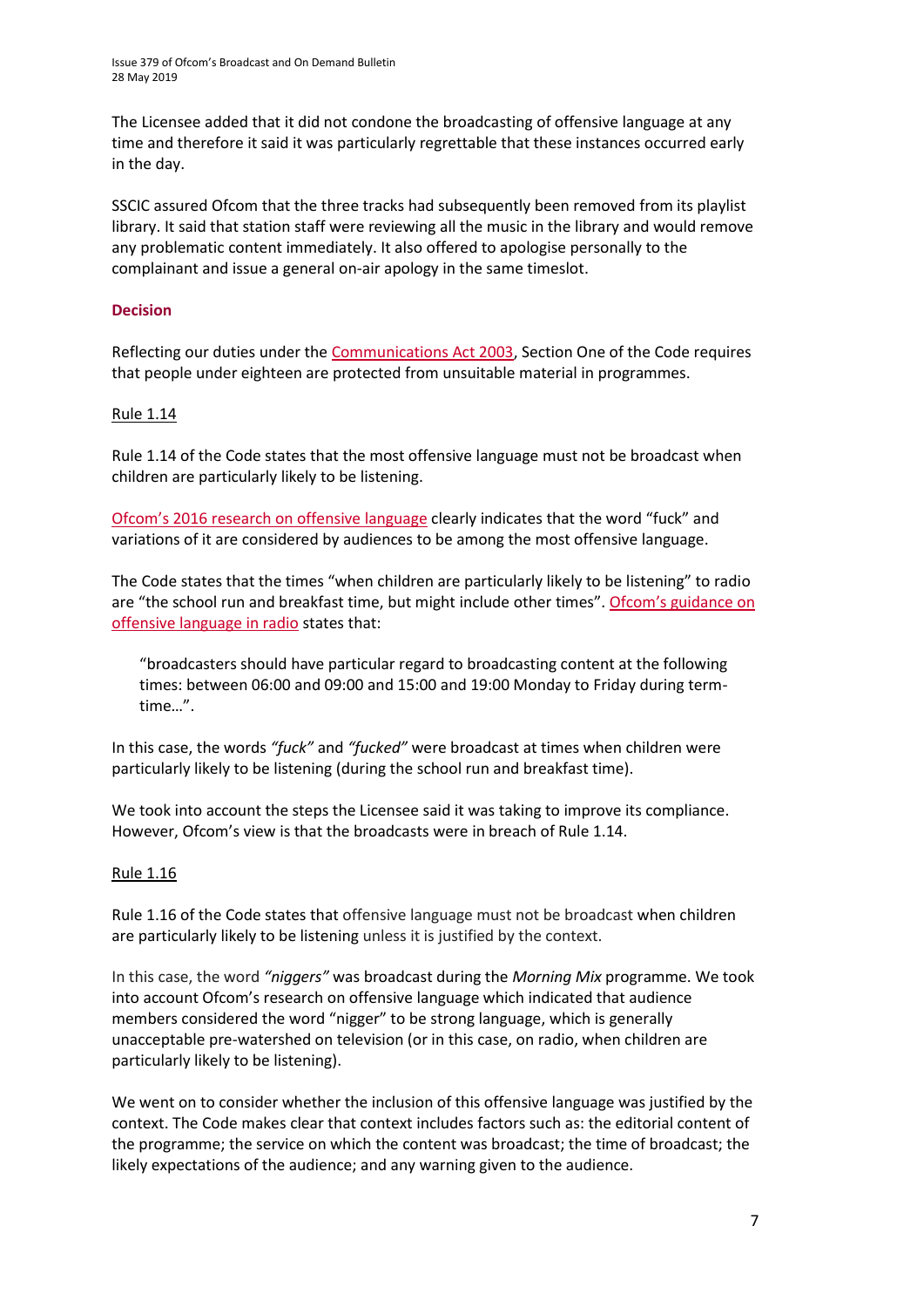In Ofcom's view, listeners would not have been expecting such strong language during a breakfast programme which generally consists of easy listening music. There was no contextual justification for the offensive language to be used, and this language exceeded audience expectations of this programme. In particular, we considered the expectations of parents and carers, who were unlikely to have expected the use of this kind of offensive language in this programme at this time.

We took into account that Secklow Sounds is a community radio station staffed by volunteers and the steps the Licensee said it was taking to improve its compliance. However, Ofcom's view is that the broadcast was in breach of Rule 1.16.

#### Rule 2.3

Rule 2.3 of the Code requires that broadcasters must ensure that material which may cause offence is justified by the context. Context includes for example: the editorial content of the programme, the service on which it was broadcast, the time of the broadcast; and the likely expectation of the audience.

As explained above, we considered the instances of the most offensive and offensive language were capable of causing offence to listeners. Ofcom therefore considered whether the content was justified by the context.

Our guidance on offensive language in radio states that "in reaching any decision about compliance with the Code, Ofcom will take into account the likely audience expectations of a particular radio station at the time of broadcast". In this case, the words *"fuck"*, *"fucked"* and *"niggers"* were all used during a morning music programme, where there was no indication that there would be offensive language and no reasons given as to why the unedited versions of these music tracks were played. It is therefore Ofcom's view that there was no contextual justification for the offensive language to be used, and this language was likely to have exceeded audience expectations of this morning programme on a community radio station.

We took into account that Secklow Sounds is a community radio station staffed by volunteers and we acknowledged the steps the Licensee said it was taking to address the issue. However, our view is that the broadcast of the offensive language was also in breach of Rule 2.3.

**Breaches of Rules 1.14, 1.16 and 2.3**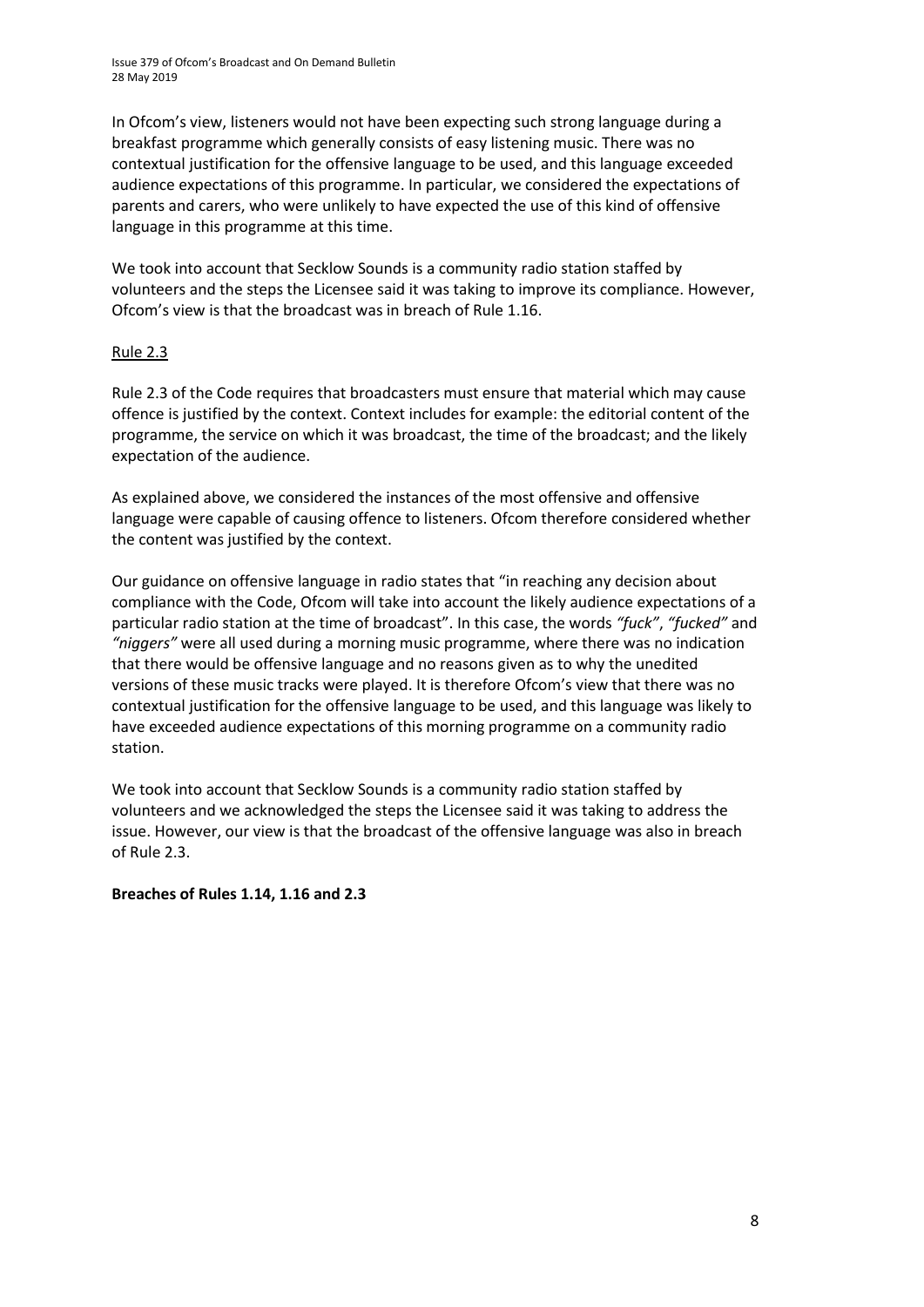# In Breach

# **HUD** *AXN SPiN (Romania), 1 February 2019, 17:35*

#### **Introduction**

AXN SPIN is a Romanian general entertainment television channel broadcast to several Central European countries. The programmes are predominantly broadcast in English with Romanian subtitles. The licence for the service is held by Columbia Pictures Corporation Limited ("Columbia Pictures" or "the Licensee").

*HUD* is a Canadian television programme which covers computer games and e-sports<sup>1</sup> news. Ofcom received a complaint that this episode of *HUD* contained sexual references – both in the original broadcast and the embedded Romanian subtitles – which were not suitable for a pre-watershed audience.

*Stream Snipers* is a section within the programme *HUD,* which showcases a selection of clips from the world of e-sports and gaming, featuring well-known personalities from the e-sports community as they play various computer games. In this case, during the *Stream Snipers* segment one of the presenters introduced a clip of the e-sports personality 'Bustin' as follows:

Presenter: *"Our first clip is from 'Bustin', and we can only assume that this is the result of a traumatic banana-eating experience".*

A clip was then broadcast featuring the e-sports personality Bustin live-streaming a game he was playing, and responding to questions from users. During this clip he was holding a halfeaten banana to which he referred:

Bustin: [Reading a comment from audience member 'Ace'] *"Just eat it* [i.e. the banana] *normally, people will eventually get tired of doing that'. You know what Ace, I used to think that about chat. I used to think that. 'People will eventually get tired of ghosting*<sup>2</sup> *. People will eventually get tired of meme*ing<sup>3</sup> on me and telling me I suck dick at League of Legends<sup>4</sup>. They'll eventually *get tired with it. But they don't, that's the problem, they don't. They never get tired of it. Ever. If I keep doing it every day, there will be a [word muted] album, of 300 different Photoshopped versions of me sucking 300 different*  [word muted] *dicks. And I'm not gonna have someone google 'Bustin', 'twitch.tv/Bustin' and run into a god damn Photoshop-palooza of me in dicktopia sucking every* [word muted] *dick in sight. Not gonna happen".*

<sup>4</sup> A computer game.

**.** 

 $1$  A form of competition using computer games.

<sup>&</sup>lt;sup>2</sup> i.e. a form of cheating in online games.

<sup>&</sup>lt;sup>3</sup> i.e. mocking or ridiculing of an individual.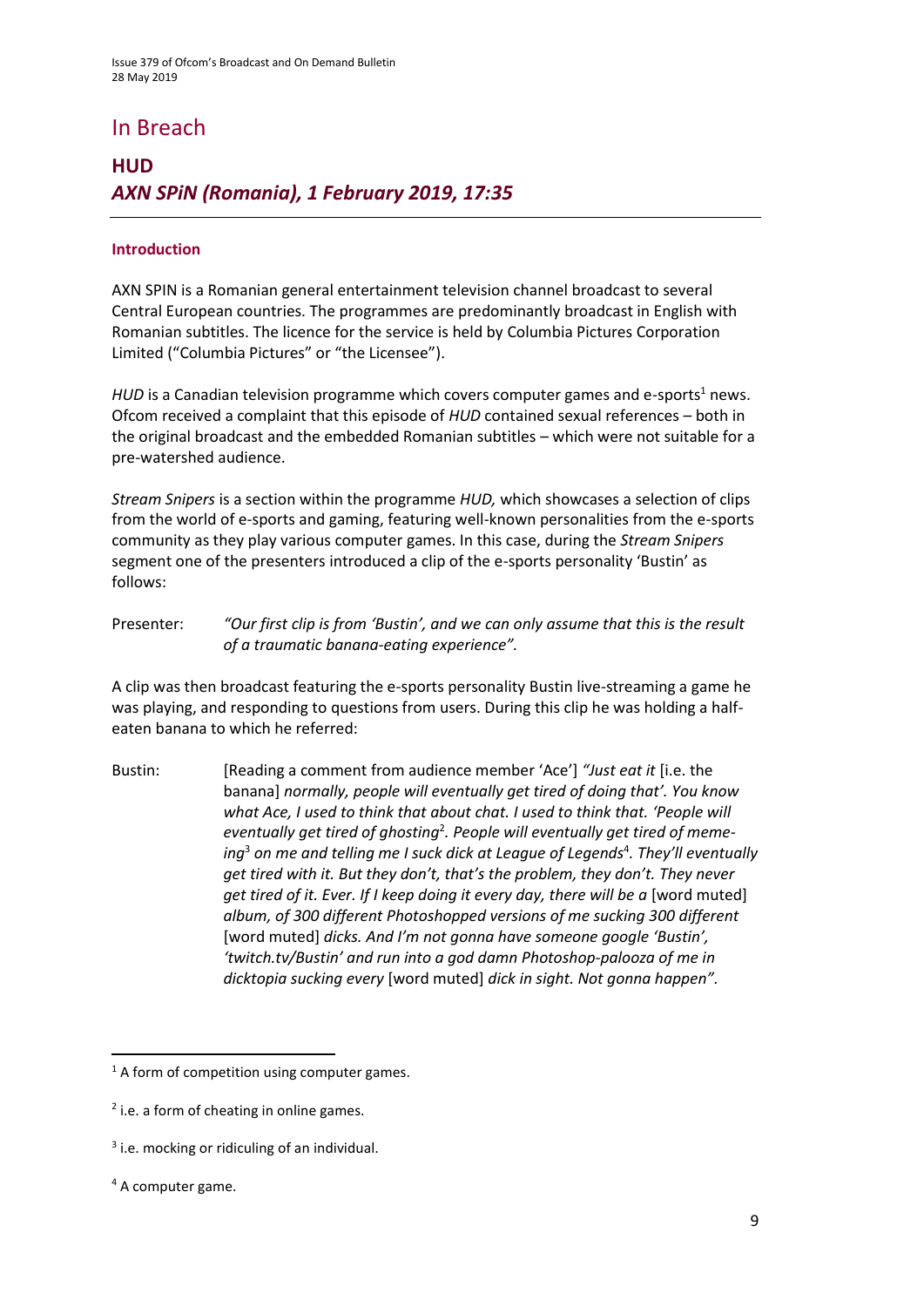As this content contained Romanian subtitles, we sought an independent translation of them. The subtitles did not contain written instances of the muted offensive language, but did mention *"fellations"* twice. We provided Columbia Pictures with a copy of the translation, and the Licensee confirmed that it was accurate.

Ofcom considered the material raised issues under Rule 1.3 of the Code:

Rule 1.3: "Children must… be protected by appropriate scheduling from material that is unsuitable for them".

We therefore requested comments from the Licensee about how the content complied with this rule.

#### **Response**

The Licensee apologised for the error, accepting that the material should not have been broadcast in a pre-watershed time slot. Columbia Pictures confirmed that the error occurred as a result of a staff member "not being fully aware of the sensitivity of this topic", and said that there was a "difference in the understanding of the subject matter and how it was expressed in the subtitles". The Licensee also confirmed that there was a similar lack of understanding from the company that provided the subtitles, resulting in the subtitles containing sexual references. However, it acknowledged that "it is our responsibility to ensure that the output from the dubbing/subtitling studios complies" with the Code.

The Licensee confirmed that it has taken several measures in response to the error to prevent a recurrence, including:

- the provision of further training to the individual responsible;
- completing a full review of the training available to the compliance teams to ensure that similar content "will not be aired in the future in a pre-watershed time slot"; and
- undertaking a full review of all episodes of *HUD* to ensure its compliance in this area.

In addition, Columbia Pictures said it had provided guidance to the dubbing studio responsible for the subtitling to ensure that the Licensee's requests for "moderate" translations are strictly adhered to.

The Licensee said that it was "confident that the steps we have taken will be sufficient to ensure that this sort of content will not be aired inappropriately again".

#### **Decision**

Reflecting our duties under th[e Communications Act 2003,](http://www.legislation.gov.uk/ukpga/2003/21/section/319) Section One of the Code requires that people under eighteen are protected from unsuitable material in programmes.

Ofcom has taken account of the audience's and broadcaster's right to freedom of expression set out in Article 10 of the European Convention on Human Rights.

Rule 1.3 requires broadcasters to ensure that children are protected from the broadcast of material that is unsuitable for them by scheduling content appropriately. Appropriate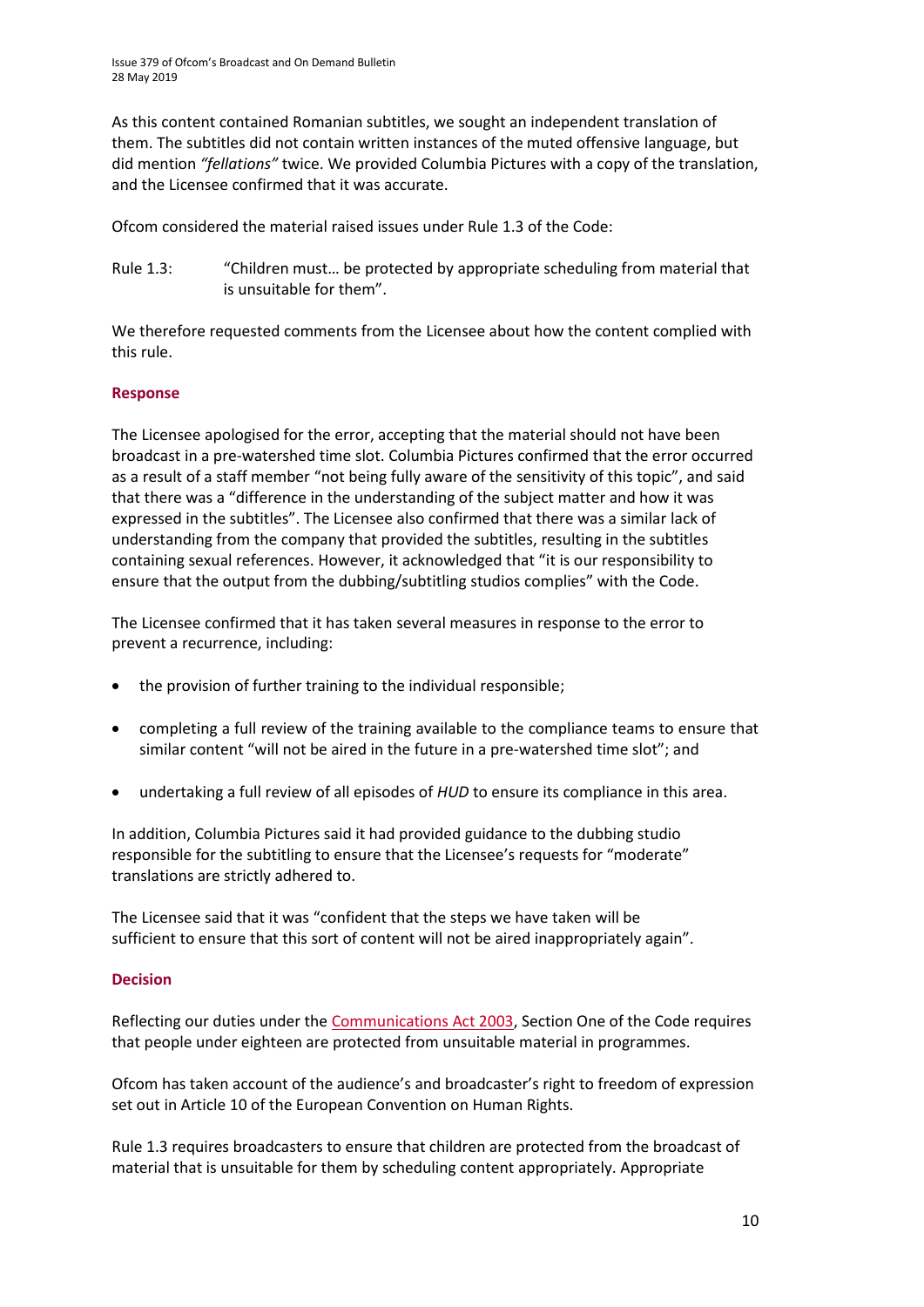scheduling is judged by a number of factors including: the nature of the content; the time of broadcast; and likely audience expectations.

Ofcom first considered whether the material in this case was unsuitable for children. The esports personality Bustin said the word *"dick"* three times, and *"dicktopia"* once.

[Ofcom's 2016 research on offensive language](https://www.ofcom.org.uk/__data/assets/pdf_file/0023/91625/OfcomQRG-AOC.pdf) found that the word "dick" was considered to be strong language which was generally unacceptable pre-watershed. In this case, Bustin was clearly using the word in a sexual context, by repeatedly referring to oral sex (e.g. *"*…*telling me I suck dick…"*). In our view this content was clearly unsuitable for children.

Ofcom next considered whether the content was appropriately scheduled.

As mentioned above, *HUD* is a series which provides computer games and e-sports news. Although the programme is not aimed only at young viewers, in our view its subject matter would have been of interest to them. The programme was broadcast on a Friday, with the specific content in question appearing at 17:35, at a time when younger viewers were likely to have been watching. We also considered the audience's expectations around material broadcast at this time of day, and that parents and carers in particular were unlikely to have expected language and sexual references of this nature to be broadcast in the early evening, particularly during a programme that would appeal to younger viewers.

We took into account the Licensee's apology and the steps it said it had taken to improve compliance. However, for the reasons above, our Decision is that the material was unsuitable for children and was not appropriately scheduled, in breach of Rule 1.3.

#### **Breach of Rule 1.3**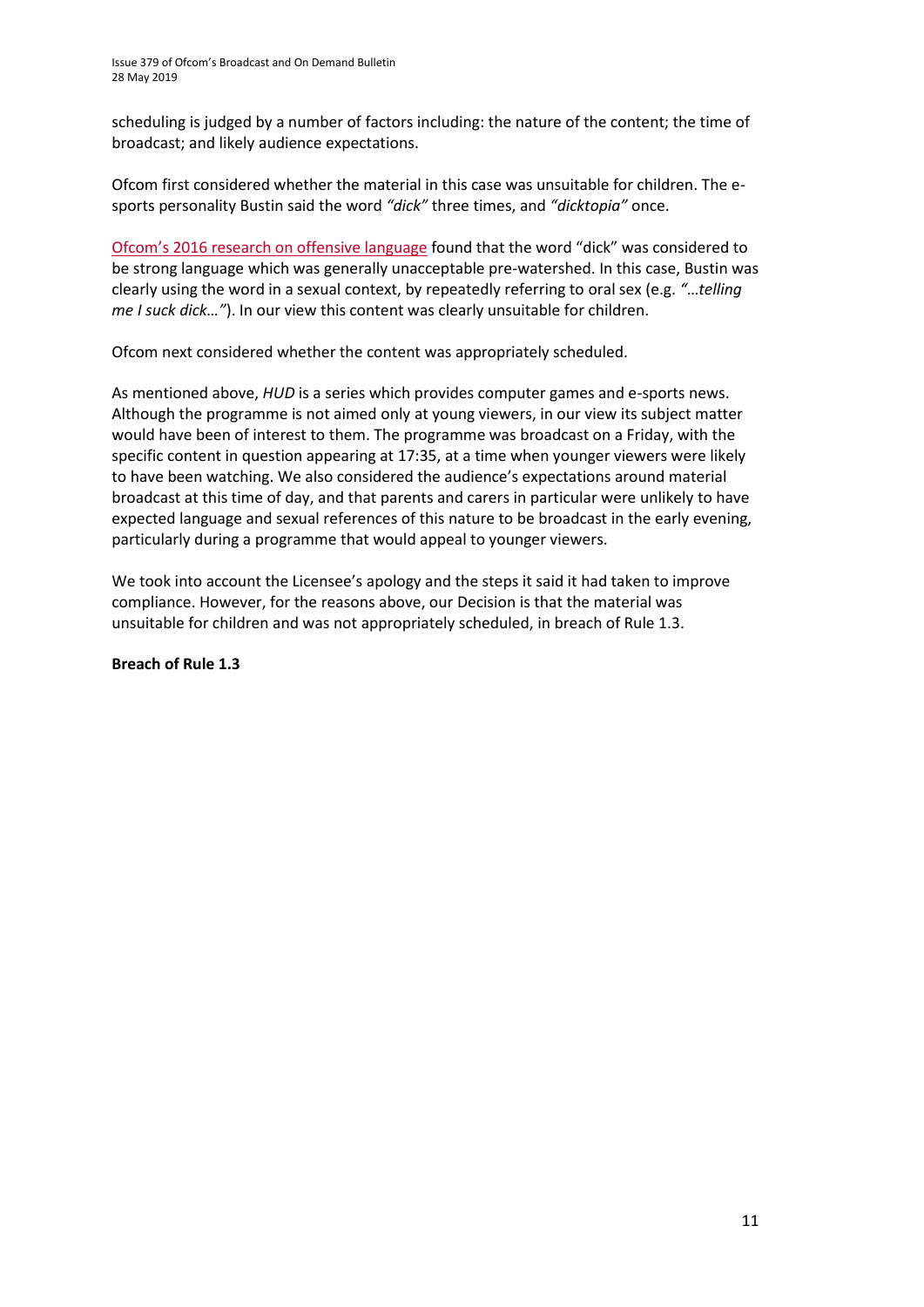# Resolved

### **Good Morning Britain** *ITV, 22 March 2019, 08:15*

#### **Introduction**

*Good Morning Britain* ("*GMB*") is a weekday morning news programme broadcast on ITV. The programme is complied by ITV Broadcasting Limited ("ITV") on behalf of the Licensee, ITV Breakfast Broadcasting Limited.

On 22 March 2019, *GMB* was presented by Ben Shephard and Kate Garraway. We received a complaint about offensive language during a discussion about couples sleeping in separate rooms. At 08:15 Susannah Constantine, one of the guests participating in this discussion, said *"…oh for fucks sake, excuse my language".*

Ben Shephard interrupted Susannah and said *"apologies to anyone who heard Susannah express herself. It was the wrong time of the morning to be doing that, Susannah".* At the same time, Susannah said: *"that wasn't really— it just popped out— that was a slip, yeah sorry".* Two minutes later, at the end of the segment, Ben Shephard said *"apologies again if anyone caught Susannah's slip of the tongue, she's had too much sleep".*

We considered that this material raised issues under Rule 1.14 of the Code:

Rule 1.14: "The most offensive language must not be broadcast before the watershed (in the case of television)".

Ofcom requested comments from the Licensee about how this content complied with this rule.

#### **Response**

The Licensee apologised for any offence caused by the broadcast of this language. It went on to outline its compliance procedures for briefing guests on *GMB* prior to broadcast. It said that although the briefing will vary according to guest, "it will always include a reminder not to swear or use any offensive language that is inappropriate for the daytime audience." The Licensee explained that Susannah Constantine is "an experienced broadcaster and journalist" and that the issue being discussed was "relatively light-hearted". It said that the producers "therefore had no reason to believe that this language would be likely to be used by this guest."

It also explained that its usual process was put into practice following this incident to ensure that the compliance team was notified of the offensive language and that it had been removed from the programme's ITV+1 broadcast and from ITV's on-demand service.

#### **Decision**

Reflecting our duties under the Communications Act 2003 [\(Section 319\)](http://www.legislation.gov.uk/ukpga/2003/21/section/319), Section One of the Code requires that people under eighteen are protected from unsuitable material in programmes.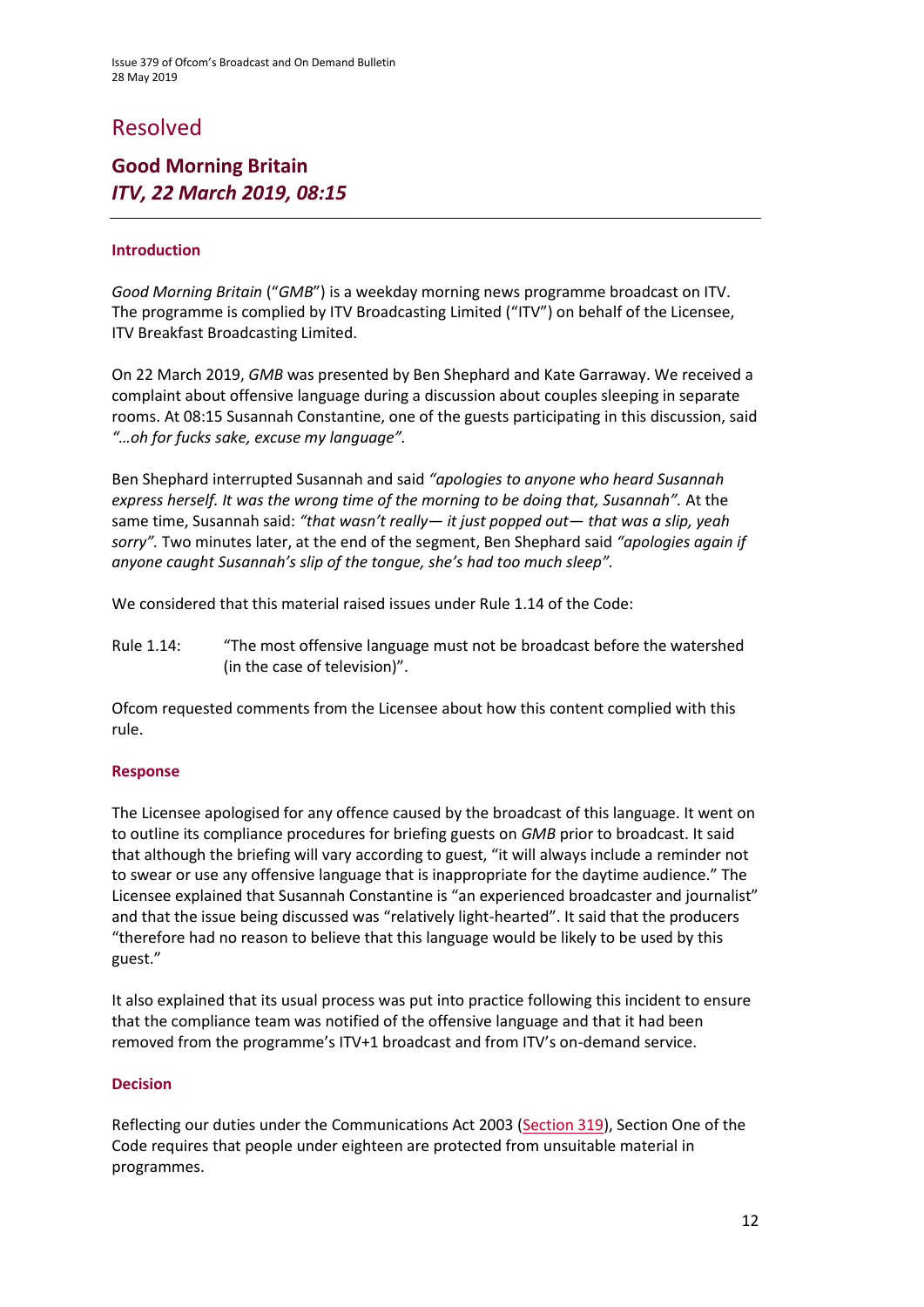Rule 1.14 requires that the most offensive language must not be broadcast before the watershed on television. [Ofcom's 2016 research on offensive language](https://www.ofcom.org.uk/__data/assets/pdf_file/0022/91624/OfcomOffensiveLanguage.pdf) indicates that the word "fuck" is considered by audiences to be among the most offensive language. The inclusion of the word in this programme at 08:15 was therefore a clear example of the most offensive language being broadcast before the watershed.

We acknowledge that programmes which feature guests participating in live discussions carry a risk of offensive language being used on air. Broadcasters should have procedures in place to minimise this risk, as far as practicable. We acknowledge the brief that the Licensee said that it had given to the guest. In this case, the Licensee had taken steps to reduce the likelihood of offensive language being broadcast and followed its compliance process when this incident occurred. This included the presenter apologising immediately and steps being taken to remove the offensive language from its services.

In light of the above, Ofcom's Decision is that this matter is resolved.

#### **Resolved**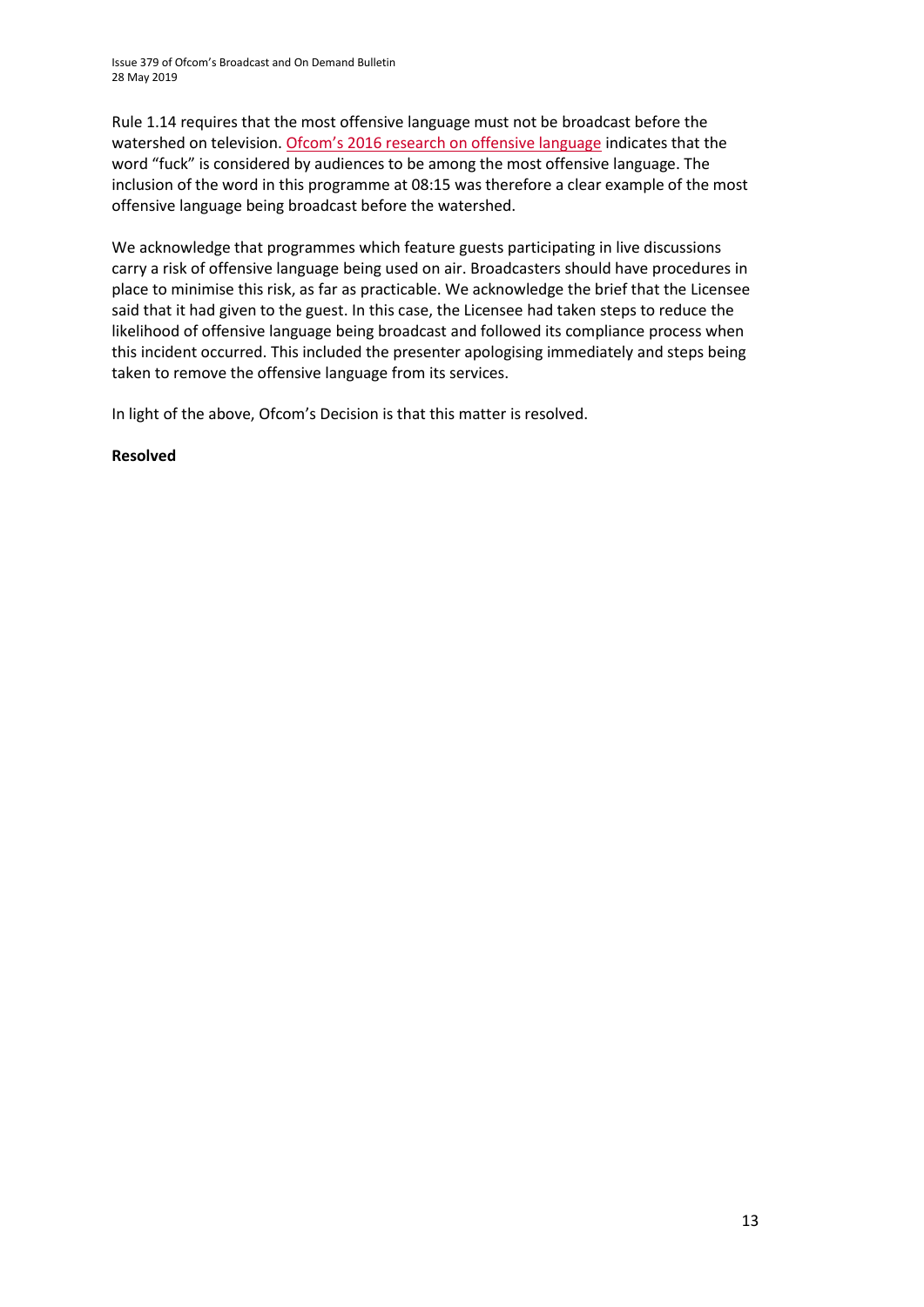# **Broadcast Licence Conditions cases**

# In Breach

### **Broadcast licensees' late and non-payment of licence fees** *Various licensees*

#### **Introduction**

Ofcom is partly funded by the broadcast licence fees it charges television and radio licensees. Ofcom has a statutory obligation to ensure that the fees paid by licensees meet the cost of Ofcom's regulation of broadcasting. The approach Ofcom takes to determining licensees' fees is set out in the [Statement of Charging Principles.](http://stakeholders.ofcom.org.uk/binaries/consultations/socp/statement/charging_principles.pdf) Detail on the fees and charges payable by licensees is set out in [Ofcom's Tariff Tables.](https://www.ofcom.org.uk/__data/assets/pdf_file/0019/112465/Tariff-Tables-2018_19.pdf)

The payment of a licence fee and payment made on time is a requirement of a broadcasting licence<sup>1</sup>.

- 1) "The Licensee shall pay to Ofcom such fees as Ofcom may determine in accordance with the tariff fixed by it and for the time being in force under Section 87 (3) of the 1990 Act as Ofcom shall from time to time publish in such manner as it considers appropriate.
- 2) Payment of the fees referred to…above shall be made in such manner and at such times as Ofcom shall specify…".

Failure by a licensee to pay its licence fee when required represents a significant and fundamental breach of a broadcast licence, as it means that Ofcom may be unable properly to carry out its regulatory duties.

#### **In Breach – late payment**

**.** 

The following licensees failed to pay their annual licence fees by the required payment date. These licensees have therefore breached Condition 3(2) of their licences.

| Licensee                           | <b>Service Name</b>                          | <b>Licence Number</b> |
|------------------------------------|----------------------------------------------|-----------------------|
| 107.8FM Limited                    | Your FM                                      | CR000034              |
| 2ZY Limited                        | Max (for small scale DAB trial)              | DP101107              |
| Acacia Centre Limited              | Acacia Radio                                 | LRSL000192            |
| Afro Caribbean Millennium Centre   | New Style Radio 98.7 FM                      | CR000037              |
| Alias Music and Community Projects | 1BN                                          | CR101282              |
| C.I.C.                             | 1 Brighton FM (for small scale<br>DAB trial) | DP101321              |
| Ambur Community Radio Limited      | Ambur Radio                                  | CR000175              |
|                                    | Ambur Radio (for small scale<br>DAB trial)   | DP101116              |
| An individual                      | University Radio Bath                        | LRSL000104            |
| An individual                      | Jalsa Salana Translations                    | ADSRSL100009          |

<sup>&</sup>lt;sup>1</sup> As set out in Licence Condition 3 for radio licensees and Licence Condition 4 for television licensees.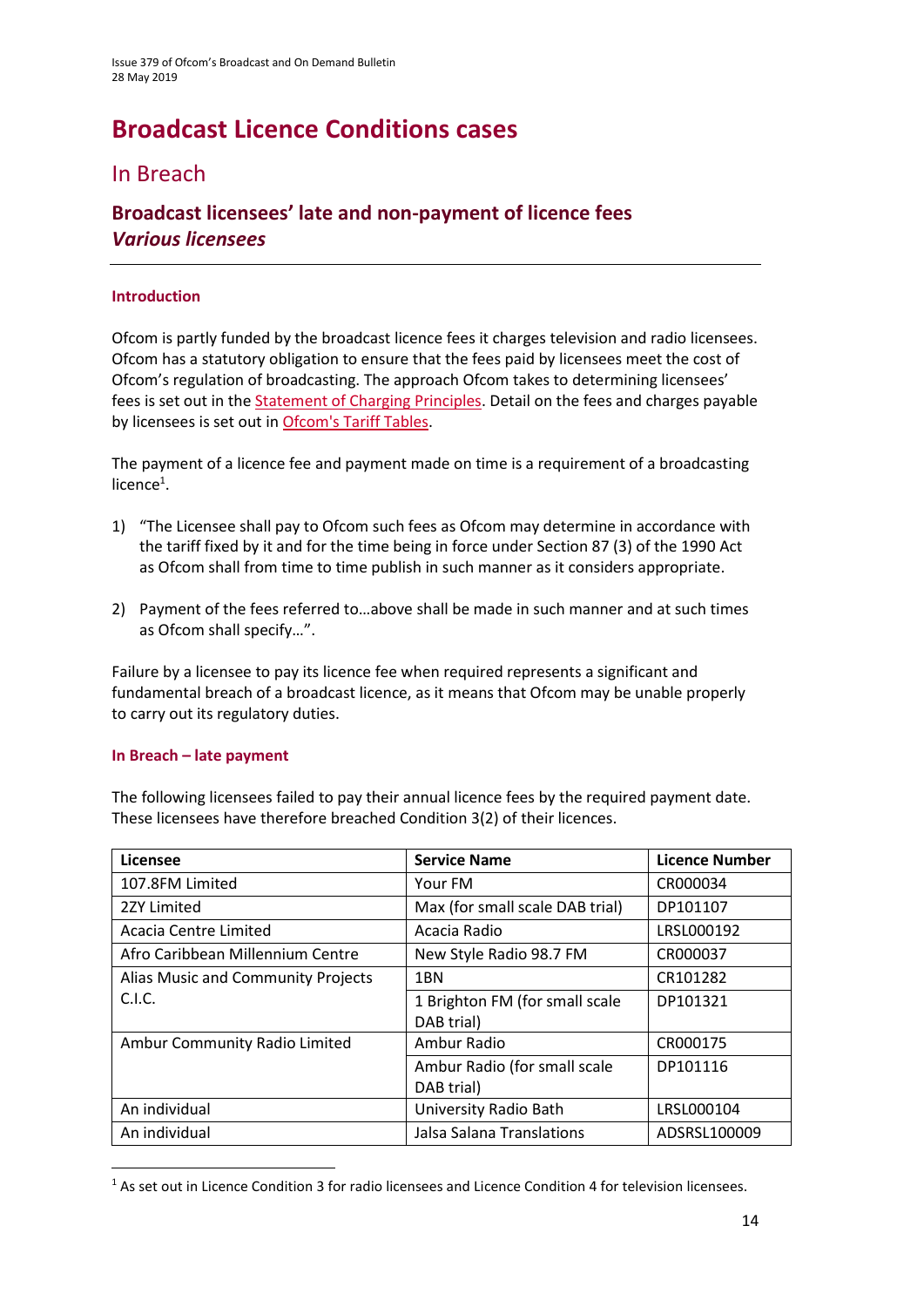| An individual                              | <b>Bridge FM</b>                                    | LRSL000117   |
|--------------------------------------------|-----------------------------------------------------|--------------|
| An individual                              | Radio Bronglais                                     | LRSL000108   |
| An individual                              | NonStop90s Radio                                    | DP102054     |
| An individual                              | Radio Caroline (for small scale                     | DP101172     |
|                                            | DAB trial)                                          |              |
| An individual                              | <b>Trust AM</b>                                     | LRSL000095   |
| An individual                              | Kingstown Radio                                     | LRSL000075   |
| <b>Bradford Community Broadcasting Ltd</b> | <b>BCB 106.6 FM</b>                                 | CR000021     |
| Bridgwater Young Men's Christian           | Sedgemoor FM                                        | CR000240     |
| Association                                |                                                     |              |
| Brighton & Hove Radio Limited              | Smile Sussex (for small scale<br>DAB trial)         | DP000075     |
| <b>Bristol Community FM Ltd</b>            | <b>BCFM</b> (for small scale DAB trial)             | DP101146     |
| British Muslim Heritage Centre             | Heritage Radio                                      | CR100142     |
| Cambridge Radio Ltd                        | Star Radio (for small scale DAB<br>Trial DAB)       | DP101137     |
| Cambridge Regional College                 | Core Radio Cambridge (for small<br>scale DAB trial) | DP101307     |
| Commedia Sheffield                         | Sheffield Live! 93.2 FM                             | CR000083     |
| <b>Community Broadcast Initiative</b>      | NE1 FM 102.5                                        | CR000050     |
| <b>Tyneside Ltd</b>                        |                                                     |              |
| Coventry and Warwickshire Media            | <b>Radio Plus</b>                                   | CR000182     |
| Community Limited (CWMC)                   |                                                     |              |
| <b>GGFC UK Limited</b>                     | Ahomka                                              | DP101173     |
|                                            | <b>GN RADIO</b>                                     | RLCS000141   |
| Go Radio Limited                           | GO Radio, Go Radio (for small<br>scale DAB trial)   | DP101223     |
| Gorgeous Media Network Limited             | Gorgeous FM                                         | DP102052     |
| Invictus Holdings Southwest Limited        | SoulTrain Radio                                     | DP102223     |
| Lyca Media II Limited                      | Lyca Radio UK                                       | DN102211     |
| North West Media Limited                   | <b>Unity Radio</b>                                  | CR000187     |
|                                            | Unity Radio (for small scale DAB                    | DP101147     |
|                                            | trial)                                              |              |
| Order My Steps Limited                     | Ruach Radio                                         | DP101478     |
| Premier Christian Communications Ltd       | <b>Premier Gospel</b>                               | DP000110     |
| Premier Rugby Limited                      | Premier Rugby Radio                                 | ADSRSL101633 |
| Radio Ikhlas Limited                       | Radio Ikhlas                                        | CR000011     |
| Radio Khushkhabri Ltd                      | Radio Khushkhabri                                   | RLCS000128   |
| Radio Saltire SCIO                         | Radio Saltire (for small scale<br>DAB trial)        | DP101114     |
| <b>Reading College</b>                     | <b>Blast 1386</b>                                   | LRSL000124   |
| Seaside Radio Limited                      | Seaside FM 105.3                                    | CR000052     |
| Secklow Sounds CIC                         | <b>Secklow Sounds</b>                               | CR100777     |
| Spice Project Limited                      | Spice FM                                            | CR000142     |
| The Royal Oldham Hospital                  | Radio Cavell                                        | LRSL000059   |
| The University of Northampton              | <b>NLive Radio</b>                                  | CR100783     |
| <b>Enterprises Limited</b>                 |                                                     |              |
| <b>Tircoed Village Trust</b>               | Radio Tircoed                                       | CR000111     |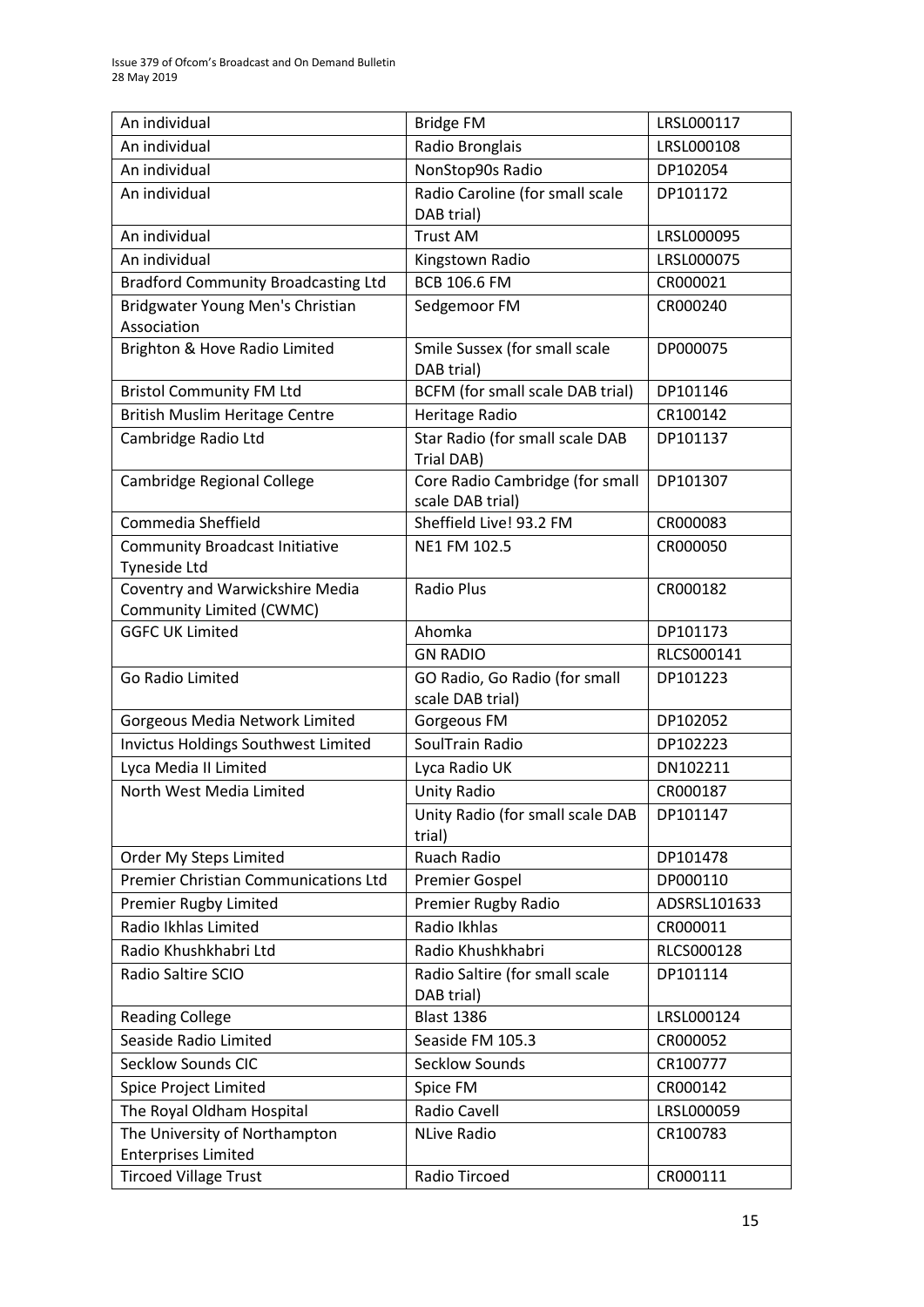| Ujima Radio CIC                         | Ujima Radio                      | CR000116   |
|-----------------------------------------|----------------------------------|------------|
|                                         | Ujima Radio (for small scale DAB | DP101168   |
|                                         | trial)                           |            |
| West Herts Hospitals NHS Trust          | HHR Hemel Hospital Radio         | LRSL000172 |
| Wirral University Teaching Hospital NHS | Radio Clatterbridge              | LRSL000198 |
| <b>Foundation Trust</b>                 |                                  |            |
| Yorkshire Coast Radio Ltd               | Yorkshire Coast Radio            | DP100826   |
|                                         | (Scarborough)                    |            |

The outstanding payments have now been received by Ofcom. Ofcom will not be taking any further regulatory action in these cases.

#### **In Breach – non-payment**

The following licensees failed to pay their annual licence fees. These licensees have therefore been found in breach of Conditions 3(1) and 3(2) of their licences.

| Licensee                         | <b>Service Name</b>                  | <b>Licence Number</b> |
|----------------------------------|--------------------------------------|-----------------------|
| An individual                    | Trickstar Radio (for small scale DAB | DP101675              |
|                                  | trial)                               |                       |
| Awaaz Radio Limited              | Awaaz Radio                          | CR000208              |
| Awesome Enterprises Limited      | Awesome Radio                        | DN101370              |
| French Radio London Ltd          | French Radio London                  | DP000143              |
|                                  | French Radio London                  | DA000031              |
| Red Leisure Broadcasting Limited | <b>Total Star Gloucestershire</b>    | DP101572              |
| <b>TheBeat Limited</b>           | MKFM, The Beat, The Beat Beds,       | DP000163              |
|                                  | Herts and Bucks, The Beat Norwich    |                       |
| Town and Country Markets Limited | Cornucopia Radio                     | LRSL101783            |
| Vinejuice Limited                | Vinejuice Radio                      | DP102046              |

As Ofcom considers these to be a serious and continuing licence breaches, **Ofcom is putting these licensees on notice that this contravention of their licences will be considered for the imposition of a statutory sanction, which may include a financial penalty and/or licence revocation.**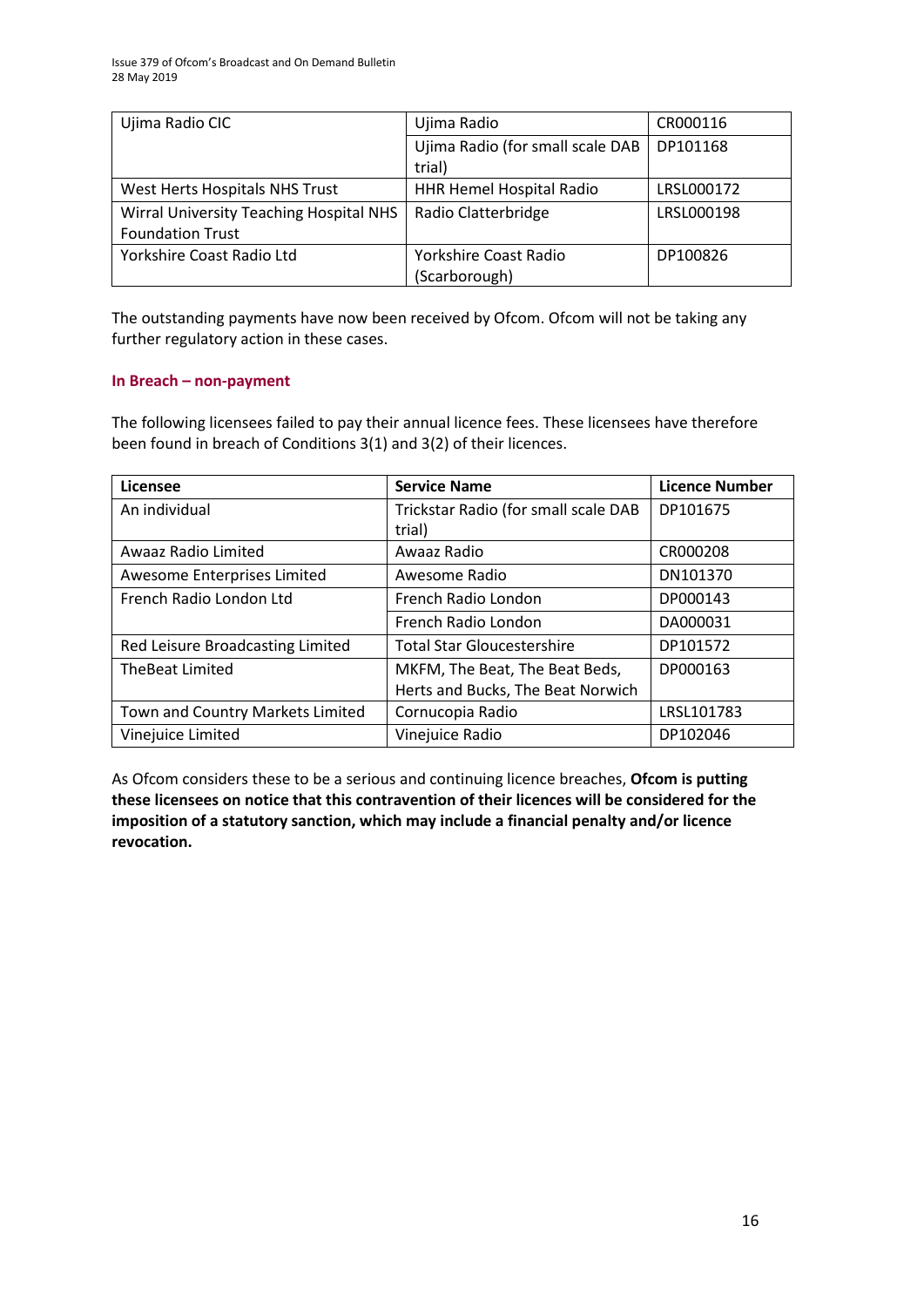# In Breach

### **Provision of information and providing a service in accordance with 'Key Commitments'** *Chorley FM, 28, 29 and 30 January 2019*

#### **Introduction**

1

Chorley FM is a community radio station licensed to provide a service to Chorley. The licence is held by Chorley FM (or "the Licensee").

Like other community radio stations, Chorley FM is required to deliver the 'Key Commitments', which form part of its licence.<sup>1</sup> These set out how the station will serve its target community and deliver social gain (community benefits), and also include a description of the programme service.

Ofcom received a complaint that Chorley FM was not broadcasting the service described in its Key Commitments, in particular, that the station's programming did not include original output for a minimum of 56 hours per week. We therefore requested a programme schedule for the week 28 of January to 3 February 2019, indicating all content that falls under Ofcom's definition of original output and locally produced output, and recordings of three days of Chorley FM's output from 28, 29 and 30 January 2019. We also requested that the Licensee provide an explanation of how it had complied with its original output commitment during the week 28 January to 3 February 2019.

Chorley FM provided a programme schedule but did not confirm that it was for the week requested or indicate content that met Ofcom's definition of original output and locally produced output. The Licensee also failed to provide an explanation of how it had complied with its original output commitment in the week commencing Monday 28 January 2019. Furthermore, while the Licensee provided a 24-hour recording of the service's output on 28 January 2019 it only provided 12 hours of the service's output on 29 January 2019 and no recording of the service's output for 30 January 2019.

On 5 March 2019, Ofcom wrote to the Licensee again requesting the outstanding recordings. However, the Licensee, failed to provide the requested material.

Ofcom considered this raised potential issues under Condition 9(1) ("Provision of information") of Chorley FM's licence, which states that the Licensee:

"…shall furnish to Ofcom in such manner and at such times as Ofcom may reasonably require such documents, accounts, returns, estimates, reports, notices or other

<sup>&</sup>lt;sup>1</sup> Chorley FM's Key Commitments are contained in [an annex to its licence](http://static.ofcom.org.uk/static/radiolicensing/Community/commitments/cr000025.pdf)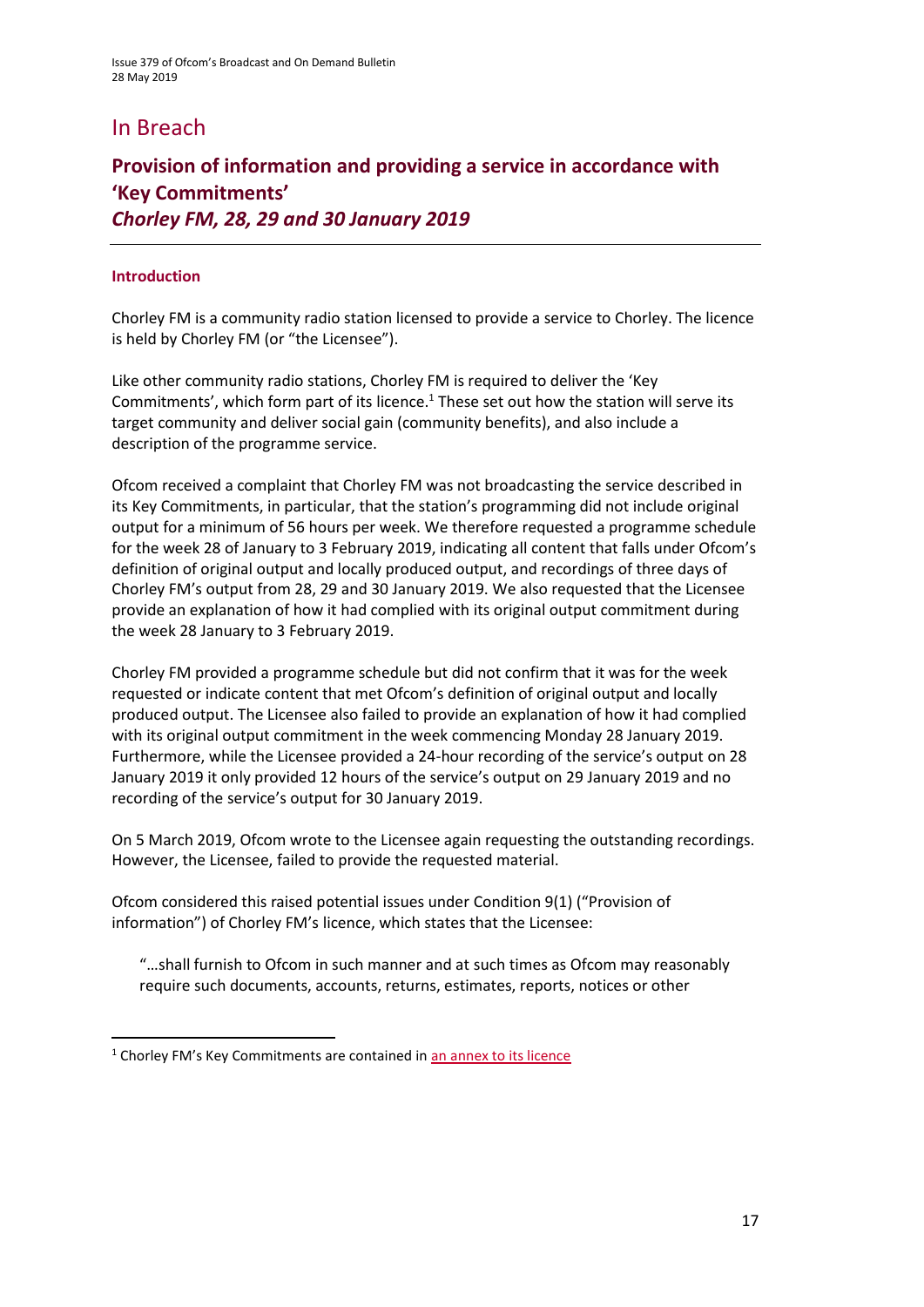information as Ofcom may require for the purpose of exercising the functions assigned to it by or under the 1990 Act, the 1996 Act, or the Communications Act".

Additionally, having listened to the recordings that the Licensee did provide, we discovered that the service's speech output did not appear to be reflective of its overall character of service. For example, the output did not contain any community information, events or local news, indicating that Chorley FM might not be delivering the following of its Key Commitments:

- "Description of character of service: …it broadcasts a diverse and inclusive range of... speech based programming".
- Speech. "The main types of speech output broadcast over the course of each week are: community information, local news…interviews, events diary".

Ofcom considered that this raised potential issues under Conditions 2(1) and 2(4) in Part 2 of the Schedule to Chorley FM's licence. These state, respectively:

"The Licensee shall provide the Licensed Service specified in the Annex for the licence period" (Section 106(2) of the Broadcasting Act 1990); and

"The Licensee shall ensure that the Licensed Service accords with the proposals set out in the Annex so as to maintain the character of the Licensed Service throughout the licence period" (Section 106(1) of the Broadcasting Act 1990).

We requested comments from the Licensee on how it was complying with these conditions of its licence.

#### **Response**

Chorley FM explained that since late October 2018, the station had experienced a series of events that affected its ability to comply with its licence conditions, including the resignation of four directors, a high level of short-notice and the sickness absence among volunteer presenters.

The Licensee explained that due to these unforeseen circumstances the launch of its new breakfast show was delayed from December 2018 to 11 February 2019.

Chorley FM reported that it had seen a recent increase in enquiries from potential volunteers and potential new advertisers as well as engagement from local community partners.

#### **Decision**

Reflecting our duties to ensure a diverse range of local radio services, community radio licences require the provision of the specified licensed service. This is the fundamental purpose for which a community radio licence is granted.

Ofcom therefore has a duty to ensure that community radio services provide the service for which they have been licensed.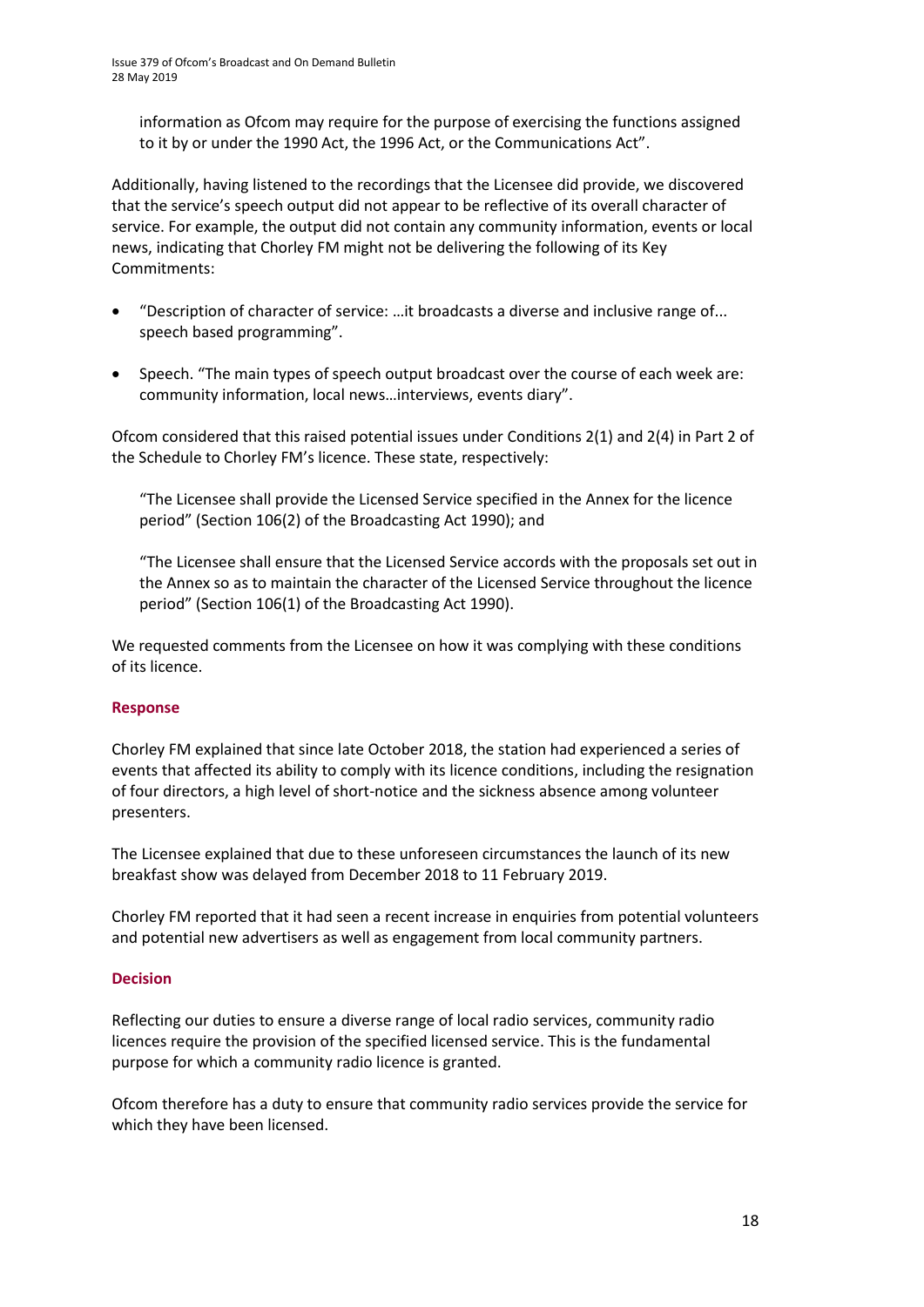In this case, Ofcom requested information from the Licensee to assist us in carrying out an assessment of the complaint and ascertain whether it had met its Key Commitments over the above-mentioned dates. However, the Licensee did not provide the recordings and programme scheduling information requested in full. Ofcom's Decision was therefore that there was a breach of Condition 9(1) of Chorley FM's licence.

Additionally, from the recordings and programme scheduling information that was provided by the Licensee, it appeared that Chorley FM had not delivered the speech content requirements of its Key Commitments or met the description of its character of service over the period in question. There was no evidence provided by the Licensee to suggest that these requirements had been met elsewhere in the week. Therefore, our Decision was that Chorley FM was in breach of Licence Conditions 2(1) and 2(4).

We are putting the Licensee on notice that Ofcom is likely to monitor this service again and, should further breaches of this type occur, we may consider further regulatory action including the imposition of a statutory sanction.

**Breaches of Licence Conditions 9(1) and 2(1) and 2(4) in Part 2 of the Schedule to the community radio licence held by Chorley FM (licence number CR000025)**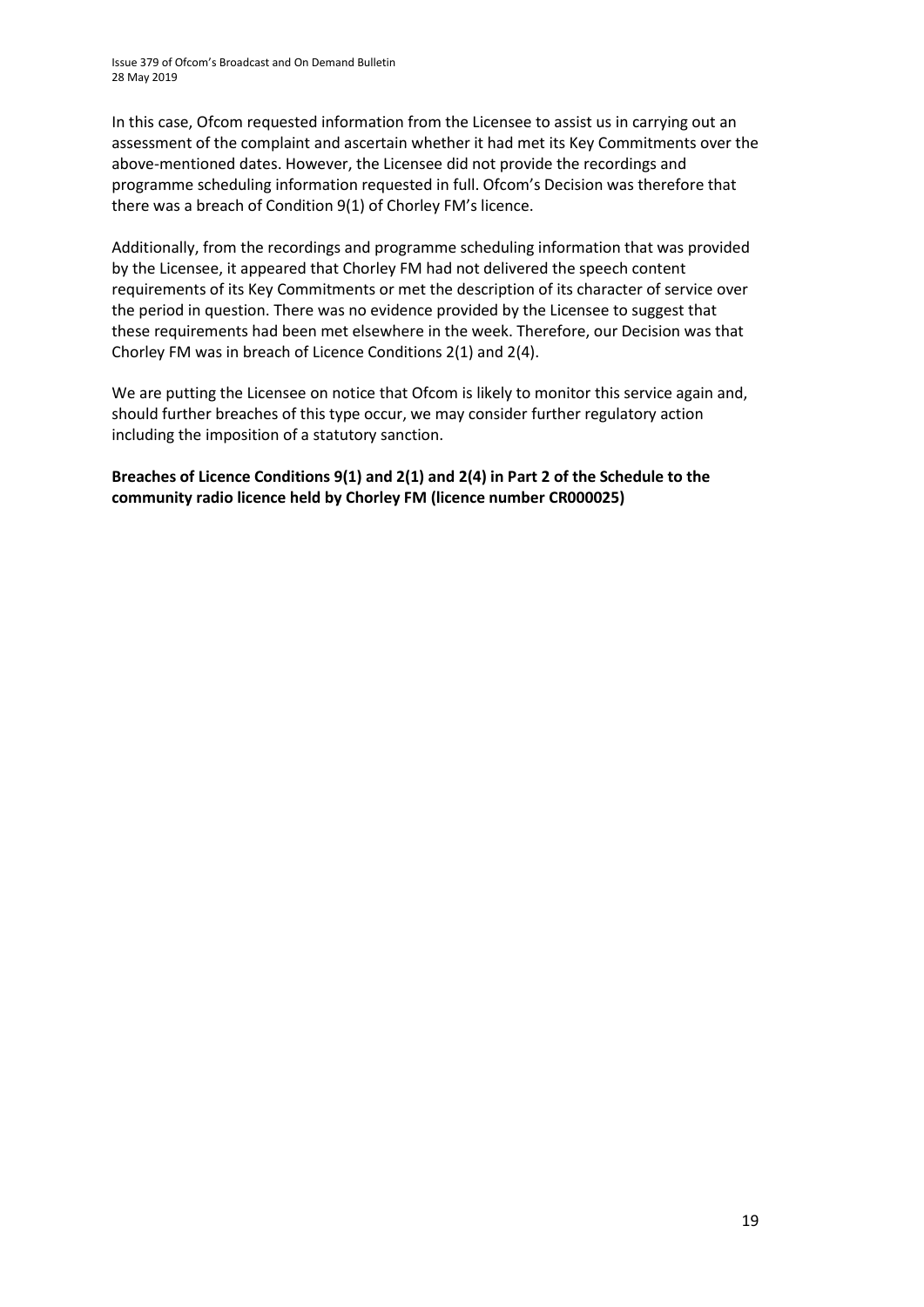# In Breach

**Compliance procedures (retention of recordings) and Providing a service in accordance with 'Key Commitments'** *CSR, Canterbury Youth and Student Media Limited, 24 to 30 September 2018* 

#### **Introduction**

**.** 

CSR is a community radio station licensed to provide an educationally-orientated radio service for the Canterbury area. The licence is held by Canterbury Youth and Student Media Limited ("Canterbury Youth and Student Media" or "the Licensee").

Like other community radio stations, Canterbury Youth and Student Media is required to deliver the ['Key Commitments' which form part of its licence](http://static.ofcom.org.uk/static/radiolicensing/Community/commitments/cr000066.pdf). These set out how the station will serve its target community and deliver social gain (community benefits), and also include a description of the programme service.

Ofcom received two complaints that the station was not broadcasting the service described in its Key Commitments, in particular that it was not delivering its programming requirements for the provision of speech content and original output<sup>1</sup>.

We therefore requested a programme schedule and 24-hour recordings for three days of CSR's output from 24, 25 and 26 September 2018. Additionally, as the requirement in Canterbury Youth and Student Media's Key Commitments for the provision of speech output is a weekly one, we asked it to provide 24-hour recordings for any other days during the week 24 to 30 September on which this requirement might have been fulfilled.

The Licensee said that, while there had been no original output broadcast on 24, 25 and 26 of September, on 29 and 30 September it had fulfilled this requirement across the week. However, it also explained that the full 24-hours of its output for the specified days had not been recorded due to a server outage which had disrupted the broadcast log. It was therefore only able to provide recordings of part of its output from these days to Ofcom.

Ofcom considered the Licensee's failure to record its output over this period and provide the recordings to Ofcom on request raised potential issues under Licence Condition 15(2) 'Compliance' of the licence which states:

"The Licensee shall adopt procedures and ensure that such procedures are observed by those involved in providing the Licenced Service for the purposes of ensuring that programmes included in the Licensed Service comply in all respects with the provisions of this Licence, the 1990 Act, the 1996 Act and the Communications Act….

The Licensee shall, without prejudice to the generality of the foregoing, ensure that:

<sup>&</sup>lt;sup>1</sup> Original output is output that is first produced for and transmitted by the service, and excludes output that was transmitted elsewhere before. Original output can be live, pre-recorded or 'voicetracked'. Repeat broadcasts of original output do not count towards the minimum requirement.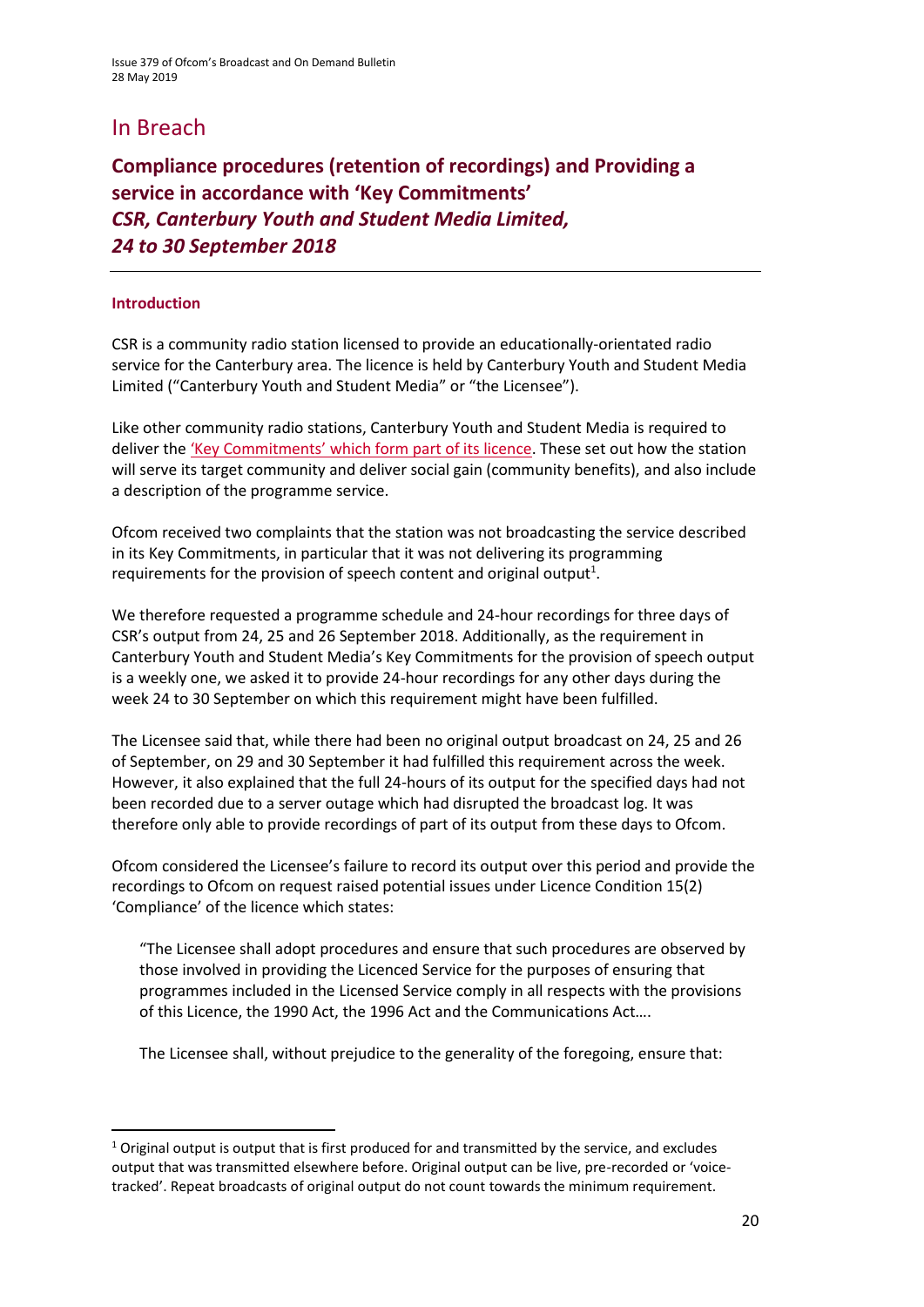(a) there are sufficient persons involved in providing the Licensed Service who are adequately versed in the requirements of this Licence, the 1990 Act, the 1996 Act and the Communications Act and all relevant codes and guidelines as may be drawn up and from time to time revised by Ofcom and that such persons are able to ensure compliance with such requirements on a day-to-day basis;"

Additionally, having considered the programme schedule and listened to the recordings that the Licensee was able to provide, it appeared that Canterbury Youth and Student Media was not delivering the following of its Key Commitments:

• "The service provides original output for a minimum of seven hours per day during term time. A reduced service of five hours per day is broadcast outside of term times".

Ofcom considered that this raised potential issues under Conditions 2(1) and 2(4) in Part 2 of the Schedule to Canterbury Youth and Student Media's licence. These state, respectively:

"The Licensee shall provide the Licensed Service specified in the Annex for the licence period" (Section 106(2) of the Broadcasting Act 1990); and

"The Licensee shall ensure that the Licensed Service accords with the proposals set out in the Annex so as to maintain the character of the Licensed Service throughout the licence period" (Section 106(1) of the Broadcasting Act 1990).

We requested comments from Canterbury Youth and Student Media on how it was complying with each of the above conditions.

#### **Response**

#### Conditions 2(1) and 2(4)

The Licensee admitted that across the week 24 to 30 September 2018 it had only met the required seven hours per day of original content on 29 and 30 September. However, Ofcom was unable to verify this as the Licensee failed to provide full recordings of its output for these days.

The Licensee said that the lack of original output was primarily due to the "voluntary nature of the station and its reliance on cyclical involvement from student volunteers". In addition, the Licensee explained that the station did not have a Station Manager and had to wait until the start of the academic year to promote the existing Deputy Station Manager to Station Manager. The Licensee explained that it was "now producing quality content once more, under the direction of our new Station Manager". It said that, in the future, it would adopt new measures such as making "more use of voice-tracking capabilities" and that it had "plans to bank pre-recorded audio". The Licensee also said that it planned to "streamline" the training process for new volunteers, to enable them to "go on air as soon as possible", thereby increasing the output of original content.

#### Condition 15(2)

The Licensee explained that "technical issues" had caused a "server outage" over the dates specified in September 2018 which had affected its ability to record and retain its output for the full period required. The Licensee said that it had since "expanded the logging system" to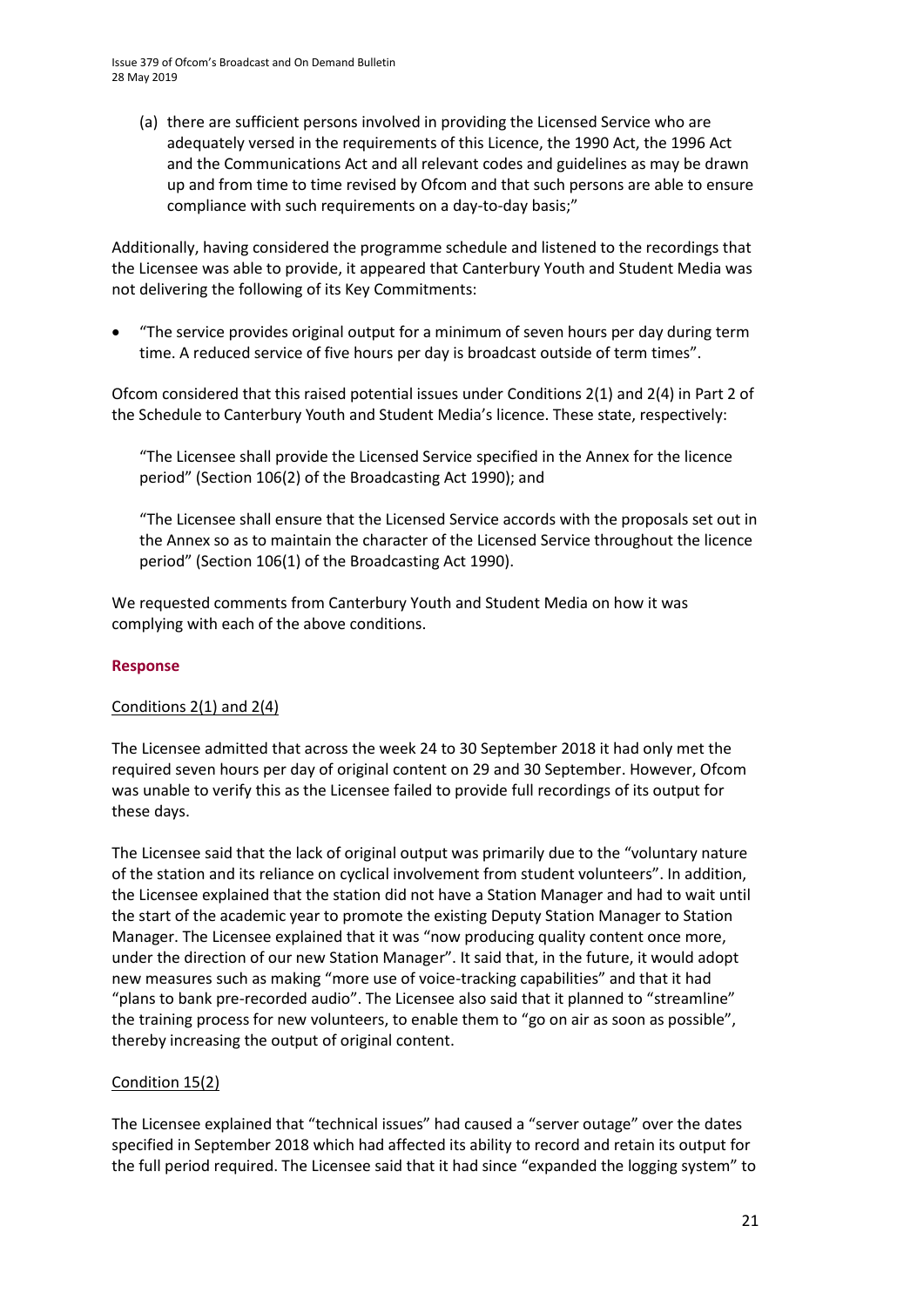include a "backup recorder". After the "expansion", the Licensee explained that there were now three copies of recordings being created and retained for "the necessary 42 day period". It added that these are stored across "three physical machines", replacing the previous system of recording one copy of its output which was stored on the Licensee's central server, which it said had created a "single point of failure".

#### **Decision**

#### Conditions 2(1) and 2(4)

Reflecting our duties to ensure a diverse range of local radio services, community radio licensees are required to provide the specified licensed service. This is the fundamental purpose for which a community radio licence is granted.

During the period monitored, Canterbury Youth and Student Media failed to deliver its Key Commitment for the number of hours of original output. The service was required to broadcast seven hours of original output per day between 24 and 30 September 2018. However, from listening to the output the station had provided, Ofcom found that the station had not broadcast any original output on 24, 25 and 26 September. The programme schedule provided by the Licensee also appeared to suggest that the minimum original output requirement had not been met on 27 or 28 September. The Licensee said that it had met its original output requirement on 29 and 30 September 2018. However, Ofcom was unable to verify this as the Licensee failed to provide full recordings of its output for these days.

Ofcom took into account Canterbury Youth and Student Media's explanation that it was unable to meet the minimum requirement of original output because of a lack of trained student volunteers at the time. We also acknowledged the measures Canterbury Youth and Student Media said it had taken to improve its ability to provide the minimum requirement of original output in the future. However, the Licensee did not meet its Key Commitment to broadcast a minimum of seven hours of original programming a day from 24 to 28 September 2018. Ofcom's Decision is therefore that the Licensee was in breach of Licence Conditions 2(1) and 2(4).

#### Condition 15(2)

It is important that all licensees establish and maintain procedures which secure compliance with their licence conditions, including procedures to make and keep recordings of their output for a specific number of days after broadcast, and to comply with any request by Ofcom to produce those recordings.

We considered the circumstances surrounding Canterbury Youth and Student Media's inability to provide full 24-hour recordings for 29 and 30 September 2018, as well as the steps it said it had since taken to reinstate the recording equipment to prevent similar problems in the future. However, the Licensee failed to have procedures in place to make and retain recordings of all of its output for the 42-day period required by its licence and provide the material to Ofcom on request. The failure by the Licensee to make and provide recordings of the material prevented us from assessing it.

Ofcom's Decision is therefore that the Licensee is in breach of Licence Condition 15(2).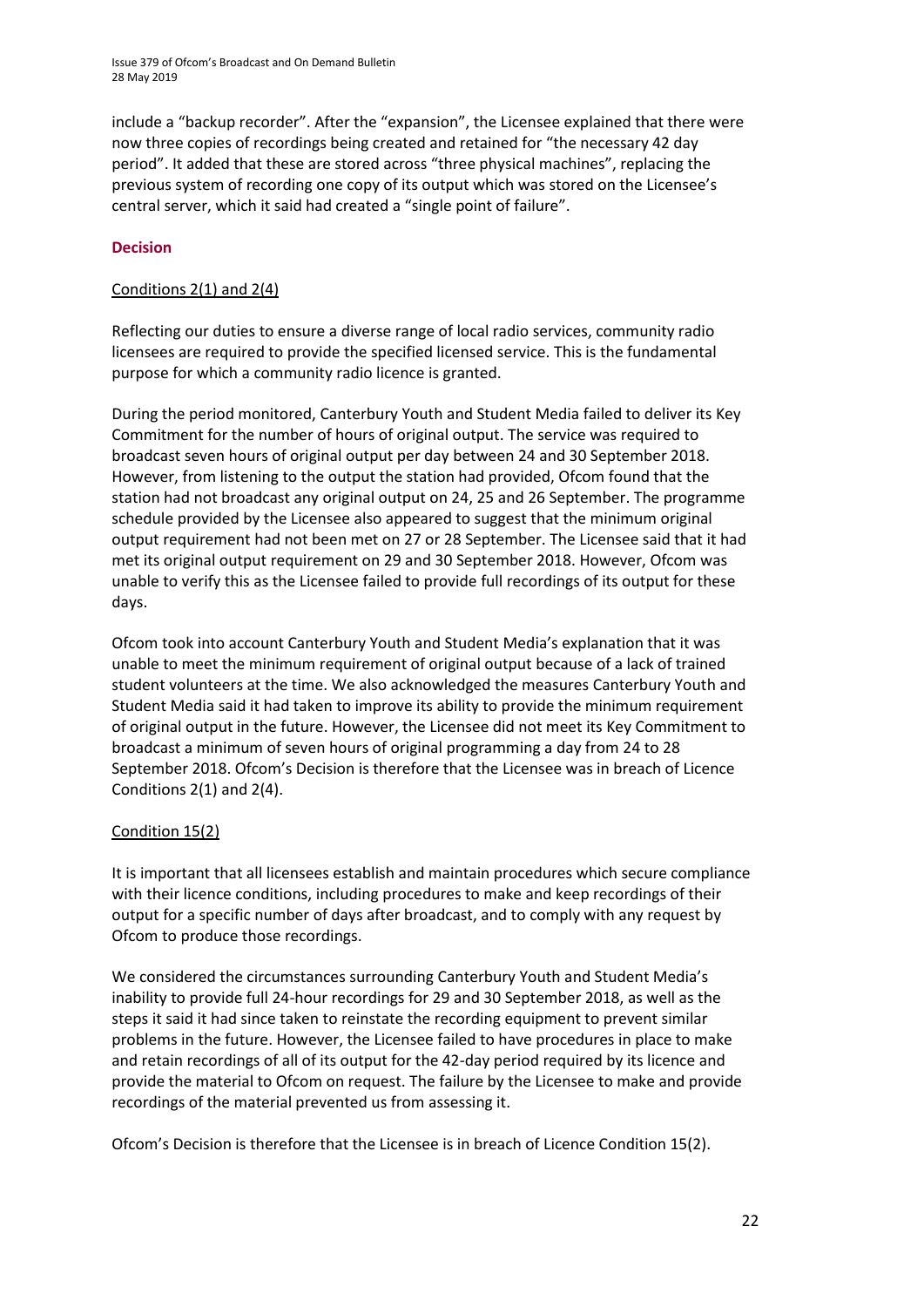Ofcom is putting the Licensee on notice that we will monitor this service again to check its compliance with the above Conditions in future.

**Breaches of Licence Conditions Licence Conditions 2(1) and 2(4) and 15(2) of the community radio licence held by Canterbury Youth and Student Media Limited (Licence number CR000066)**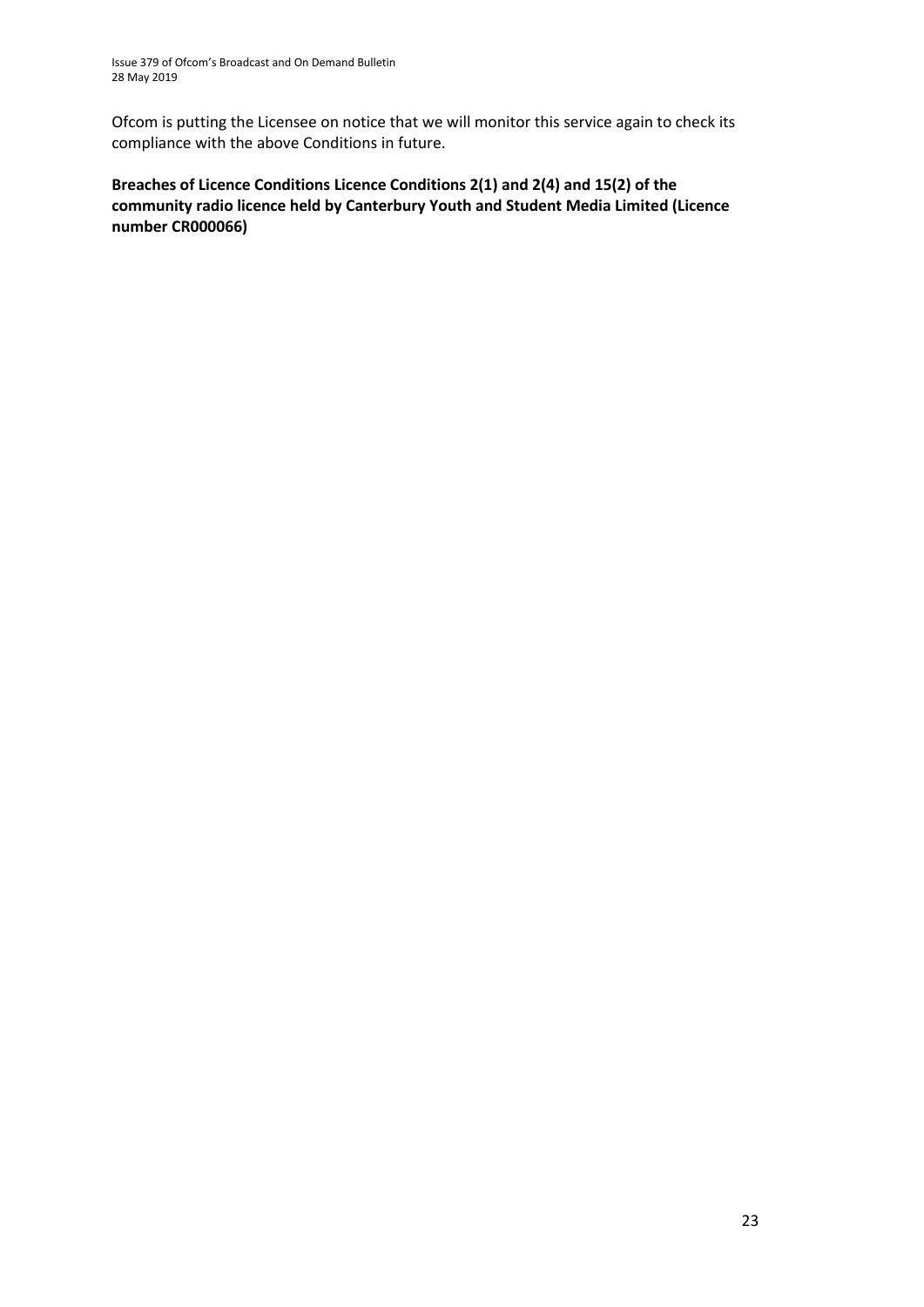# In Breach

### **Providing a service in accordance with 'Key Commitments'** *Bradford Asian Radio Limited Company, 7, 8 and 9 January 2019*

#### **Introduction**

**.** 

Bradford Asian Radio is a community radio station licensed to provide a "speech-led radio station for the Asian population of Bradford". The licence is held by Bradford Asian Radio Limited Company ("Bradford Asian Radio" or "the Licensee").

As with all community radio stations, Bradford Asian Radio is required to deliver the ['Key](http://static.ofcom.org.uk/static/radiolicensing/Community/commitments/cr100145.pdf)  [Commitments' which fo](http://static.ofcom.org.uk/static/radiolicensing/Community/commitments/cr100145.pdf)rm part of its licence. The station's Key Commitments set out how the station will serve its target community and includes a description of the service.

Ofcom received a complaint that Bradford Asian Radio was not broadcasting the service described in its Key Commitments. In particular, the complainant was concerned that the station was not meeting its character of service and was not delivering its programming requirements for the provision of speech content and original output<sup>1</sup>. We therefore requested a programme schedule for the week 7 to 13 of January 2019 and recordings of three days of Bradford Asian Radio's output from 7, 8 and 9 January.

Having listened to the recordings, and having assessed the programme schedule for the week 7 to 13 January 2019, it appeared that Bradford Asian Radio was not delivering the following of its Key Commitments:

- Character of service: "Bradford Asian Radio is a speech-led radio station for the Asian Population of Bradford, working to create a sense of social cohesion and to strengthen interfaith and multicultural relations…".
- "The main types of speech broadcast over the course of the week are: local, national and international news…"
- "The service provides original output for a minimum of 13 hours per day".

Ofcom considered that this raised potential issues under Conditions 2(1) and 2(4) in Part 2 of the Schedule to Bradford Asian Radio's licence. These state, respectively:

"The Licensee shall provide the Licensed Service specified in the Annex for the licence period". (Section 106(2) of the Broadcasting Act 1990); and

"The Licensee shall ensure that the Licensed Service accords with the proposals set out in the Annex so as to maintain the character of the Licensed Service throughout the licence period". (Section 106(1) of the Broadcasting Act 1990).

We requested comments from Bradford Asian Radio on how it was complying with these conditions, with reference to the specific Key Commitments set out above.

 $1$  Original output is output that is first produced for and transmitted by the service, and excludes output that was transmitted elsewhere before. Original output can be live, pre-recorded or 'voicetracked'. Repeat broadcasts of original output do not count towards the minimum requirement.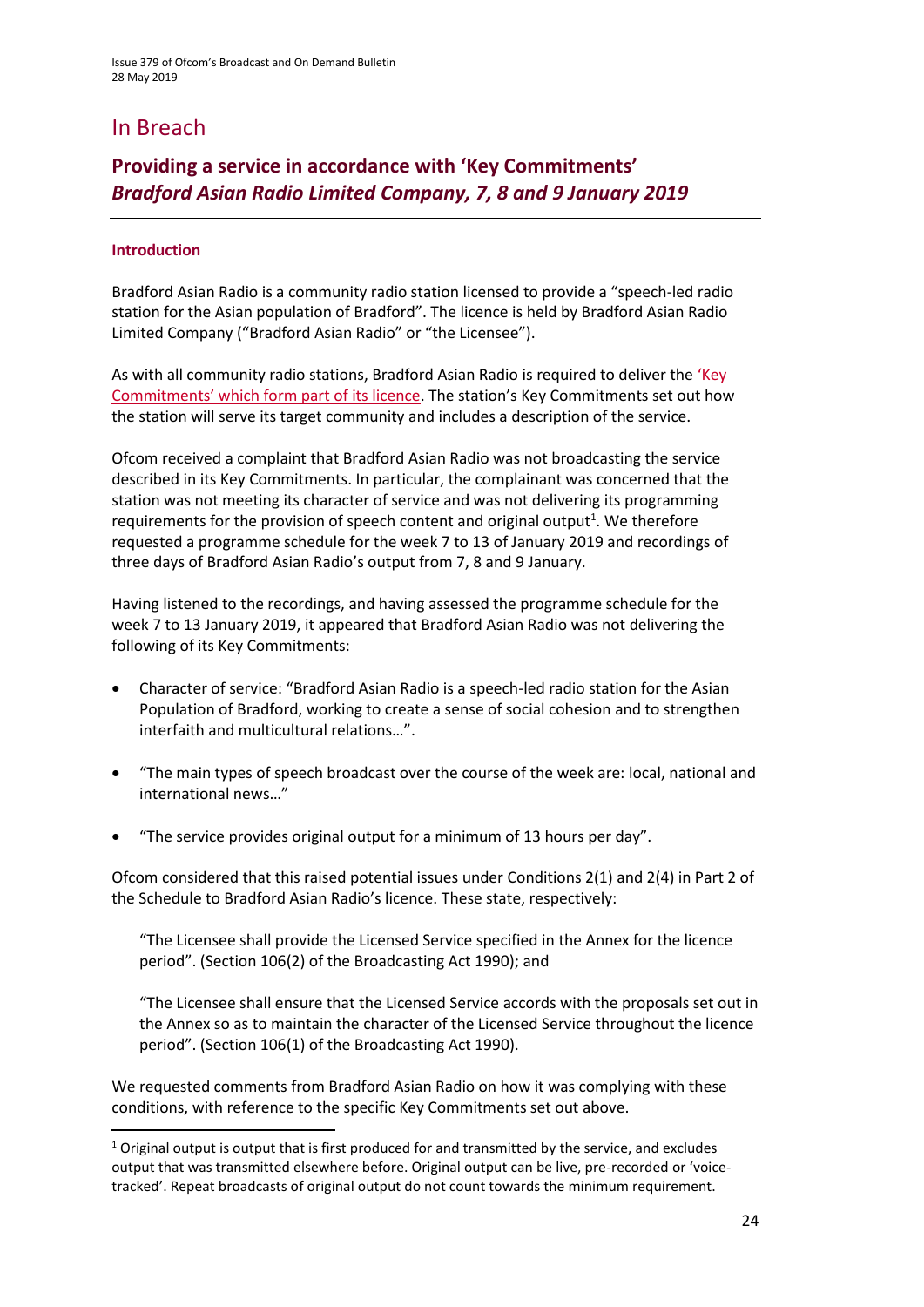Issue 379 of Ofcom's Broadcast and On Demand Bulletin 28 May 2019

#### **Response**

Bradford Asian Radio said that it was "firmly committed to the facilitation of communication between communities" and said that it used the service "as a platform to promote understanding through speech and dialogue". It said that it considered the "speech-led" element of Bradford Asian Radio's character of service description meant "keeping alive the many community languages of the South Asian community through the medium of poetry, political and religious dialogue and increasing the understanding of various cultures through our programmes to strengthen community and civic participation".

In relation to the requirement to provide local, national and international news, the Licensee said that the weekday morning programmes and drivetime programmes regularly featured local information, updates on events and local news but that "on occasions this was not done consistently". It said that the drivetime shows also contain live traffic and weather updates and that, the evening programmes featured international news with a particular focus on Asian communities as well as international sports and political news. The Licensee acknowledged that this content needed further development and that it had put measures in place to "address some of these shortcomings".

Bradford Asian Radio said that its news bulletins were sourced from a news provider which it said "had a number of UK based reporters in almost all major cities of England" who covered "UK news which is relevant and of interest to the South Asian community living in Bradford, of which the Pakistani and Muslim community make up a significantly large percentage". However, the Licensee acknowledged that the provision of international news on the service was "Pakistani community centric".

The Licensee said that it had a "comprehensive annual plan and activities both on-air and offair" to engage and celebrate the various major religious events of South Asian communities. It said that it was "actively engaged with the Sikh, Christian and Hindu communities to cover the Diwali, Vaisakhi, Easter & Christmas events and functions" and that its "engagement and on air activities are not truly reflective, if viewed through the prism of relatively short broadcast window". Bradford Asian Radio said that its music output showed its commitment to reflect the diversity of the South Asian community. It said, "we feature music which is heavily Indian influenced and dominated by Punjabi Sikh culture and Hindu traditions within the Music. It could be argued that we don't play enough Pakistani or Bengali music on the station; however our music policy is heavily influenced by our audience so we are doing our level best to meet community needs".

The Licensee said that it was currently broadcasting "on average" 13 hours of original content per day. It added that live original output on the weekend schedule is "more dominant" partly due to "listener demographics" as well as volunteer presenter availability. The Licensee explained that its regular daily broadcast runs from 09:00 to 23:00 and that it "believes this more than adequately meets our commitments in terms of original output". It said that it had been "working hard to engage, recruit and train volunteer presenters and producers" and that, given "constraints and external pressures", it believed it was doing "remarkably well to push out 13+ hours on average per day of good quality content which is meeting the needs of the local community". The Licensee explained that on 7 January the presenter of the breakfast programme was not available to host the show, and that some of its volunteers' personal circumstances means they may not be available at short notice. It said that it did have a plan in place for these types of situations but that if a presenter was unavailable at short notice it is not possible to find a replacement presenter.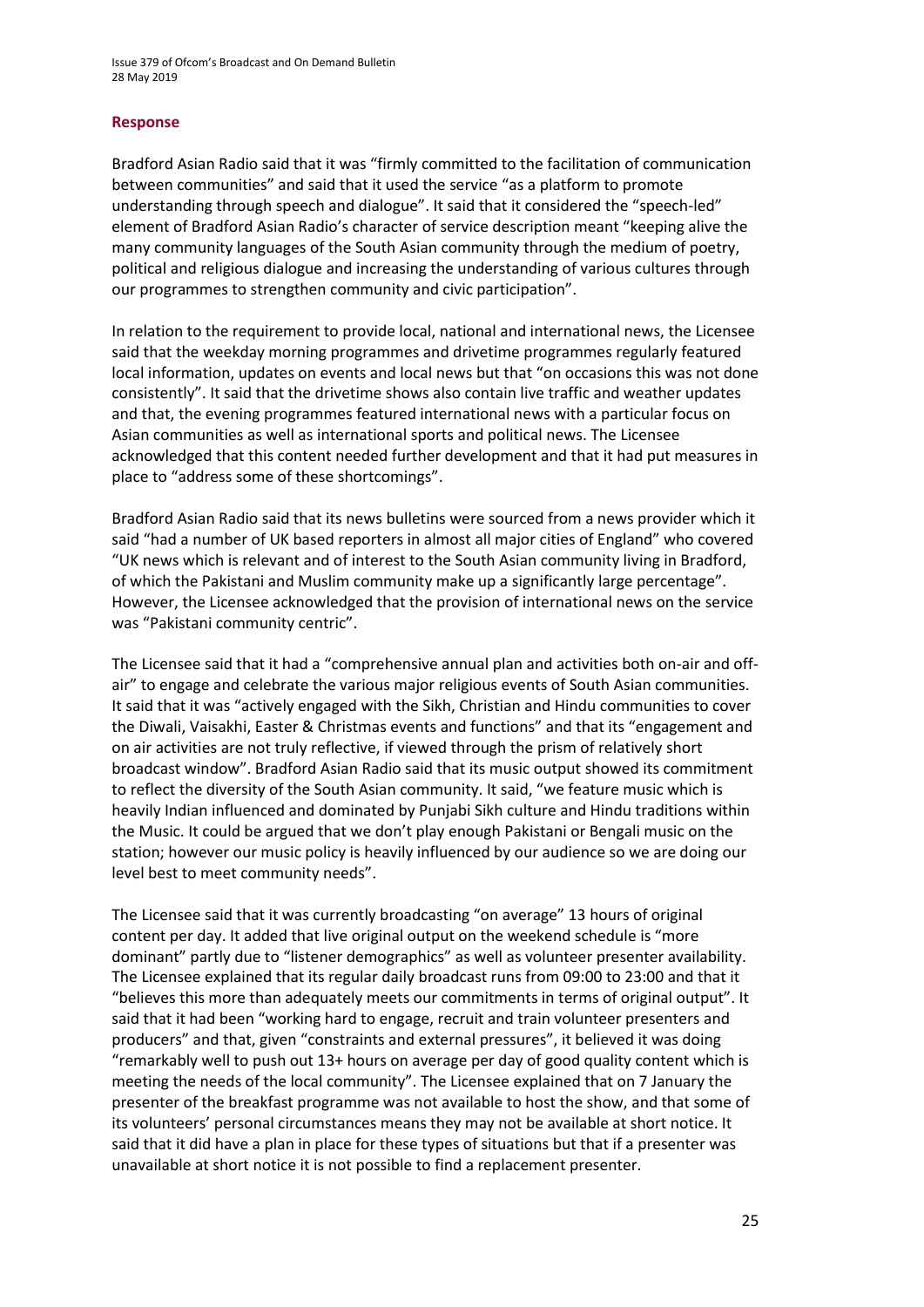Issue 379 of Ofcom's Broadcast and On Demand Bulletin 28 May 2019

#### **Decision**

Reflecting our duties to ensure a diverse range of local radio services, community radio licensees are required to provide the licensed service specified in their Key Commitments.

During the period monitored, we found that the Licensee had met its minimum original output requirement on 8 and 9 January 2019. However, it was clear that Bradford Asian Radio failed to meet its minimum requirement for original output on 7 January 2019. The service was required to broadcast a minimum of 13 hours of original output, however, we found that it had only broadcast nine. The Licensee explained that it broadcasts "on average" 13 hours a day of original content. However, the original output requirement in Bradford Asian Radio's Key Commitments is a minimum requirement which must be met each day.

The Licensee also said that, due to the personal circumstances, some of its volunteers might be unavailable at short notice and that, at times, the notice period given by these volunteers is too short to find a replacement presenter. However, this appears to be a regular issue of which the Licensee is clearly aware. Therefore, it is Ofcom's view that it should have appropriate contingency plans in place to ensure that the minimum requirement for original output is met even in situations where volunteers are unavailable at short notice, for example by broadcasting pre-recorded original (but not repeated) output at such times.

We also found that there was no local or national news broadcast at any point over the three days monitored. While we did find that the service broadcast international news on a regular basis, every news segment broadcast over 7, 8 and 9 January 2019 consisted of news from Pakistan. While we acknowledged that this news content might have been of interest to the Pakistani population of Bradford, it did not serve the requirement in the Licensee's Key Commitments to provide local and national news. Nor did it meet the requirements of the Licensee's character of service to serve the whole of the Asian population of Bradford.

Ofcom also found that all of the religious content broadcast by the service over the days monitored appeared to be aimed at the Islamic community. The Islamic call to prayer was broadcast at various times during the day, and Islamic religious music was played at night and in the early hours of the morning. No religious content from any other religion was featured. Bradford Asian Radio's character of service requires that it serves the whole of the Asian population of Bradford. We acknowledged the Licensee's argument that we monitored the station over a short period and that it said it engages with the Sikh, Christian and Hindu communities over the course of the year. However, all of the religious content we found on each of the days we monitored appeared to cater solely to the Islamic community and the Licensee did not provide any evidence to suggest that content from any other religion was featured on a similarly regular basis outside of religious festivals and events. While we acknowledge that the religious content that was broadcast over this period was likely to appeal to the Islamic community within the Asian population of Bradford, we considered that the absence of any form of content from any other religion meant that the Licensee had failed to meet Bradford Asian Radio's character of service.

Ofcom's Decision is therefore that Bradford Asian Radio is in breach of Licence Conditions 2(1) and 2(4). Additionally, we are putting the Licensee on notice that Ofcom will monitor this service again to check its compliance with these Conditions.

**Breaches of Licence Conditions 2(1) and 2(4) in Part 2 of the Schedule to the community radio licence held by Bradford Asian Radio Limited Company (Licence number CR100145)**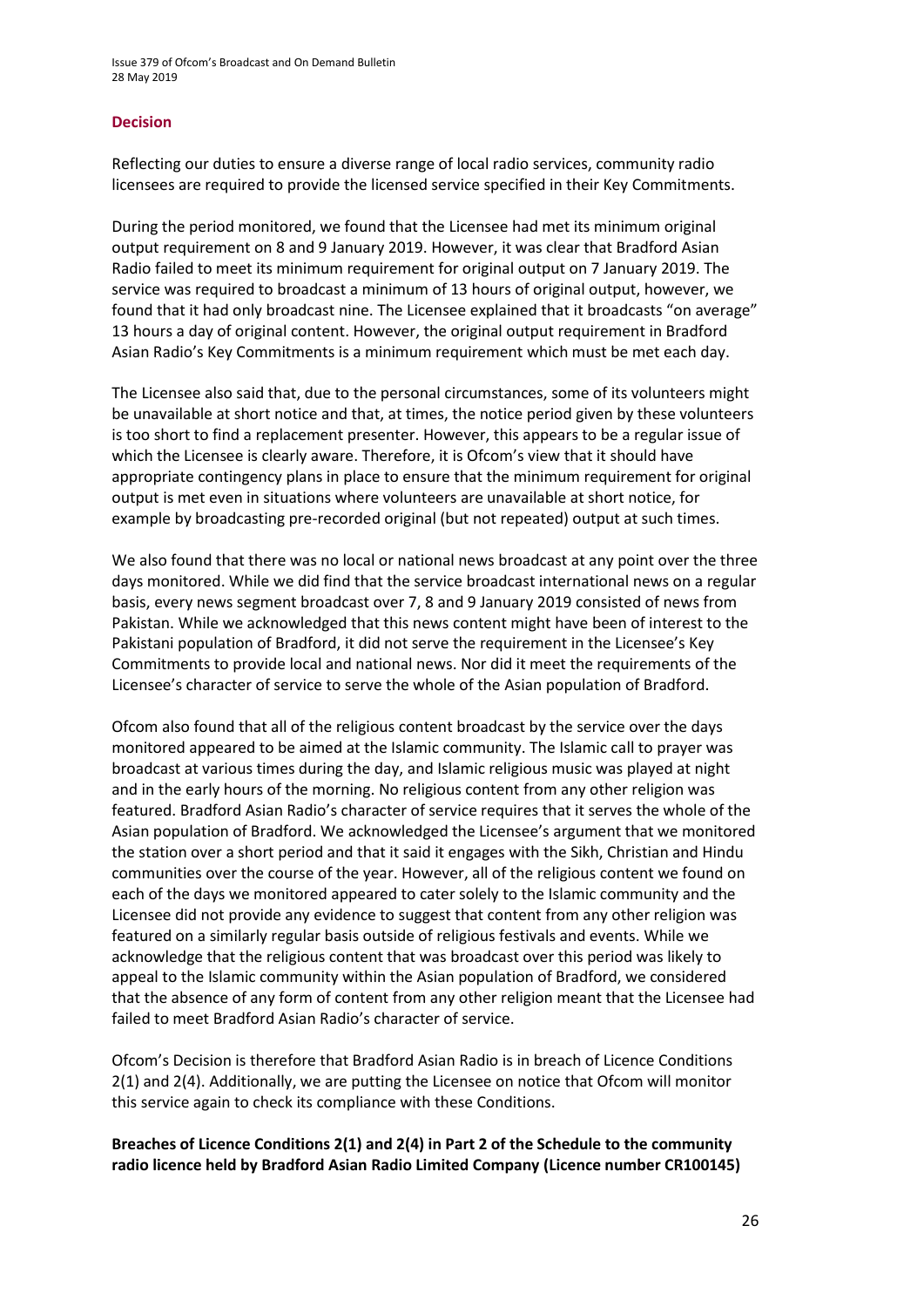# In Breach

### **Compliance procedures (retention of recordings)** *Bradford Asian Radio Limited Company, 17 to 19 December 2018*

#### **Introduction**

Bradford Asian Radio is a community radio station licensed to provide a "speech-led" service for "the Asian population of Bradford", broadcasting to Bradford city centre and surrounding areas. The licence is held by Bradford Asian Radio Limited Company ("Bradford Asian Radio" or "the Licensee").

Like other community radio stations, Bradford Asian Radio is required to deliver 'Key Commitments', which form part of its licence. These set out how the station will serve its target community and deliver social gain (community benefits), and also include a description of the programme service.

Ofcom received a complaint about the station's compliance with the requirements of its Key Commitments on 19 October 2018. Ofcom therefore requested recordings of the content broadcast on 17, 18 and 19 October in order to determine whether the service was broadcasting in accordance with these requirements.

On receipt of the recordings, Ofcom found that the files contained no audio. Ofcom therefore wrote to the Licensee informing it of the problem and requesting that it resubmit the recordings, in order for us to assess the complaint.

The Licensee explained that upon further investigation it had discovered that, due to an issue that occurred during an upgrade of its equipment, the software had ceased recording the station's output. Instead, it was generating files with no audio.

Ofcom considered that the Licensee's inability to provide the recordings raised potential issues under Condition 15(2) 'Compliance' of the licence, which states:

"The Licensee shall adopt procedures and ensure that such procedures are observed by those involved in providing the Licenced Service for the purposes of ensuring that programmes included in the Licensed Service comply in all respects with the provisions of this Licence, the 1990 Act, the 1996 Act and the Communications Act…".

The Licensee shall, without prejudice to the generality of the foregoing, ensure that:

(a) there are sufficient persons involved in providing the Licensed Service who are adequately versed in the requirements of this Licence, the 1990 Act, the 1996 Act and the Communications Act and all relevant codes and guidelines as may be drawn up and from time to time revised by Ofcom and that such persons are able to ensure compliance with such requirements on a day-today basis;".

We requested comments from the Licensee on how it was complying with this licence condition.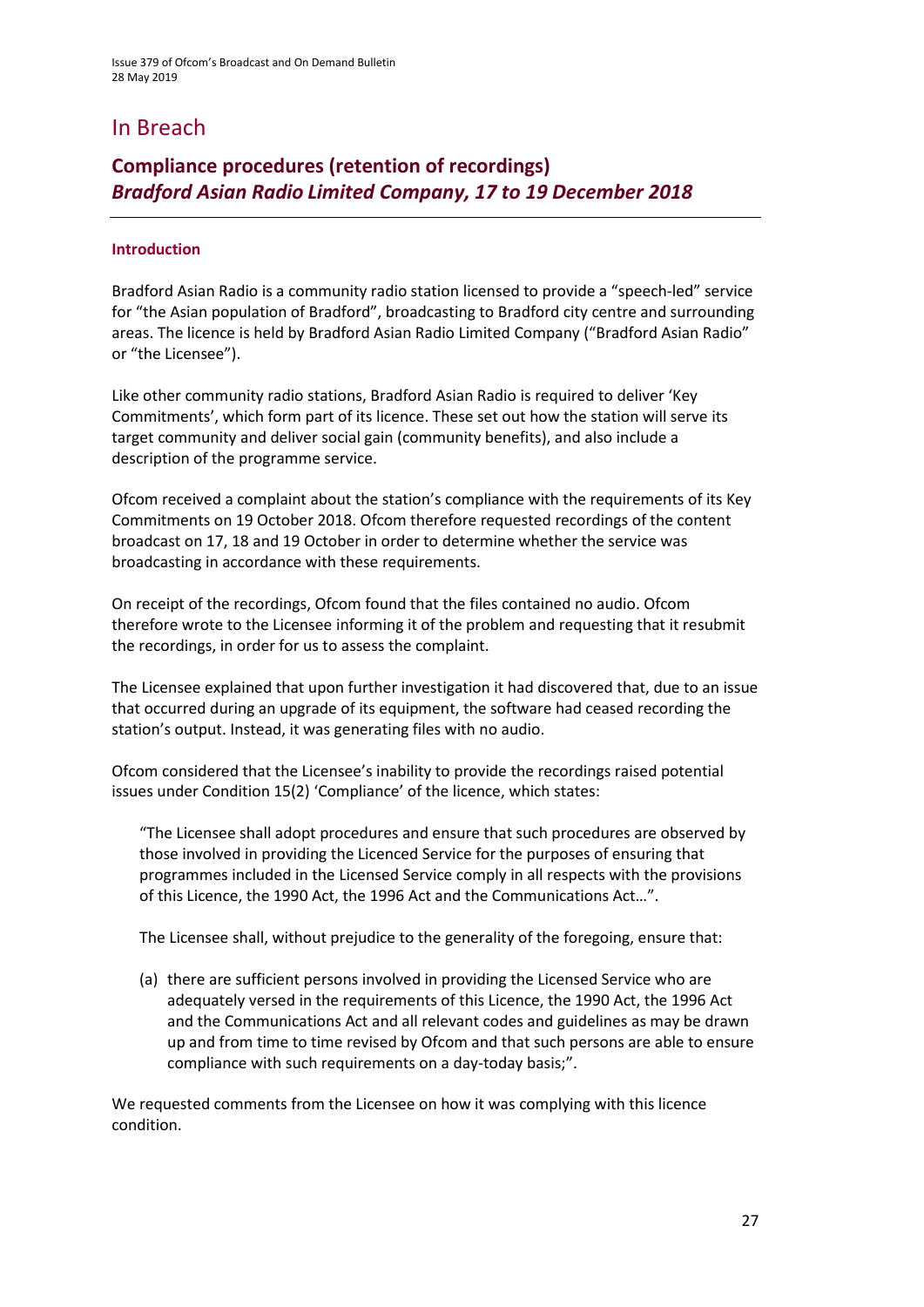Issue 379 of Ofcom's Broadcast and On Demand Bulletin 28 May 2019

#### **Response**

Bradford Asian Radio set out to Ofcom that the issues which resulted in the soundless audio files was a "technical anomaly which was unforeseen", and that it has since had "expert external guidance to put fail-safe measures in place to ensure that this type of issue does not arise in the future". The Licensee explained that it has also put in place further training for the volunteers at the station to ensure future compliance.

#### **Decision**

It is important that all licensees establish and maintain procedures which secure compliance with their licence conditions, including procedures to make and keep recordings of their output for a specific number of days after broadcast, and to comply with any request by Ofcom to produce those recordings.

Bradford Asian Radio's inability to provide Ofcom with the material requested is significant because it impeded Ofcom's ability to assess whether a particular broadcast raised potential issues under the relevant codes. This affected Ofcom's ability to carry out its statutory duties in regulating broadcast content.

Ofcom's Decision is that the failure by the Licensee to have procedures in place to record its output for the period required by its licence meant that the Licensee was in breach of Licence Condition 15(2).

Additionally, we are putting the Licensee on notice that Ofcom will monitor this service again to check its compliance with this licence condition.

**Breach of Licence Condition 15(2) of the community radio licence held by Bradford Asian Radio Limited Company (Licence number CR000145)**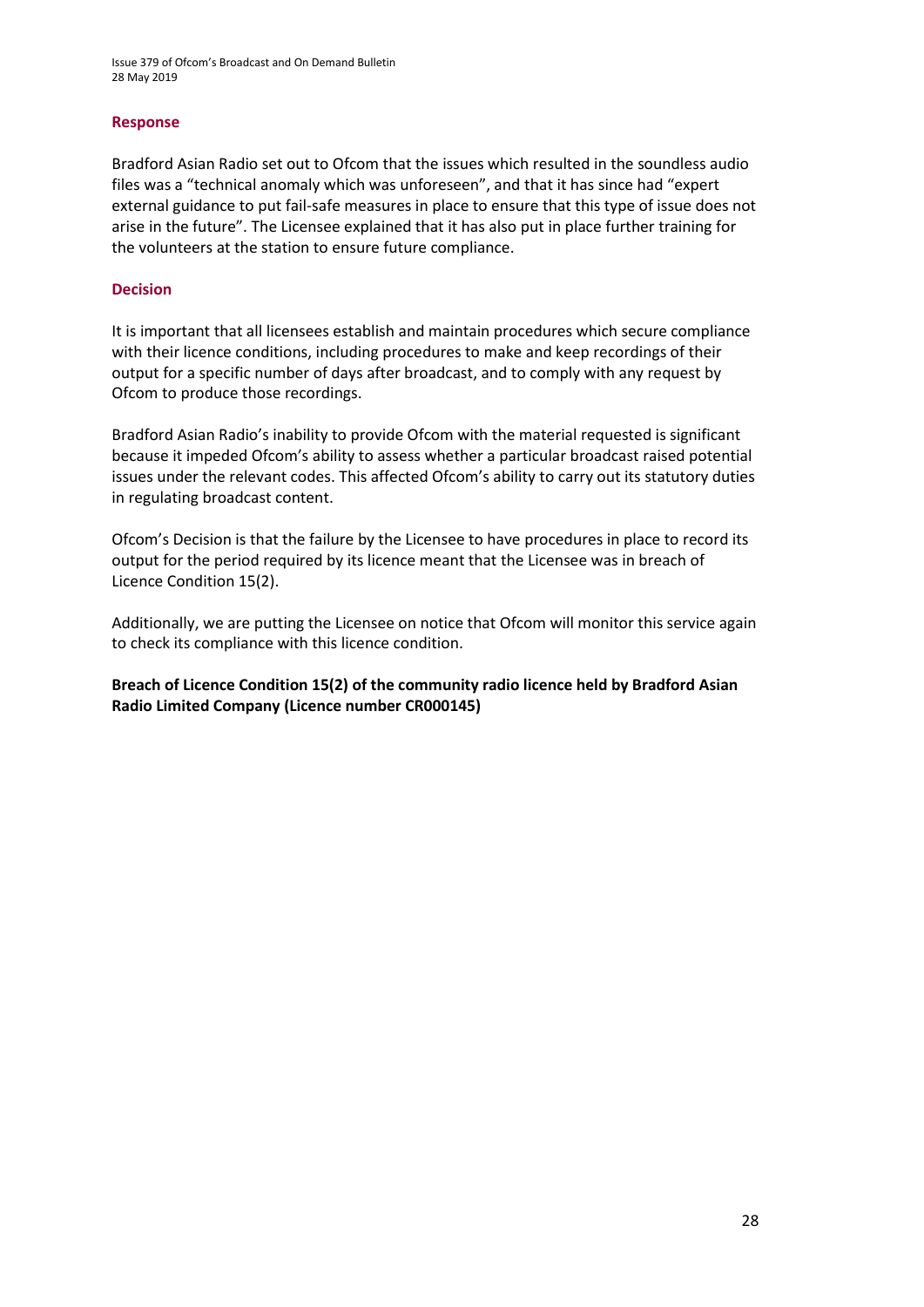# **Investigations Not in Breach**

Here are alphabetical lists of investigations that Ofcom has completed between 6 and 19 May 2019 and decided that the broadcaster or service provider did not breach Ofcom's codes, rules, licence conditions or other regulatory requirements.

Investigations conducted under the Procedures for investigating breaches of content standards for television and radio

| Programme           | <b>Service</b> | <b>Transmission</b><br>date | <b>Categories</b> |
|---------------------|----------------|-----------------------------|-------------------|
| Beverly Hills Ninja | Channel 5      | 23/03/2019                  | Scheduling        |

How Ofcom conducts investigations about content standards on television and radio [programmes](https://www.ofcom.org.uk/__data/assets/pdf_file/0020/55109/breaches-content-standards.pdf)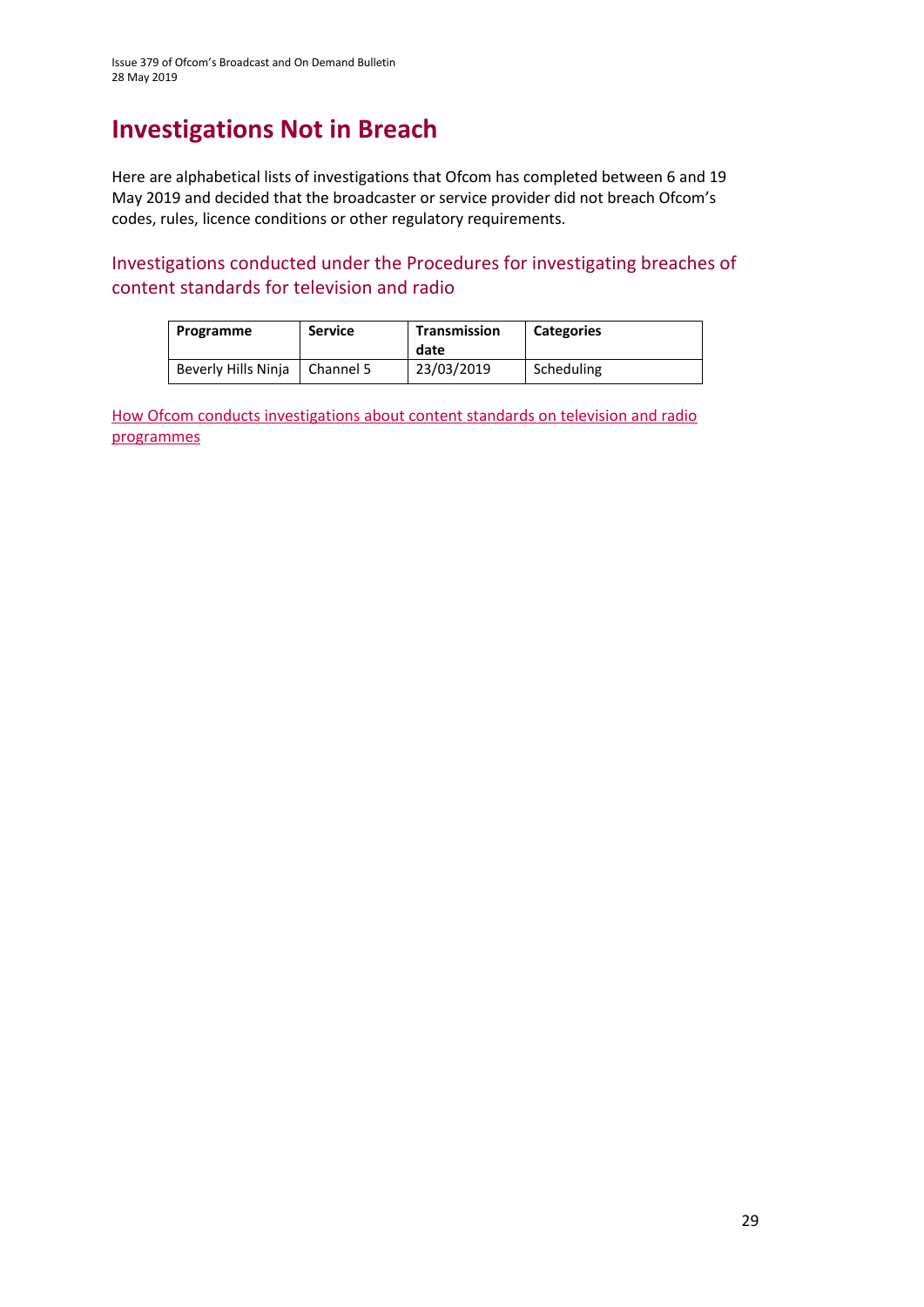# **Complaints assessed, not investigated**

Here are alphabetical lists of complaints that, after careful assessment, Ofcom has decided not to pursue between 6 and 19 May 2019 because they did not raise issues warranting investigation.

### Complaints assessed under the Procedures for investigating breaches of content standards for television and radio

| Programme                     | <b>Service</b> | <b>Transmission Date</b> | <b>Categories</b>      | <b>Number of</b> |
|-------------------------------|----------------|--------------------------|------------------------|------------------|
|                               |                |                          |                        | complaints       |
| Rock "N" Roll Football        | Absolute Radio | 20/04/2019               | Religious/Beliefs      | 1                |
|                               |                |                          | discrimination/offence |                  |
| <b>UEFA Champions</b>         | BT Sport 2     | 07/05/2019               | Offensive language     | 5                |
| League: Liverpool v FC        |                |                          |                        |                  |
| Barcelona                     |                |                          |                        |                  |
| The Capital                   | Capital FM     | 10/05/2019               | Offensive language     | $\mathbf{1}$     |
| Weekender with JJ             | (Liverpool)    |                          |                        |                  |
| <b>Golden Balls</b>           | Challenge      | 01/05/2019               | Gender                 | $\mathbf{1}$     |
|                               |                |                          | discrimination/offence |                  |
| <b>Bake Off: The</b>          | Channel 4      | 30/04/2019               | Offensive language     | $\mathbf{1}$     |
| Professionals                 |                |                          |                        |                  |
| <b>Britain's Great School</b> | Channel 4      | 30/04/2019               | Materially misleading  | $\mathbf{1}$     |
| Swap                          |                |                          |                        |                  |
| Channel 4 News                | Channel 4      | 03/05/2019               | Gender                 | $\mathbf{1}$     |
|                               |                |                          | discrimination/offence |                  |
| <b>Channel 4 News</b>         | Channel 4      | 09/05/2019               | Religious/Beliefs      | $\mathbf{1}$     |
|                               |                |                          | discrimination/offence |                  |
| Channel 4 News                | Channel 4      | 13/05/2019               | Elections/Referendums  | $\mathbf{1}$     |
| Channel ident                 | Channel 4      | 07/05/2019               | Dangerous behaviour    | $\mathbf{1}$     |
| Come Dine with Me             | Channel 4      | 06/05/2019               | Disability             | $\mathbf{1}$     |
|                               |                |                          | discrimination/offence |                  |
| Gogglebox                     | Channel 4      | 12/04/2019               | Generally accepted     | $\overline{2}$   |
|                               |                |                          | standards              |                  |
| Gogglebox                     | Channel 4      | 03/05/2019               | Gender                 | $\mathbf{1}$     |
|                               |                |                          | discrimination/offence |                  |
| Hollyoaks                     | Channel 4      | 11/04/2019               | Scheduling             | $\mathbf{1}$     |
| Hollyoaks                     | Channel 4      | 10/05/2019               | Religious/Beliefs      | $\mathbf{1}$     |
|                               |                |                          | discrimination/offence |                  |
| Married at First Sight        | Channel 4      | Various                  | Generally accepted     | $\mathbf{1}$     |
|                               |                |                          | standards              |                  |
| Sex Tape                      | Channel 4      | 03/05/2019               | Generally accepted     | $\mathbf{1}$     |
|                               |                |                          | standards              |                  |
| Sex Tape                      | Channel 4      | 10/05/2019               | Generally accepted     | $\mathbf{1}$     |
|                               |                |                          | standards              |                  |
| The Massacre that             | Channel 4      | 13/04/2019               | Due accuracy           | $\mathbf{1}$     |
| Shook the Empire              |                |                          |                        |                  |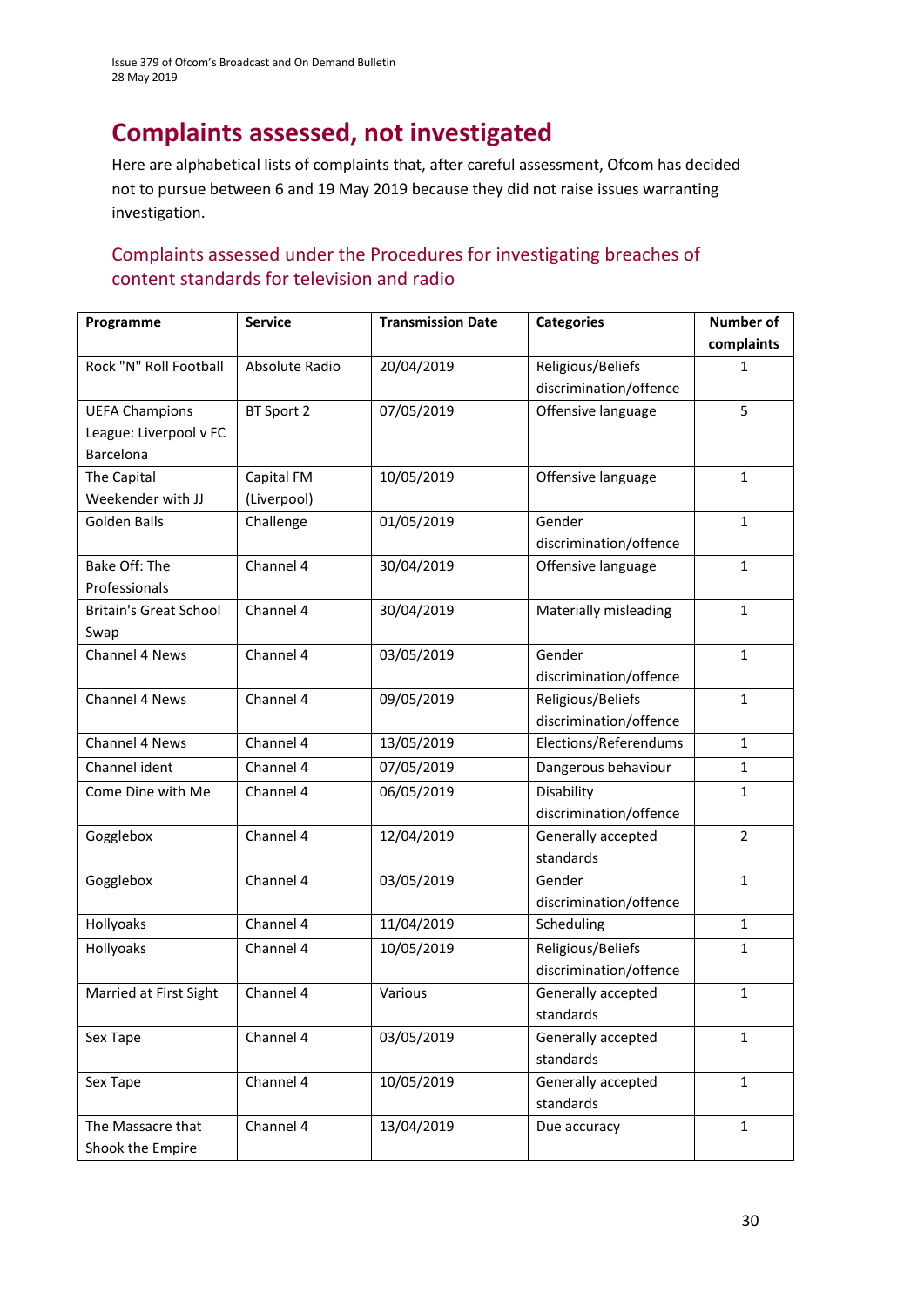| Programme                | <b>Service</b>     | <b>Transmission Date</b> | <b>Categories</b>      | Number of      |
|--------------------------|--------------------|--------------------------|------------------------|----------------|
|                          |                    |                          |                        | complaints     |
| Ben Fogle: New Lives     | Channel 5          | 07/05/2019               | Materially misleading  | 1              |
| in the Wild              |                    |                          |                        |                |
| Channel 5 News           | Channel 5          | 09/05/2019               | Gender                 | $\mathbf{1}$   |
|                          |                    |                          | discrimination/offence |                |
| <b>GPs Behind Closed</b> | Channel 5          | 01/05/2019               | Generally accepted     | $\mathbf{1}$   |
| Doors                    |                    |                          | standards              |                |
| Jeremy Vine              | Channel 5          | 17/04/2019               | Race                   | 1              |
|                          |                    |                          | discrimination/offence |                |
| Jeremy Vine              | Channel 5          | 18/04/2019               | Due impartiality/bias  | $\mathbf{1}$   |
| Jeremy Vine              | Channel 5          | 01/05/2019               | Generally accepted     | $\mathbf{1}$   |
|                          |                    |                          | standards              |                |
| Jeremy Vine              | Channel 5          | 08/05/2019               | Elections/Referendums  | $\mathbf{1}$   |
| My Extreme Drugs         | Channel 5          | 02/05/2019               | Drugs, smoking,        | $\overline{2}$ |
| Diary                    |                    |                          | solvents or alcohol    |                |
| My Extreme Drugs         | Channel 5          | 09/05/2019               | Drugs, smoking,        | $\mathbf{1}$   |
| Diary                    |                    |                          | solvents or alcohol    |                |
| The Gypsies Next         | Channel 5          | 24/04/2019               | Generally accepted     | $\mathbf{1}$   |
| Door                     |                    |                          | standards              |                |
| The Gypsies Next         | Channel 5          | 24/04/2019               | Race                   | $\mathbf{1}$   |
| Door                     |                    |                          | discrimination/offence |                |
| Thomas & Friends         | Channel 5          | 13/04/2019               | Generally accepted     | $\mathbf{1}$   |
|                          |                    |                          | standards              |                |
| <b>Connect the World</b> | <b>CNN</b>         | 04/04/2019               | Due accuracy           | $\mathbf{1}$   |
| with Becky Anderson      |                    |                          |                        |                |
| Bear Grylls: Born        | <b>DMAX</b>        | 12/05/2019               | Animal welfare         | $\mathbf{1}$   |
| Survivor                 |                    |                          |                        |                |
| 8 Out of 10 Cats Does    | E4                 | 12/05/2019               | Generally accepted     | $\mathbf{1}$   |
| Countdown                |                    |                          | standards              |                |
| Hollyoaks                | E4                 | 07/05/2019               | Generally accepted     | $\mathbf{1}$   |
|                          |                    |                          | standards              |                |
| <b>Naked Attraction</b>  | E <sub>4</sub>     | 15/05/2019               | Generally accepted     | $\mathbf{1}$   |
|                          |                    |                          | standards              |                |
| Speechless               | E4                 | 07/05/2019               | Generally accepted     | $\mathbf{1}$   |
|                          |                    |                          | standards              |                |
| The Big Bang Theory      | E4                 | 02/05/2019               | Generally accepted     | $\mathbf{1}$   |
|                          |                    |                          | standards              |                |
| The Dam Busters          | Film 4             | 08/05/2019               | Race                   | $\overline{2}$ |
|                          |                    |                          | discrimination/offence |                |
| Programming trailer      | <b>GEO News</b>    | 21/03/2019               | Violence               | $\mathbf{1}$   |
| Gavin and Stacey         | Gold               | 04/05/2019               | Offensive language     | $\mathbf{1}$   |
| Gavin and Stacey         | Gold               | 05/05/2019               | Offensive language     | 1              |
| <b>News</b>              | Heart Radio (Kent) | 25/04/2019               | Commercial             | $\mathbf{1}$   |
|                          |                    |                          | communications on      |                |
|                          |                    |                          | radio                  |                |
| <b>Blind Date</b>        | <b>ITV</b>         | 05/05/2019               | Generally accepted     | $\mathbf{1}$   |
|                          |                    |                          | standards              |                |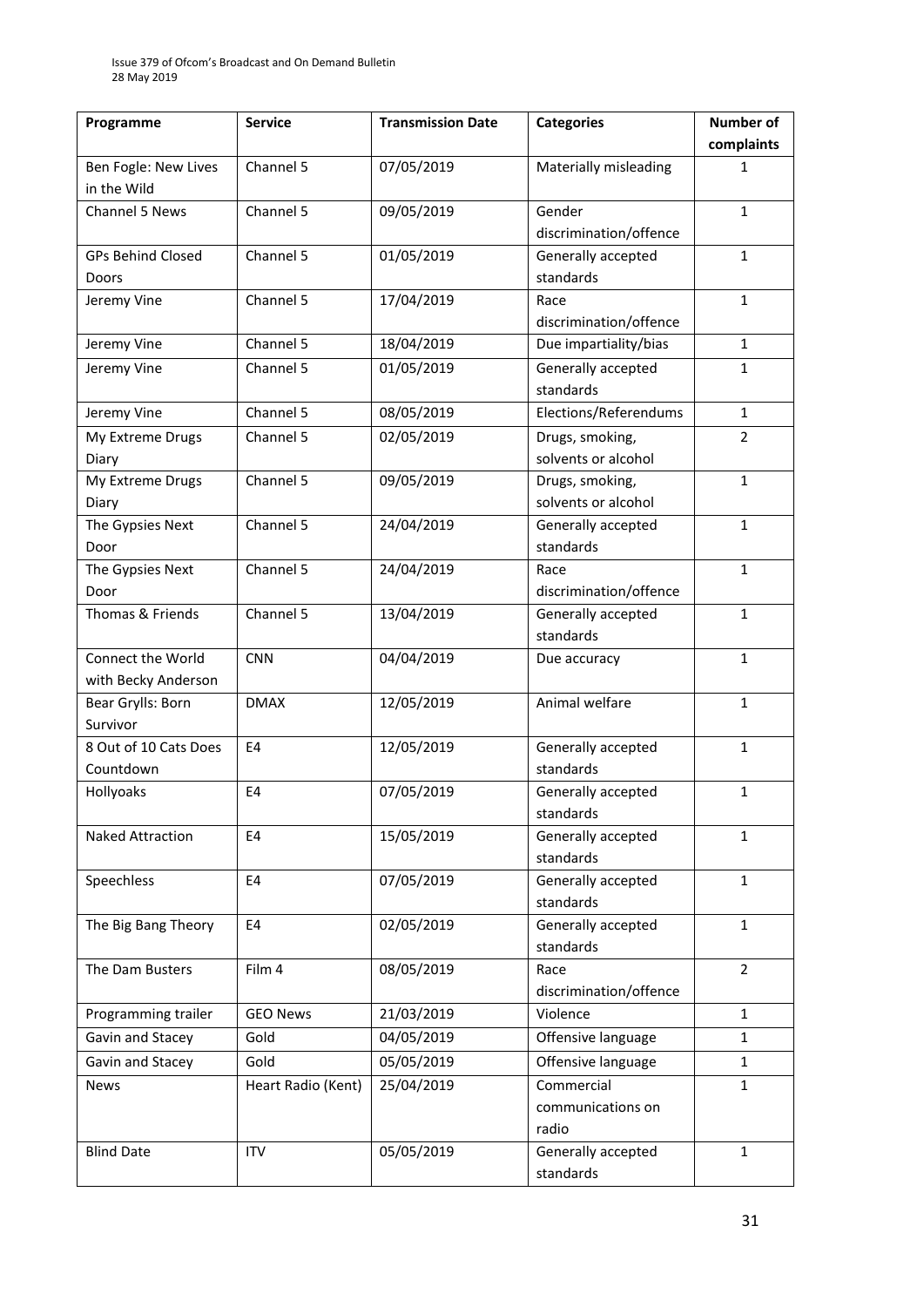| Programme                   | <b>Service</b> | <b>Transmission Date</b> | <b>Categories</b>                      | <b>Number of</b> |
|-----------------------------|----------------|--------------------------|----------------------------------------|------------------|
|                             |                |                          |                                        | complaints       |
| <b>Bradley Walsh's Late</b> | <b>ITV</b>     | 11/05/2019               | Dangerous behaviour                    | 1                |
| <b>Night Guest List</b>     |                |                          |                                        |                  |
| <b>Britain's Got Talent</b> | <b>ITV</b>     | 06/04/2019               | Scheduling                             | 46               |
| <b>Britain's Got Talent</b> | <b>ITV</b>     | 13/04/2019               | Dangerous behaviour                    | 56               |
| <b>Britain's Got Talent</b> | <b>ITV</b>     | 13/04/2019               | Race                                   | $\mathbf{1}$     |
|                             |                |                          | discrimination/offence                 |                  |
| <b>Britain's Got Talent</b> | <b>ITV</b>     | 04/05/2019               | Gender<br>discrimination/offence       | $\mathbf{1}$     |
| <b>Britain's Got Talent</b> | <b>ITV</b>     | 11/05/2019               | Dangerous behaviour                    | 4                |
| <b>Britain's Got Talent</b> | <b>ITV</b>     | 11/05/2019               | Generally accepted<br>standards        | $\mathbf{1}$     |
| <b>Britain's Got Talent</b> | <b>ITV</b>     | 11/05/2019               | Race<br>discrimination/offence         | $\mathbf{1}$     |
| <b>Britain's Got Talent</b> | <b>ITV</b>     | 11/05/2019               | Scheduling                             | $\overline{2}$   |
| <b>Britain's Got Talent</b> | <b>ITV</b>     | 11/05/2019               | Sexual material                        | $\mathbf{1}$     |
| Checkatrade.com's           | <b>ITV</b>     | 13/04/2019               | Sponsorship credits                    | $\mathbf{1}$     |
| sponsorship of The          |                |                          |                                        |                  |
| Jonathan Ross Show          |                |                          |                                        |                  |
| Checkatrade.com's           | <b>ITV</b>     | 20/04/2019               | Sponsorship credits                    | $\mathbf{1}$     |
| sponsorship of The          |                |                          |                                        |                  |
| Jonathan Ross Show          |                |                          |                                        |                  |
| <b>Coronation Street</b>    | <b>ITV</b>     | 01/04/2019               | Generally accepted<br>standards        | $\mathbf{1}$     |
| <b>Coronation Street</b>    | <b>ITV</b>     | 29/04/2019               | Generally accepted<br>standards        | $\mathbf{1}$     |
| <b>Coronation Street</b>    | <b>ITV</b>     | 29/04/2019               | Race<br>discrimination/offence         | $\mathbf{1}$     |
| <b>Coronation Street</b>    | <b>ITV</b>     | 01/05/2019               | Generally accepted<br>standards        | $\mathbf{1}$     |
| <b>Coronation Street</b>    | <b>ITV</b>     | 06/05/2019               | Race<br>discrimination/offence         | $\overline{2}$   |
| Emmerdale                   | <b>ITV</b>     | 25/04/2019               | Drugs, smoking,<br>solvents or alcohol | $\mathbf{1}$     |
| Emmerdale                   | ITV            | 25/04/2019               | Materially misleading                  | $\mathbf{1}$     |
| Emmerdale                   | <b>ITV</b>     | 30/04/2019               | Generally accepted<br>standards        | $\overline{2}$   |
| Emmerdale                   | <b>ITV</b>     | 07/05/2019               | Violence                               | $\overline{7}$   |
| Emmerdale                   | <b>ITV</b>     | 08/05/2019               | Generally accepted<br>standards        | $\overline{2}$   |
| Emmerdale                   | <b>ITV</b>     | 08/05/2019               | Violence                               | 74               |
| Emmerdale                   | <b>ITV</b>     | 09/05/2019               | Generally accepted<br>standards        | $\mathbf{1}$     |
| Emmerdale                   | <b>ITV</b>     | 13/05/2019               | Materially misleading                  | $\mathbf{1}$     |
| <b>Good Morning Britain</b> | <b>ITV</b>     | 27/04/2019               | Generally accepted<br>standards        | $\mathbf{1}$     |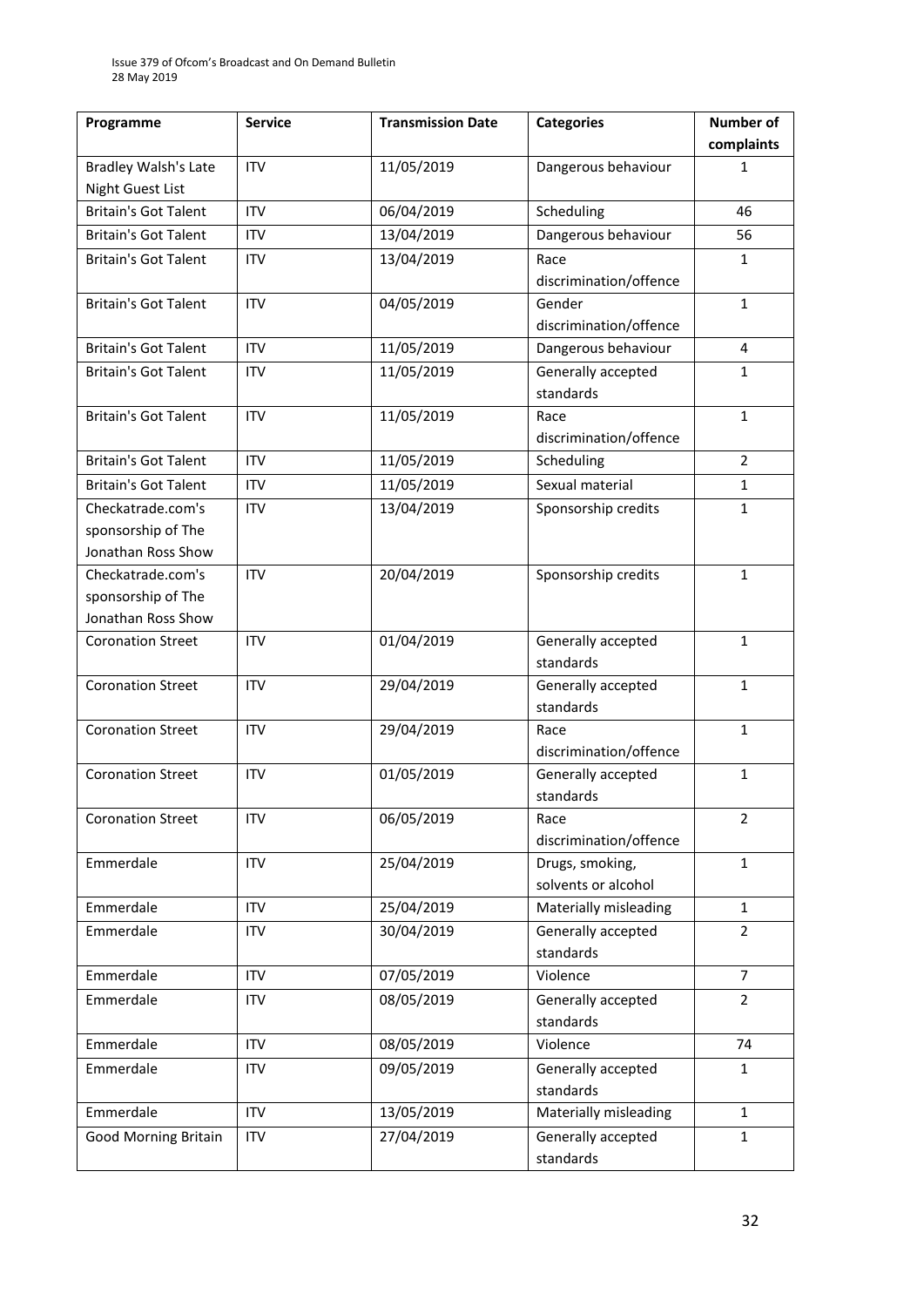| Programme                     | <b>Service</b> | <b>Transmission Date</b> | <b>Categories</b>               | <b>Number of</b> |
|-------------------------------|----------------|--------------------------|---------------------------------|------------------|
|                               |                |                          |                                 | complaints       |
| <b>Good Morning Britain</b>   | <b>ITV</b>     | 30/04/2019               | Due impartiality/bias           | 7                |
| <b>Good Morning Britain</b>   | <b>ITV</b>     | 30/04/2019               | Gender                          | $\mathbf{1}$     |
|                               |                |                          | discrimination/offence          |                  |
| <b>Good Morning Britain</b>   | <b>ITV</b>     | 30/04/2019               | Generally accepted              | $\mathbf{1}$     |
|                               |                |                          | standards                       |                  |
| <b>Good Morning Britain</b>   | <b>ITV</b>     | 30/04/2019               | Materially misleading           | $\mathbf{1}$     |
| <b>Good Morning Britain</b>   | <b>ITV</b>     | 01/05/2019               | Due impartiality/bias           | $\mathbf{1}$     |
| <b>Good Morning Britain</b>   | <b>ITV</b>     | 01/05/2019               | Generally accepted<br>standards | 47               |
| <b>Good Morning Britain</b>   | <b>ITV</b>     | 08/05/2019               | Elections/Referendums           | $\mathbf{1}$     |
| <b>Good Morning Britain</b>   | <b>ITV</b>     | 13/05/2019               | Elections/Referendums           | $\mathbf{1}$     |
| <b>Good Morning Britain</b>   | <b>ITV</b>     | 13/05/2019               | Generally accepted              | $\mathbf{1}$     |
|                               |                |                          | standards                       |                  |
| <b>HSBC Advertisement</b>     | <b>ITV</b>     | 07/05/2019               | Political advertising           | $\mathbf{1}$     |
| In for a Penny                | <b>ITV</b>     | 11/05/2019               | Race                            | 1                |
|                               |                |                          | discrimination/offence          |                  |
| In for a Penny                | <b>ITV</b>     | 11/05/2019               | Scheduling                      | $\mathbf{1}$     |
| <b>ITV News</b>               | <b>ITV</b>     | 28/01/2019               | Generally accepted              | $\mathbf{1}$     |
|                               |                |                          | standards                       |                  |
| <b>ITV News</b>               | <b>ITV</b>     | 07/05/2019               | Due accuracy                    | $\mathbf{1}$     |
| <b>ITV News</b>               | <b>ITV</b>     | 15/05/2019               | Elections/Referendums           | $\overline{2}$   |
| <b>ITV News</b>               | <b>ITV</b>     | 15/05/2019               | Race                            | 7                |
|                               |                |                          | discrimination/offence          |                  |
| <b>ITV News</b>               | <b>ITV</b>     | 16/05/2019               | Elections/Referendums           | $\mathbf{1}$     |
| Loose Women                   | <b>ITV</b>     | 16/04/2019               | Race                            | $\mathbf{1}$     |
|                               |                |                          | discrimination/offence          |                  |
| Loose Women                   | <b>ITV</b>     | 09/05/2019               | Generally accepted              | $\mathbf{1}$     |
|                               |                |                          | standards                       |                  |
| Lorraine                      | ITV            | 08/05/2019               | Materially misleading           | $\mathbf{1}$     |
| Martin Clunes: My             | <b>ITV</b>     | 09/05/2019               | Animal welfare                  | $\overline{2}$   |
| Travels and Other             |                |                          |                                 |                  |
| Animals                       |                |                          |                                 |                  |
| Peston                        | <b>ITV</b>     | 08/05/2019               | Elections/Referendums           | $\mathbf{1}$     |
| Planet Child                  | <b>ITV</b>     | 01/05/2019               | Under 18s in                    | $\mathbf{1}$     |
| Ross Kemp Behind              | <b>ITV</b>     | 29/04/2019               | programmes                      | $\mathbf{1}$     |
| <b>Bars: Inside Barlinnie</b> |                |                          | Materially misleading           |                  |
| Save Money: Lose              | <b>ITV</b>     | 30/04/2019               | Materially misleading           | $\overline{3}$   |
| Weight                        |                |                          |                                 |                  |
| The All New Monty:            | <b>ITV</b>     | 06/05/2019               | Generally accepted              | $\overline{2}$   |
| Who Bares Wins                |                |                          | standards                       |                  |
| The Chase                     | <b>ITV</b>     | 24/04/2019               | Generally accepted              | $\mathbf{1}$     |
|                               |                |                          | standards                       |                  |
| The Chase                     | <b>ITV</b>     | 01/05/2019               | Gender                          | $\overline{2}$   |
|                               |                |                          | discrimination/offence          |                  |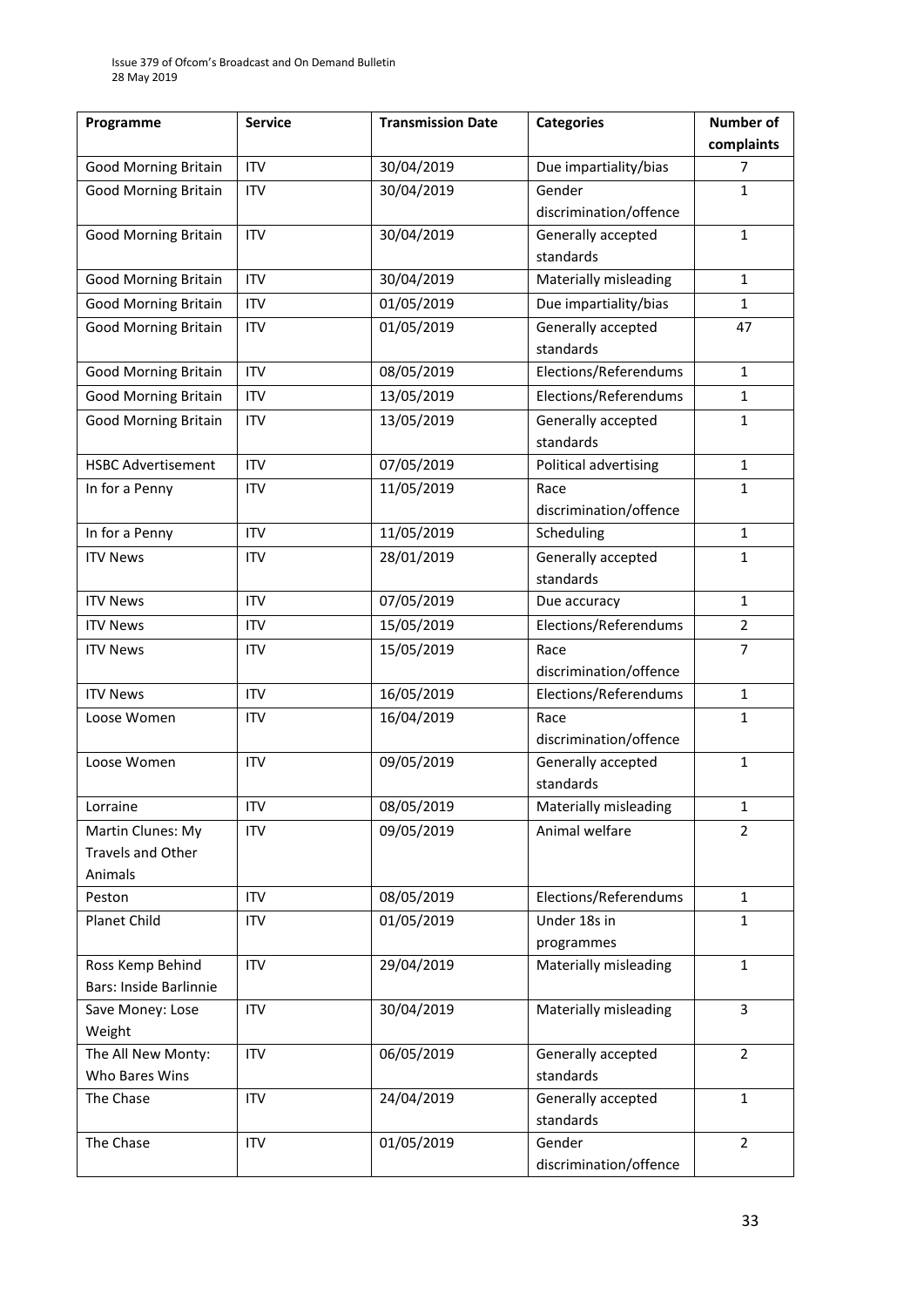| Programme               | <b>Service</b>     | <b>Transmission Date</b> | <b>Categories</b>                | <b>Number of</b> |
|-------------------------|--------------------|--------------------------|----------------------------------|------------------|
|                         |                    |                          |                                  | complaints       |
| The Chase               | <b>ITV</b>         | 07/05/2019               | Materially misleading            | 1                |
| The Chase               | <b>ITV</b>         | 09/05/2019               | Materially misleading            | $\mathbf{1}$     |
| The Jonathan Ross       | <b>ITV</b>         | 04/05/2019               | Race                             | $\mathbf{1}$     |
| Show                    |                    |                          | discrimination/offence           |                  |
| The Junk Food           | <b>ITV</b>         | 27/02/2019               | Materially misleading            | $\mathbf{1}$     |
| Experiment              |                    |                          |                                  |                  |
| This Morning            | <b>ITV</b>         | 12/04/2019               | Nudity                           | $\mathbf{1}$     |
| This Morning            | <b>ITV</b>         | 03/05/2019               | Generally accepted               | $\mathbf{1}$     |
|                         |                    |                          | standards                        |                  |
| <b>ITV News Central</b> | <b>ITV Central</b> | 07/05/2019               | Due accuracy                     | $\mathbf{1}$     |
| American Dad!           | ITV <sub>2</sub>   | 09/05/2019               | Race                             | $\mathbf{1}$     |
|                         |                    |                          | discrimination/offence           |                  |
| Celebrity Juice         | ITV2               | 25/04/2019               | Nudity                           | $\mathbf{1}$     |
| Celebrity Juice         | ITV <sub>2</sub>   | 27/04/2019               | Gender                           | $\mathbf{1}$     |
|                         |                    |                          | discrimination/offence           |                  |
| Celebrity Juice         | ITV2               | 09/05/2019               | Nudity                           | $\mathbf{1}$     |
| Celebrity Juice         | ITV <sub>2</sub>   | 16/05/2019               | Generally accepted               | $\mathbf{1}$     |
|                         |                    |                          | standards                        |                  |
| Emmerdale               | ITV <sub>2</sub>   | 09/05/2019               | Violence                         | $\mathbf{1}$     |
| Spy Kids 2              | ITV <sub>2</sub>   | 05/05/2019               | Offensive language               | $\mathbf{1}$     |
| Sun Bingo's             | ITV <sub>2</sub>   | 12/04/2019               | Sponsorship credits              | $\mathbf{1}$     |
| sponsorship of The      |                    |                          |                                  |                  |
| Jeremy Kyle Show        |                    |                          |                                  |                  |
| The Jeremy Kyle Show    | ITV <sub>2</sub>   | 12/04/2019               | Advertising minutage             | $\mathbf{1}$     |
| Cycling: Tour de        | ITV4               | 02/05/2019               | Due impartiality/bias            | $\mathbf{1}$     |
| Yorkshire               |                    |                          |                                  |                  |
| Sam and Billie Faiers:  | <b>ITVBe</b>       | 17/04/2019               | Generally accepted               | $\mathbf{1}$     |
| The Mummy Diaries       |                    |                          | standards                        |                  |
| The Only Way is Essex   | <b>ITVBe</b>       | 05/10/2019               | Generally accepted               | $\mathbf{1}$     |
|                         |                    |                          | standards                        |                  |
| The Real Housewives     | <b>ITVBe</b>       | 29/04/2019               | Animal welfare                   | $\mathbf{1}$     |
| of Cheshire             |                    |                          |                                  |                  |
| Dödligt Vapen           | Kanal 5 (Sweden)   | 07/04/2019               | Gender<br>discrimination/offence | $\mathbf{1}$     |
| Programming             | Kent Messenger     | 02/05/2019               | Elections/Referendums            | $\mathbf{1}$     |
|                         | TV                 |                          |                                  |                  |
| Andrew Castle           | LBC 97.3 FM        | 21/04/2019               | Generally accepted               | $\mathbf{1}$     |
|                         |                    |                          | standards                        |                  |
| Andrew Castle           | LBC 97.3 FM        | 11/05/2019               | Generally accepted               | $\mathbf{1}$     |
|                         |                    |                          | standards                        |                  |
| <b>Eddie Mair</b>       | LBC 97.3 FM        | 03/05/2019               | Sexual material                  | $\mathbf{1}$     |
| <b>Eddie Mair</b>       | LBC 97.3 FM        | 06/05/2019               | Elections/Referendums            | $\mathbf{1}$     |
| Iain Dale               | LBC 97.3 FM        | 15/04/2019               | Religious/Beliefs                | $\mathbf{1}$     |
|                         |                    |                          | discrimination/offence           |                  |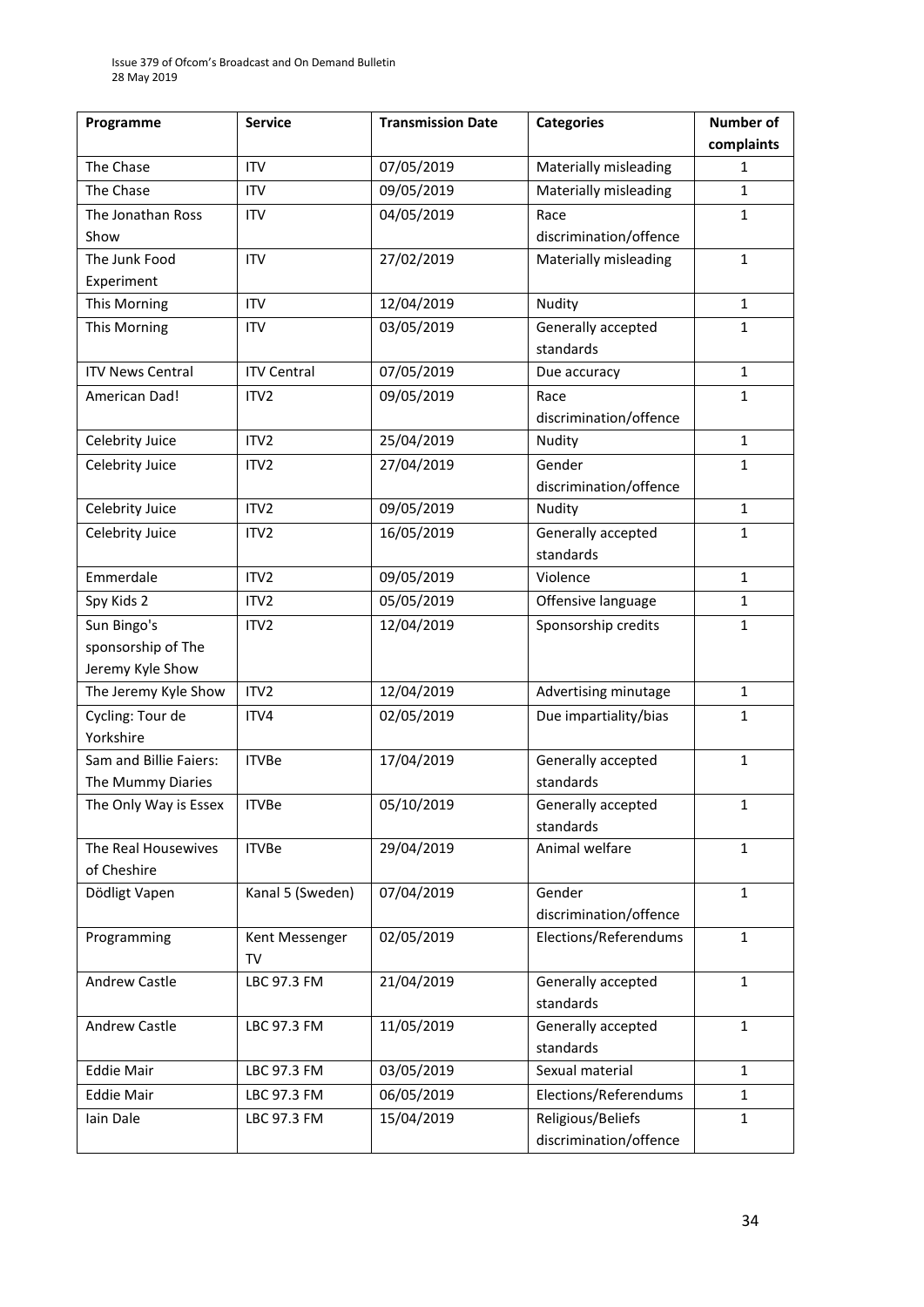| Programme               | <b>Service</b>         | <b>Transmission Date</b> | <b>Categories</b>               | <b>Number of</b> |
|-------------------------|------------------------|--------------------------|---------------------------------|------------------|
|                         |                        |                          |                                 | complaints       |
| lan Payne               | LBC 97.3 FM            | 04/05/2019               | Generally accepted              | 1                |
|                         |                        |                          | standards                       |                  |
| Jacob Rees-Mogg         | LBC 97.3 FM            | 26/04/2019               | Materially misleading           | $\mathbf{1}$     |
| James O'Brien           | LBC 97.3 FM            | 21/02/2019               | Religious/Beliefs               | 1                |
|                         |                        |                          | discrimination/offence          |                  |
| James O'Brien           | LBC 97.3 FM            | 01/05/2019               | Elections/Referendums           | $\mathbf{1}$     |
| James O'Brien           | LBC 97.3 FM            | 02/05/2019               | Elections/Referendums           | $\mathbf{1}$     |
| James O'Brien           | LBC 97.3 FM            | 08/05/2019               | Elections/Referendums           | 1                |
| James O'Brien           | LBC 97.3 FM            | 14/05/2019               | Elections/Referendums           | 3                |
| James O'Brien           | LBC 97.3 FM            | 14/05/2019               | Generally accepted<br>standards | 1                |
| Nick Ferrari            | LBC 97.3 FM            | 15/04/2019               | Race                            | $\mathbf{1}$     |
|                         |                        |                          | discrimination/offence          |                  |
| Nick Ferrari            | LBC 97.3 FM            | 01/05/2019               | Race                            | $\mathbf{1}$     |
|                         |                        |                          | discrimination/offence          |                  |
| Nick Ferrari            | LBC 97.3 FM            | 13/05/2019               | Elections/Referendums           | $\mathbf{1}$     |
| <b>Nigel Farage</b>     | LBC 97.3 FM            | 10/04/2019               | Materially misleading           | $\mathbf{1}$     |
| Nigel Farage            | LBC 97.3 FM            | 09/05/2019               | Elections/Referendums           | $\mathbf{1}$     |
| <b>Nigel Farage</b>     | LBC 97.3 FM            | 14/05/2019               | Elections/Referendums           | $\mathbf{1}$     |
| Shelagh Fogarty         | LBC 97.3 FM            | 15/03/2019               | Materially misleading           | $\mathbf{1}$     |
| Shelagh Fogarty         | LBC 97.3 FM            | 18/04/2019               | Due impartiality/bias           | 1                |
| Shelagh Fogarty         | LBC 97.3 FM            | 16/05/2019               | Elections/Referendums           | $\mathbf{1}$     |
| The Sunday Best with    | <b>Moorlands Radio</b> | 24/03/2019               | Generally accepted              | $\mathbf{1}$     |
| John Green              | 107.9 FM               |                          | standards                       |                  |
| Just Tattoo Of Us       | <b>MTV</b>             | 13/04/2019               | Gender                          | $\mathbf{1}$     |
|                         |                        |                          | discrimination/offence          |                  |
| Teen Mom 2              | <b>MTV</b>             | 01/05/2019               | Dangerous behaviour             | $\mathbf{1}$     |
| Grimm                   | Paramount              | 10/04/2019               | Violence                        | $\mathbf 1$      |
|                         | Network                |                          |                                 |                  |
| Racing from             | <b>Racing TV</b>       | 18/04/2019               | Animal welfare                  | $\mathbf{1}$     |
| Chelmsford              |                        | 12/05/2019               |                                 |                  |
| Inside the Vets         | Really                 |                          | Animal welfare                  | $\mathbf{1}$     |
| Music Bhangra Masti     | Sabras Radio           | 05/05/2019               | Generally accepted<br>standards | $\overline{2}$   |
| <b>Billions</b>         | Sky Atlantic VIP       | 30/04/2019               | Transgender                     | $\mathbf{1}$     |
|                         |                        |                          | discrimination/offence          |                  |
| <b>All Out Politics</b> | <b>Sky News</b>        | 24/04/2019               | Race                            | $\mathbf{1}$     |
|                         |                        |                          | discrimination/offence          |                  |
| <b>Press Preview</b>    | <b>Sky News</b>        | 11/05/2019               | Elections/Referendums           | $\mathbf{1}$     |
| Sky News                | Sky News               | 15/04/2019               | Due impartiality/bias           | $\mathbf{1}$     |
| <b>Sky News</b>         | <b>Sky News</b>        | 24/04/2019               | Due accuracy                    | $\mathbf{1}$     |
| <b>Sky News</b>         | <b>Sky News</b>        | 10/05/2019               | Generally accepted              | $\mathbf{1}$     |
|                         |                        |                          | standards                       |                  |
| Sophy Ridge on          | <b>Sky News</b>        | 05/05/2019               | Elections/Referendums           | $\overline{2}$   |
| Sunday                  |                        |                          |                                 |                  |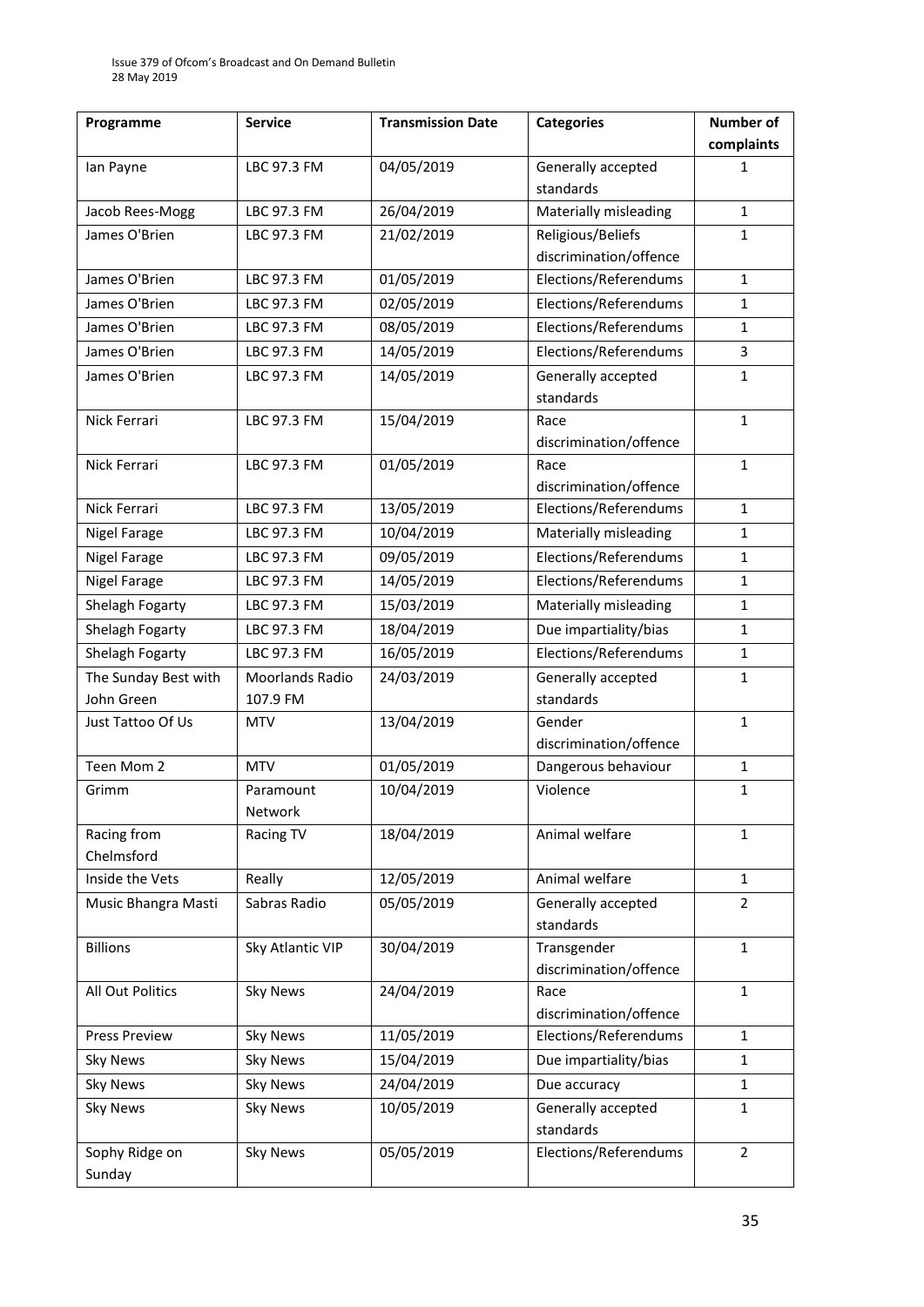| Programme              | <b>Service</b>         | <b>Transmission Date</b> | <b>Categories</b>      | <b>Number of</b> |
|------------------------|------------------------|--------------------------|------------------------|------------------|
|                        |                        |                          |                        | complaints       |
| Sunrise                | <b>Sky News</b>        | 01/05/2019               | Gender                 | 1                |
|                        |                        |                          | discrimination/offence |                  |
| Sunrise                | <b>Sky News</b>        | 08/05/2019               | Sexual material        | $\mathbf{1}$     |
| Live EFL: Preston v    | Sky Sports Action      | 09/04/2019               | Generally accepted     | 1                |
| Leeds United           |                        |                          | standards              |                  |
| Premier League         | Sky Sports Main        | 26/04/2019               | Generally accepted     | $\mathbf{1}$     |
| Football               | Event                  |                          | standards              |                  |
| <b>Sky Sports News</b> | <b>Sky Sports News</b> | 09/05/2019               | Gender                 | $\mathbf{1}$     |
|                        |                        |                          | discrimination/offence |                  |
| Friday Night Football  | Sky Sports             | 05/04/2019               | Generally accepted     | $\mathbf{1}$     |
|                        | Premier League         |                          | standards              |                  |
| Hawaii Five-0          | Sky1                   | 10/04/2019               | Violence               | $\mathbf{1}$     |
| STV News at Six        | STV                    | 23/04/2019               | Generally accepted     | $\mathbf{1}$     |
|                        |                        |                          | standards              |                  |
| STV News at Six        | <b>STV</b>             | 03/05/2019               | Generally accepted     | $\mathbf{1}$     |
|                        |                        |                          | standards              |                  |
| <b>Drive</b>           | Talksport              | 04/04/2019               | Materially misleading  | 108              |
| <b>Blazing Saddles</b> | <b>TCM</b>             | 30/04/2019               | Race                   | $\mathbf{1}$     |
|                        |                        |                          | discrimination/offence |                  |
| ****, That's Delicious | Viceland               | 24/04/2019               | Offensive language     | $\mathbf{1}$     |
| Private Lives: Peter   | Yesterday              | 28/04/2019               | Violence               | $\mathbf{1}$     |
| the Great              |                        |                          |                        |                  |

[How Ofcom assesses complaints about content standards on television and radio](https://www.ofcom.org.uk/__data/assets/pdf_file/0020/55109/breaches-content-standards.pdf)  [programmes](https://www.ofcom.org.uk/__data/assets/pdf_file/0020/55109/breaches-content-standards.pdf)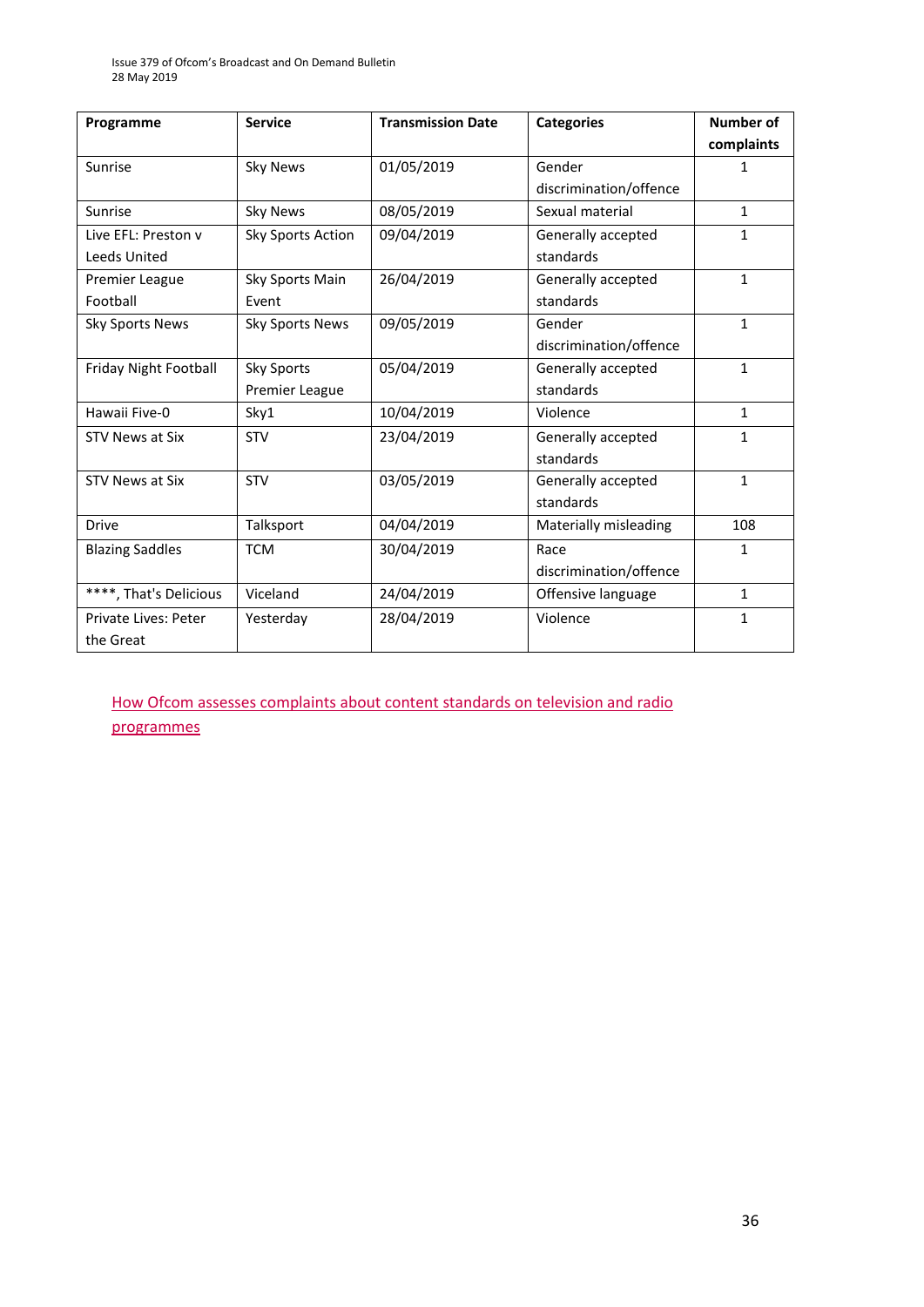### Complaints assessed under the Procedures for investigating breaches of content standards on BBC broadcasting services and BBC ODPS.

| Programme                                | <b>Service</b>             | <b>Transmission Date</b> | <b>Categories</b>     | Number of<br>complaints |
|------------------------------------------|----------------------------|--------------------------|-----------------------|-------------------------|
| <b>BBC News</b>                          | BBC <sub>1</sub>           | 07/02/2019               | Due accuracy          |                         |
| <b>Sports Personality</b><br>of the Year | BBC <sub>1</sub>           | 16/12/2018               | Voting                |                         |
| Newsnight                                | BBC <sub>2</sub>           | 03/05/2019               | Elections/Referendums | 1                       |
| Programming                              | <b>BBC</b> channels        | Various                  | Due impartiality/bias | 1                       |
| <b>BBC News</b>                          | <b>BBC News</b><br>Channel | 24/01/2019               | Due impartiality/bias | 1                       |
| <b>BBC News</b>                          | <b>BBC News</b><br>Channel | 03/05/2019               | Elections/Referendums | 1                       |
| Today                                    | <b>BBC Radio 4</b>         | 26/01/2019               | Due accuracy          | 1                       |
| Vanessa Feltz                            | <b>BBC Radio London</b>    | 20/09/2018               | Other                 | 1                       |

[How Ofcom assesses complaints about content standards](https://www.ofcom.org.uk/__data/assets/pdf_file/0002/100100/Procedures-for-investigating-breaches-of-content-standards-on-BBC-broadcasting-services-and-BBC-on-demand-programme-services.pdf) on BBC broadcasting services and [BBC ODPS](https://www.ofcom.org.uk/__data/assets/pdf_file/0002/100100/Procedures-for-investigating-breaches-of-content-standards-on-BBC-broadcasting-services-and-BBC-on-demand-programme-services.pdf)

#### Complaints assessed under the General Procedures for investigating breaches of broadcast licences

Here is an alphabetical list of complaints that, after careful assessment, Ofcom has decided not to pursue between 6 and 19 May 2019 because they did not raise issues warranting investigation.

| Licensee                  | <b>Licensed service</b> | <b>Categories</b>     | Number of<br>complaints |
|---------------------------|-------------------------|-----------------------|-------------------------|
| West Hull Community Radio | West Hull               | Provision of licensed |                         |
| Limited                   | Community Radio         | service               |                         |

[How Ofcom assesses complaints about broadcast licences](https://www.ofcom.org.uk/__data/assets/pdf_file/0019/31942/general-procedures.pdf)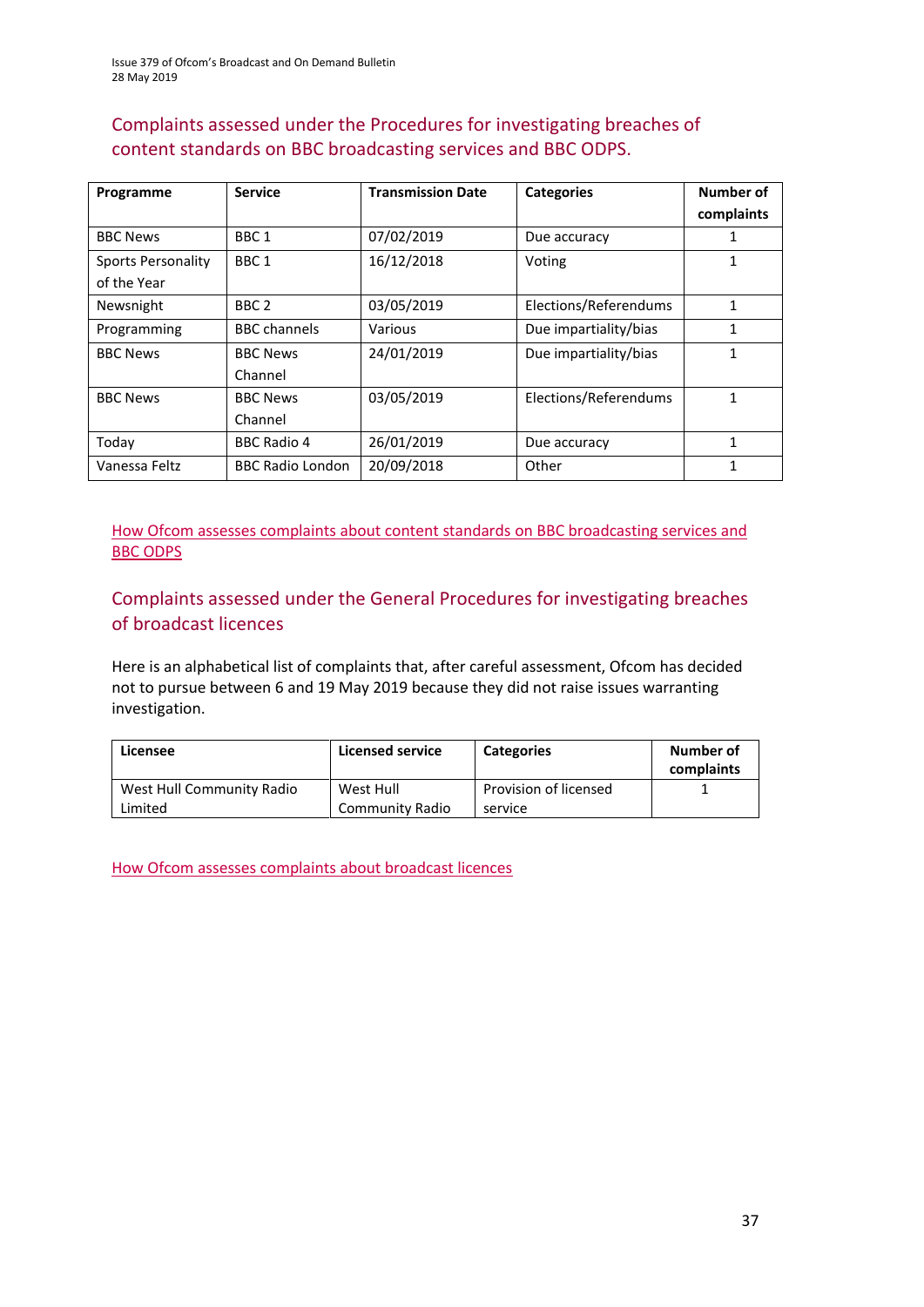# **Complaints outside of remit**

Here are alphabetical lists of complaints received by Ofcom that fell outside of our remit. This is because Ofcom is not responsible for regulating the issue complained about. For example, the complaints were about the content of television, radio or on demand adverts or an on demand service that does not fall within the scope of regulation.

| Programme               | <b>Service</b>     | <b>Transmission Date</b> | <b>Categories</b>     | <b>Number of</b> |
|-------------------------|--------------------|--------------------------|-----------------------|------------------|
|                         |                    |                          |                       | complaints       |
| <b>BBC News</b>         | <b>BBC</b>         | 09/05/2019               | Outside of remit      | 1                |
| FA Cup Draw             | BBC <sub>1</sub>   | 18/02/2019               | Outside of remit      | $\mathbf{1}$     |
| Panorama                | BBC <sub>1</sub>   | 01/02/2019               | Outside of remit      | $\mathbf{1}$     |
| Panorama                | BBC <sub>1</sub>   | 12/04/2019               | Outside of remit      | $\mathbf{1}$     |
| Programme trailers      | <b>BBC iPlayer</b> | 12/03/2019               | Outside of remit      | $\mathbf{1}$     |
| <b>UEFA Champions</b>   | BT Sport 2         | 07/05/2019               | Outside of remit      | $\mathbf{1}$     |
| League: Liverpool v FC  |                    |                          |                       |                  |
| Barcelona               |                    |                          |                       |                  |
| Advertisement           | Channel 4          | 13/05/2019               | Advertising content   | 1                |
| <b>Banged Up: Teens</b> | Channel 4          | 06/05/2019               | Outside of remit      | $\overline{1}$   |
| <b>Behind Bars</b>      |                    |                          |                       |                  |
| <b>Britain's Gypsy</b>  | Channel 5          | 22/05/2019               | Outside of remit      | $\mathbf{1}$     |
| Claimers                |                    |                          |                       |                  |
| Advertisement           | <b>Classic FM</b>  | 05/05/2019               | Advertising content   | $\mathbf{1}$     |
| Advertisement           | Dave               | 06/05/2019               | Advertising content   | $\mathbf{1}$     |
| Eizem FM                | Eizem FM           | 06/05/2019               | Suicide and self harm | $\mathbf{1}$     |
|                         | 101.8MHZ           |                          |                       |                  |
| Advertisement           | Gold               | 05/05/2019               | Advertising content   | $\mathbf{1}$     |
| Advertisement           | <b>ITV</b>         | 18/04/2019               | Advertising content   | $\mathbf{1}$     |
| Advertisement           | <b>ITV</b>         | 20/04/2019               | Advertising content   | $\mathbf{1}$     |
| Advertisement           | <b>ITV</b>         | 04/05/2019               | Advertising content   | $\mathbf{1}$     |
| Emmerdale               | <b>ITV</b>         | 08/05/2019               | Outside of remit      | $\mathbf{1}$     |
| Programming             | <b>ITV</b>         | Various                  | Outside of remit      | 1                |
| The Jeremy Kyle Show    | <b>ITV</b>         | 10/05/2019               | Outside of remit      | $\mathbf{1}$     |
| The Jeremy Kyle Show    | <b>ITV</b>         | n/a                      | Outside of remit      | $\mathbf{1}$     |
| The Jeremy Kyle Show    | <b>ITV</b>         | Various                  | Outside of remit      | 1                |
| Advertisement           | <b>Kiss</b>        | 17/04/2019               | Advertising content   | $\mathbf{1}$     |
| <b>Sky News</b>         | <b>Sky News</b>    | 01/10/2014               | Outside of remit      | $\mathbf{1}$     |
| Danny Baker             | Twitter            | 08/05/2019               | Outside of remit      | $\mathbf{1}$     |
| Programming             | Various            | 13/05/2019               | Advertising content   | $\mathbf{1}$     |
| Climate Change: The     | YouTube            | 22/04/2019               | Due impartiality/bias | $\mathbf{1}$     |
| Facts                   |                    |                          |                       |                  |
| Punar Vivah             | Zee TV             | 01/06/2019               | Outside of remit      | $\mathbf{1}$     |

M[ore information about what Ofcom's rules cover](https://www.ofcom.org.uk/tv-radio-and-on-demand/how-to-report-a-complaint/what-does-ofcom-cover)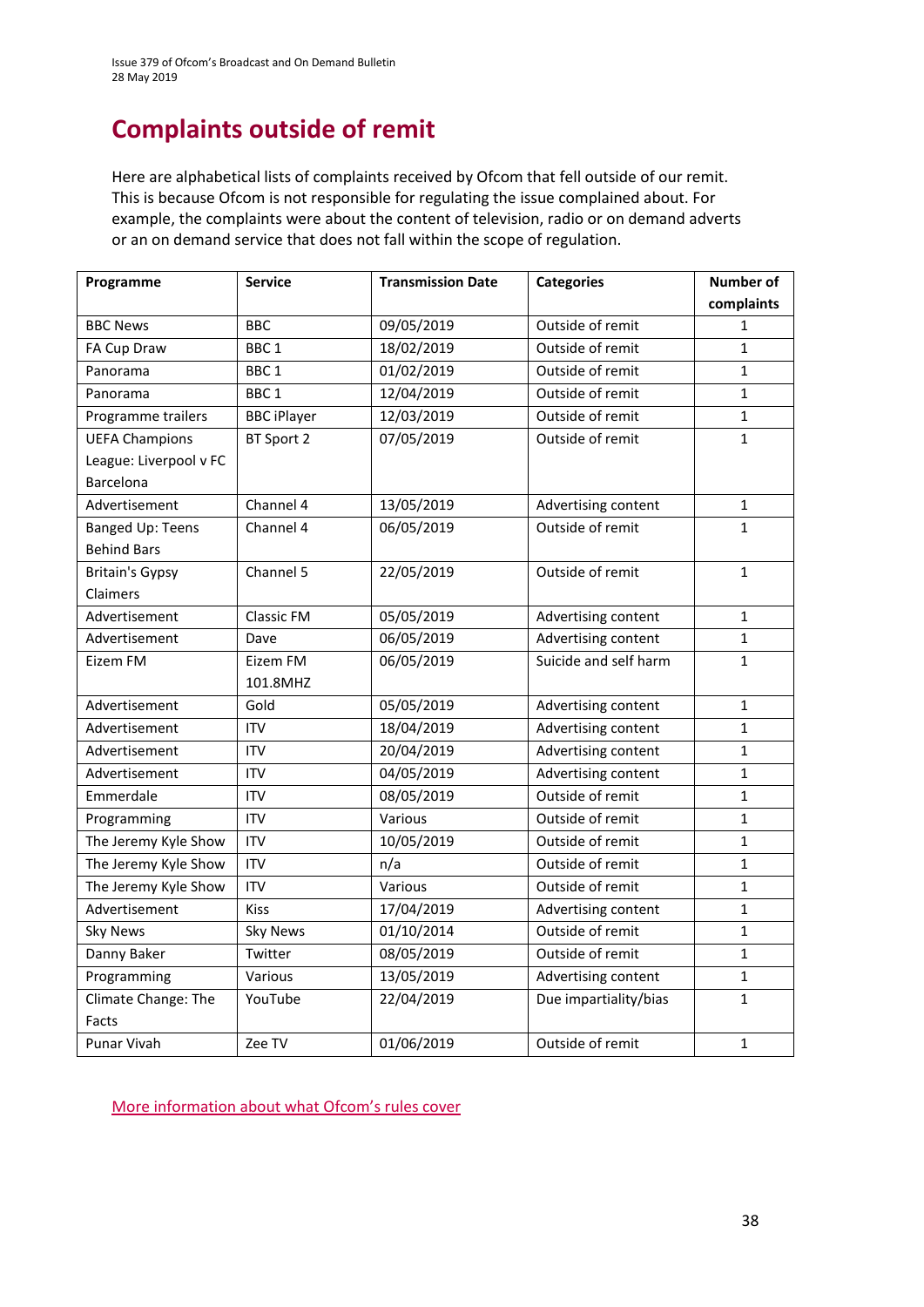# **BBC First**

The BBC Royal Charter and Agreement was published in December 2016, which made Ofcom the independent regulator of the BBC.

Under the BBC Agreement, Ofcom can normally only consider complaints about BBC programmes where the complainant has already complained to the BBC and the BBC has reached its final decision (the 'BBC First' approach).

The complaints in this table had been made to Ofcom before completing the BBC's complaints process.

| Programme                                  | <b>Service</b>   | <b>Transmission or</b><br><b>Accessed Date</b> | <b>Categories</b>                                        | <b>Number of</b><br><b>Complaints</b> |
|--------------------------------------------|------------------|------------------------------------------------|----------------------------------------------------------|---------------------------------------|
| Programming                                | <b>BBC</b>       | Various                                        | Due impartiality/bias                                    | 1                                     |
| Programming                                | <b>BBC</b>       | Various                                        | Elections/Referendums                                    | $\mathbf{1}$                          |
| <b>BBC Breakfast</b>                       | BBC <sub>1</sub> | 13/05/2019                                     | Elections/Referendums                                    | $\mathbf{1}$                          |
| <b>BBC News</b>                            | BBC <sub>1</sub> | 05/05/2019                                     | Other                                                    | $\mathbf{1}$                          |
| <b>BBC News</b>                            | BBC <sub>1</sub> | 09/05/2019                                     | Race                                                     | $\mathbf{1}$                          |
| <b>BBC News North West</b>                 | BBC <sub>1</sub> | 07/05/2019                                     | discrimination/offence<br>Race<br>discrimination/offence | $\mathbf{1}$                          |
| Climate Change: The<br>Facts               | BBC <sub>1</sub> | 20/04/2019                                     | Materially misleading                                    | $\mathbf{1}$                          |
| EastEnders                                 | BBC <sub>1</sub> | 14/05/2019                                     | Generally accepted<br>standards                          | $\mathbf{1}$                          |
| Have I Got News for<br>You                 | BBC <sub>1</sub> | 10/05/2019                                     | Elections/Referendums                                    | 4                                     |
| Panorama                                   | BBC <sub>1</sub> | 01/02/2019                                     | Generally accepted<br>standards                          | $\mathbf{1}$                          |
| Panorama                                   | BBC <sub>1</sub> | 01/02/2019                                     | Race<br>discrimination/offence                           | $\mathbf{1}$                          |
| Programming                                | BBC <sub>1</sub> | 09/05/2019                                     | Elections/Referendums                                    | $\mathbf{1}$                          |
| <b>Question Time</b>                       | BBC <sub>1</sub> | 02/05/2019                                     | Due impartiality/bias                                    | $\mathbf{1}$                          |
| <b>Question Time</b>                       | BBC <sub>1</sub> | 09/05/2019                                     | Elections/Referendums                                    | 5                                     |
| <b>Question Time</b>                       | BBC <sub>1</sub> | 09/05/2019                                     | Race<br>discrimination/offence                           | $\mathbf{1}$                          |
| <b>Question Time</b>                       | BBC <sub>1</sub> | 16/05/2019                                     | Elections/Referendums                                    | $\mathbf{1}$                          |
| <b>The Andrew Marr</b><br>Show             | BBC <sub>1</sub> | 28/04/2019                                     | Elections/Referendums                                    | $\mathbf{1}$                          |
| The Andrew Marr<br>Show                    | BBC <sub>1</sub> | 04/05/2019                                     | Elections/Referendums                                    | $\mathbf{1}$                          |
| The Andrew Marr<br>Show                    | BBC <sub>1</sub> | 12/05/2019                                     | Elections/Referendums                                    | 39                                    |
| Man Like Mobeen:<br>Wrestling with the NHS | BBC <sub>2</sub> | 16/02/2019                                     | Generally accepted<br>standards                          | $\mathbf{1}$                          |
| Newsnight                                  | BBC <sub>2</sub> | 03/05/2019                                     | Elections/Referendums                                    | 3                                     |
| Newsnight                                  | BBC <sub>2</sub> | 04/05/2019                                     | Elections/Referendums                                    | $\mathbf{1}$                          |

#### Complaints about BBC television, radio or on demand programmes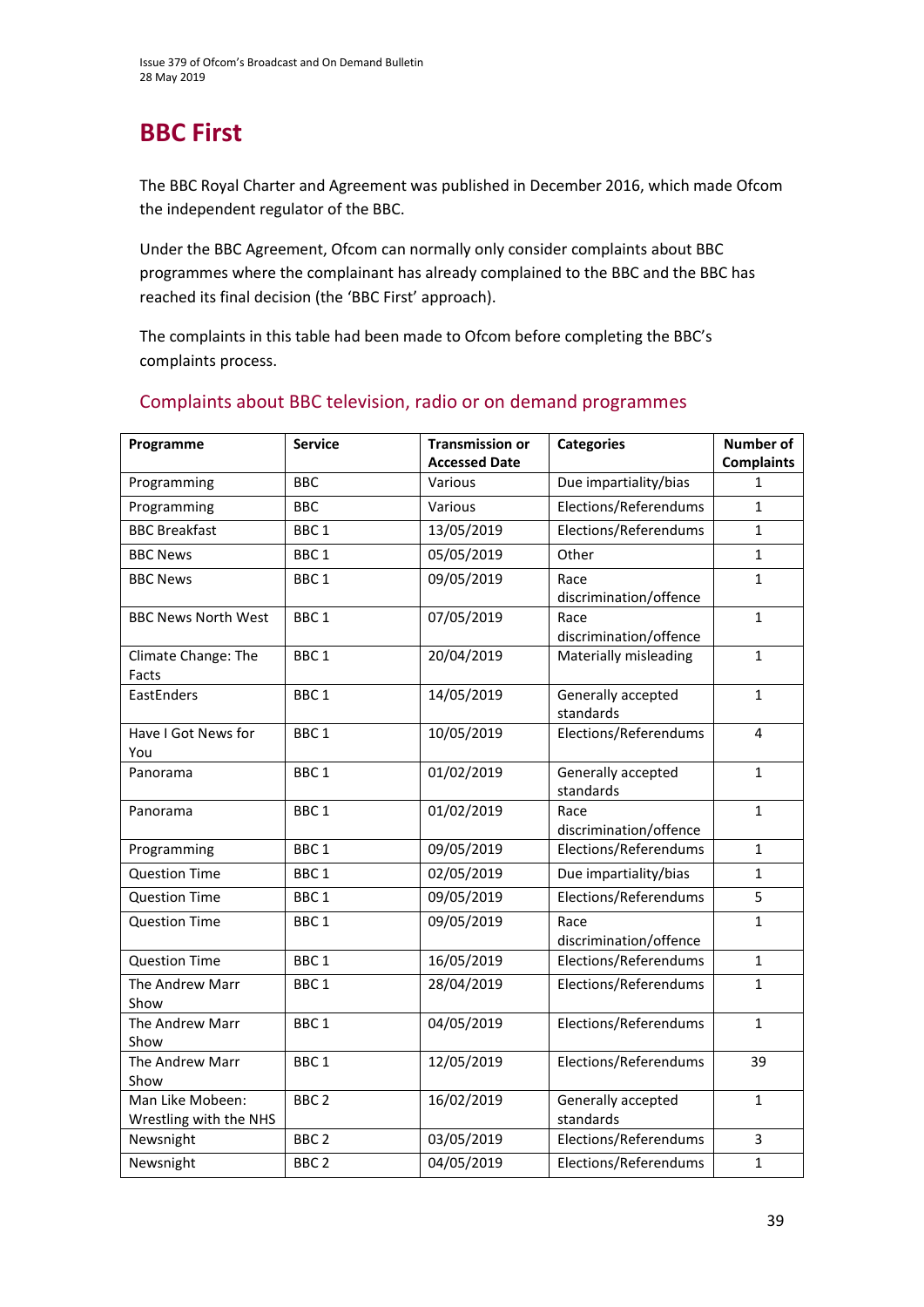| Programme                                         | <b>Service</b>                          | <b>Transmission or</b> | <b>Categories</b>                | <b>Number of</b>  |
|---------------------------------------------------|-----------------------------------------|------------------------|----------------------------------|-------------------|
|                                                   |                                         | <b>Accessed Date</b>   |                                  | <b>Complaints</b> |
| Politics Live                                     | BBC <sub>2</sub>                        | 12/02/2019             | Due accuracy                     | 1                 |
| Storyville, Brexit:<br><b>Behind Closed Doors</b> | BBC <sub>4</sub>                        | 08/05/2019             | Elections/Referendums            | $\mathbf{1}$      |
| The Bobby Friction                                | <b>BBC Asian</b>                        | 29/04/2019             | Generally accepted               | $\overline{2}$    |
| Show                                              | Network                                 |                        | standards                        |                   |
| <b>BBC News</b>                                   | <b>BBC</b> channels                     | 02/05/2019             | Elections/Referendums            | $\mathbf{1}$      |
| <b>BBC News</b>                                   | <b>BBC channels</b>                     | Various                | Due impartiality/bias            | 1                 |
| Programming                                       | <b>BBC</b> channels                     | 02/05/2019             | Elections/Referendums            | $\mathbf{1}$      |
| Programming                                       | <b>BBC channels</b>                     | 09/05/2019             | Elections/Referendums            | $\mathbf{1}$      |
| Programming                                       | <b>BBC</b> channels                     | 10/05/2019             | Elections/Referendums            | $\mathbf{1}$      |
| Programming                                       | <b>BBC</b> channels                     | Various                | Elections/Referendums            | 5                 |
| <b>Question Time</b>                              | <b>BBC iPlayer</b>                      | 02/05/2019             | Elections/Referendums            | $\mathbf{1}$      |
| The Andrew Marr<br>Show                           | <b>BBC iPlayer</b>                      | 15/05/2019             | Due impartiality/bias            | $\mathbf{1}$      |
| <b>BBC News</b>                                   | <b>BBC News</b><br>Channel              | 23/04/2019             | Elections/Referendums            | $\mathbf{1}$      |
| <b>BBC News</b>                                   | <b>BBC News</b><br>Channel              | 10/05/2019             | Offensive language               | $\mathbf{1}$      |
| The Papers                                        | <b>BBC News</b><br>Channel              | 12/05/2019             | Gender<br>discrimination/offence | $\mathbf{1}$      |
| <b>Scott Mills</b>                                | <b>BBC Radio 1</b>                      | 08/05/2019             | Generally accepted<br>standards  | 1                 |
| PM                                                | <b>BBC Radio 4</b>                      | 04/02/2019             | Other                            | $\mathbf{1}$      |
| The News Quiz                                     | <b>BBC Radio 4</b>                      | 03/05/2019             | Gender<br>discrimination/offence | $\mathbf{1}$      |
| The Reunion                                       | <b>BBC Radio 4</b>                      | 12/04/2019             | Materially misleading            | 1                 |
| World at One                                      | <b>BBC Radio 4</b>                      | 26/12/2018             | Due accuracy                     | $\mathbf{1}$      |
| Newsjack Unplugged                                | <b>BBC Radio 4 Extra</b><br>via website | 09/05/2019             | Elections/Referendums            | 1                 |
| Programming                                       | <b>BBC Radio 5 Live</b>                 | 12/05/2019             | Generally accepted<br>standards  | $\mathbf{1}$      |
| Taro'r Post                                       | <b>BBC Radio Cymru</b>                  | 28/03/2019             | Due impartiality/bias            | $\mathbf{1}$      |
| Taro'r Post                                       | <b>BBC Radio Cymru</b>                  | 16/04/2019             | Due impartiality/bias            | 1                 |
| <b>Evening Extra</b>                              | <b>BBC Radio Ulster</b>                 | 09/05/2019             | Due impartiality/bias            | $\mathbf{1}$      |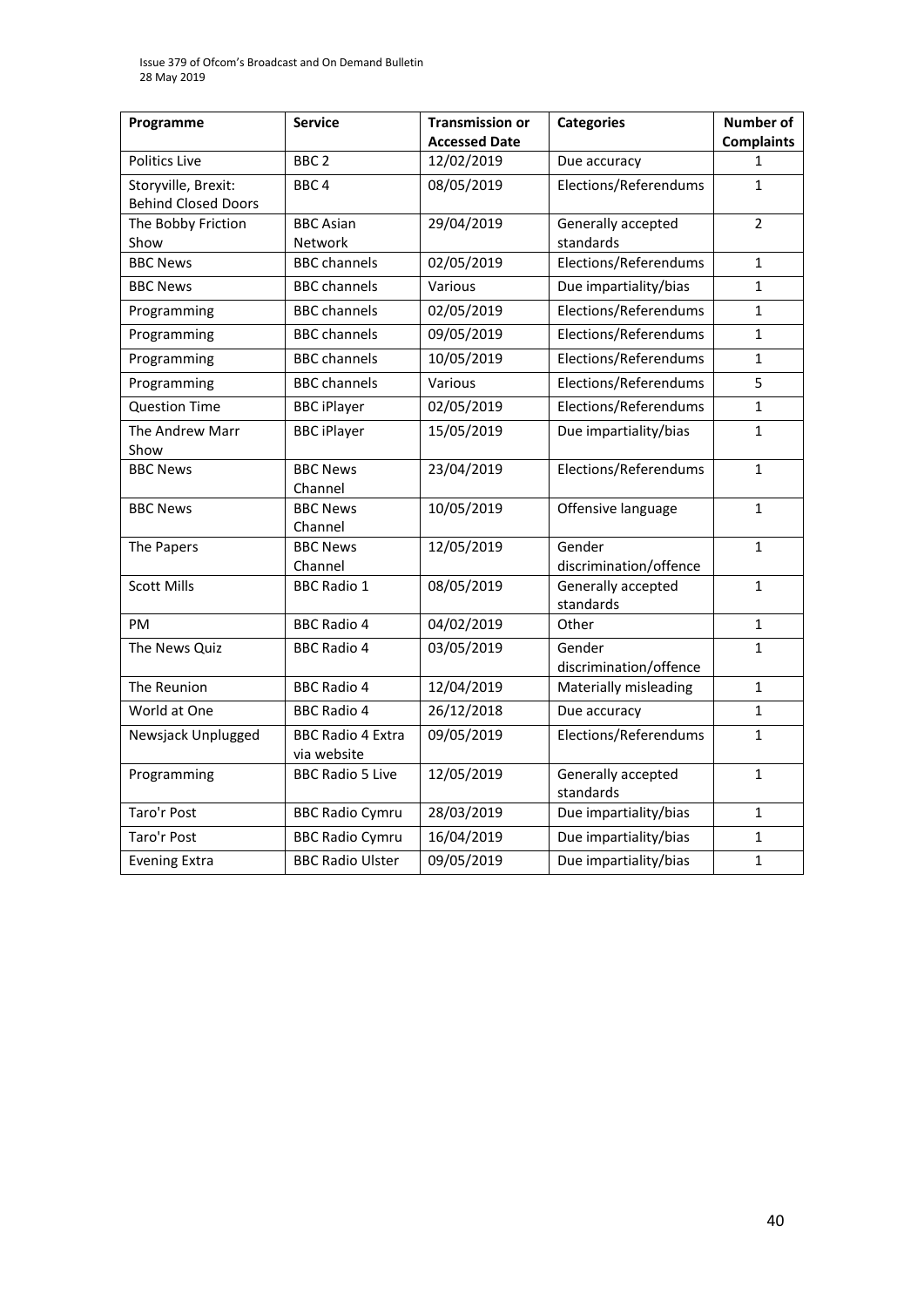# **Investigations List**

If Ofcom considers that a broadcaster or service provider may have breached its codes, rules, licence condition or other regulatory requirements, it will start an investigation.

**It is important to note that an investigation by Ofcom does not necessarily mean the broadcaster or service provider has done anything wrong. Not all investigations result in breaches of the codes, rules, licence conditions or other regulatory requirements being recorded.**

Here are alphabetical lists of new investigations launched between 6 and 19 May 2019.

Investigations launched under the Procedures for investigating breaches of content standards for television and radio

| Programme                                           | <b>Service</b>        | <b>Transmission date</b> |
|-----------------------------------------------------|-----------------------|--------------------------|
| Premiership Rugby: Exeter<br>Chiefs v Harleguins    | <b>BT Sports 2</b>    | 27/04/2019               |
| PSL 2019                                            | <b>HUM MASALA</b>     | 09/03/2019               |
| Steve Allen                                         | LBC 97.3 FM           | 23/04/2019               |
| Weinstein: Hollywood's<br>Reckoning                 | Sky News              | 27/04/2019               |
| Afternoon Chat Election Special<br>with Susan Leigh | <b>Trafford Sound</b> | 23/04/2019               |

[How Ofcom assesses complaints and conducts](https://www.ofcom.org.uk/__data/assets/pdf_file/0020/55109/breaches-content-standards.pdf) investigations about content standards on [television and radio programmes](https://www.ofcom.org.uk/__data/assets/pdf_file/0020/55109/breaches-content-standards.pdf)

#### Investigations launched under the Procedures for the consideration and adjudication of Fairness and Privacy complaints

| Programme  | <b>Service</b> | <b>Transmission date</b> |
|------------|----------------|--------------------------|
| The Abused | Channel 5      | 20/02/2019               |
|            |                |                          |

[How Ofcom considers and adjudicates upon Fairness and Privacy complaints about television](https://www.ofcom.org.uk/__data/assets/pdf_file/0031/57388/fairness-privacy-complaints.pdf)  [and radio programmes](https://www.ofcom.org.uk/__data/assets/pdf_file/0031/57388/fairness-privacy-complaints.pdf)